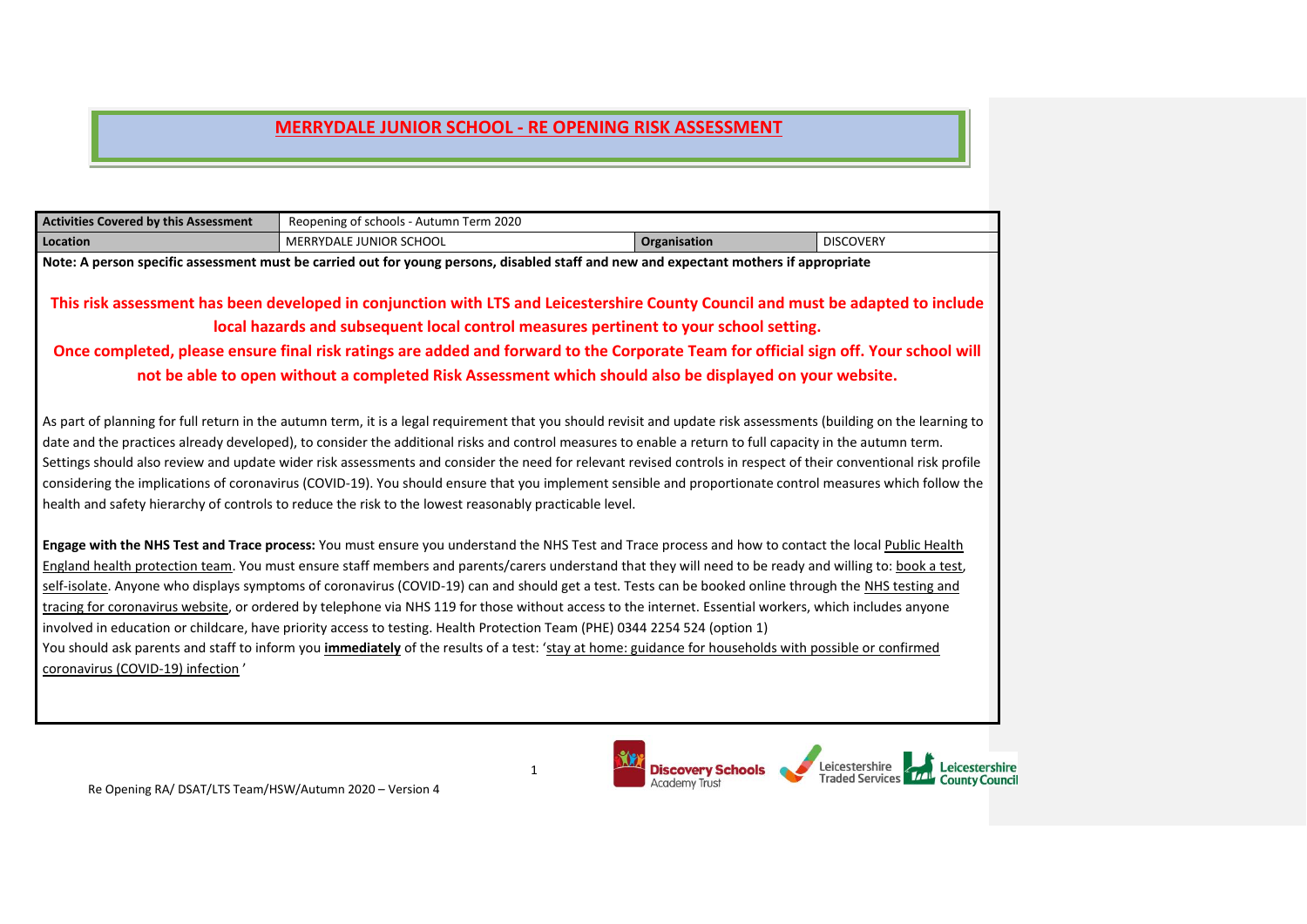Guidance for full opening: schools. Please refer to: [https://www.gov.uk/government/publications/actions-for-schools-during-the-coronavirus](https://www.gov.uk/government/publications/actions-for-schools-during-the-coronavirus-outbreak/guidance-for-full-opening-schools)[outbreak/guidance-for-full-opening-schools](https://www.gov.uk/government/publications/actions-for-schools-during-the-coronavirus-outbreak/guidance-for-full-opening-schools)

#### **System of control**:

**Prevention**:

- 1. minimise contact with individuals who are unwell by ensuring that those who have coronavirus (COVID-19) symptoms, or who have someone in their household who does, do not attend school.
- 2. Clean hands thoroughly more often than usual.
- 3. Ensure good respiratory hygiene by promoting the 'catch it, bin it, kill it' approach.
- 4. Introduce enhanced cleaning, including cleaning frequently touched surfaces often, using standard products such as detergents and bleach.
- 5. Minimise contact between individuals and maintain social distancing wherever possible.
- 6. Where necessary, wear appropriate personal protective equipment (PPE).

Numbers 1 to 4 **must** be in place at all time. Number 5 must be properly considered, and measures identified to suit your local circumstances. Number 6 applies in specific circumstances.

#### **Response to any infection**:

- 7. Engage with the NHS Test and Trace process.
- 8. Manage confirmed cases of coronavirus (COVID-19) amongst the school community.
- 9. Contain any outbreak by following local health protection team advice.

Numbers 7 to 9 must be followed in every case where they are relevant.



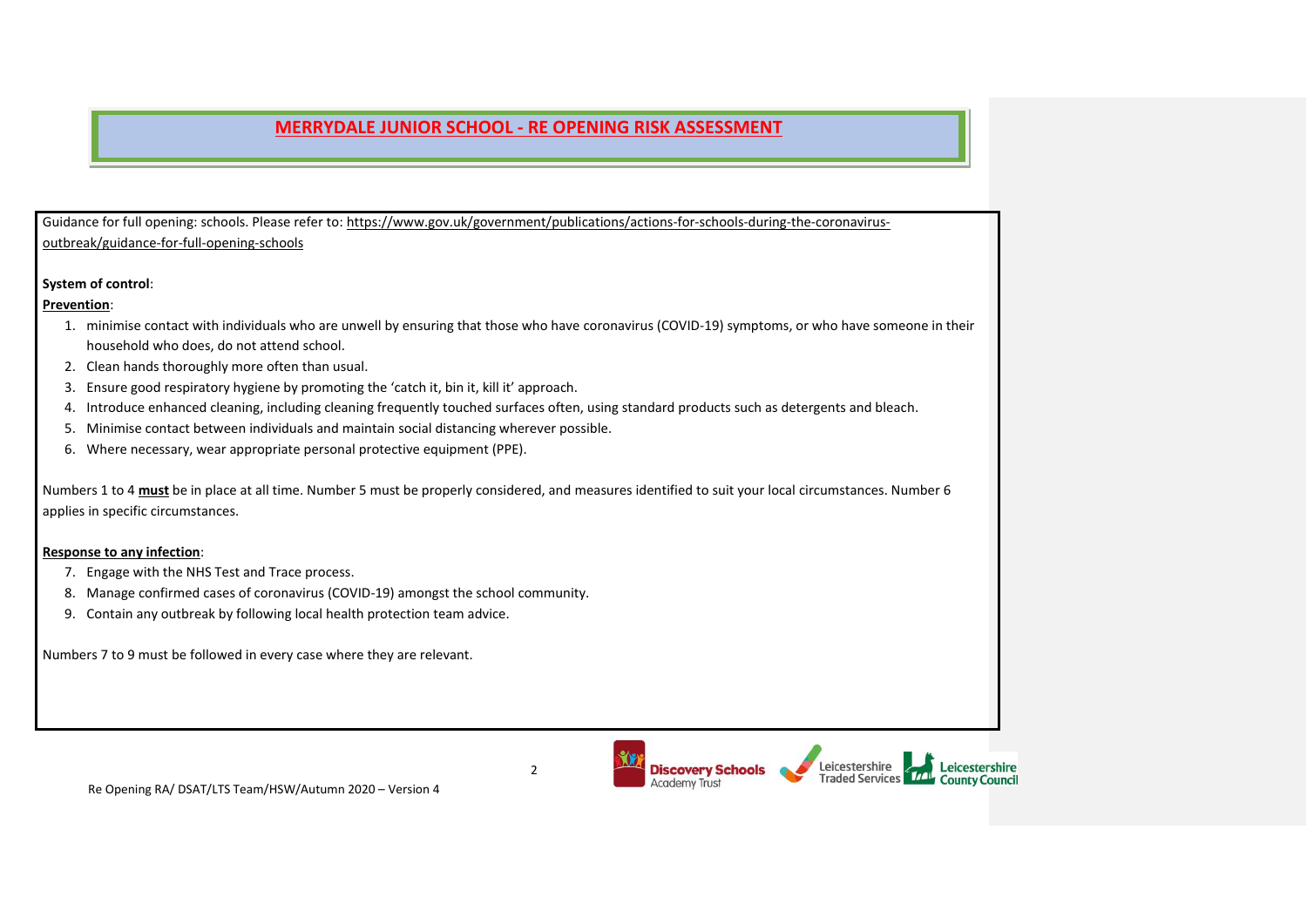**Attendance**: Pupil attendance will be mandatory again from the beginning of the autumn term. This means from that point, the usual rules on school attendance will apply, including:

- parents' duty to ensure their child attends regularly at a school where the child is a registered pupil and they are of compulsory school age;
- schools' responsibilities to record attendance and follow up absence
- the availability to issue sanctions, including fixed penalty notices in line with local authorities' codes of conduct

For further advice on clinical and/or public health advice please refer to: [https://www.gov.uk/government/publications/actions-for-schools-during-the](https://www.gov.uk/government/publications/actions-for-schools-during-the-coronavirus-outbreak/guidance-for-full-opening-schools)[coronavirus-outbreak/guidance-for-full-opening-schools](https://www.gov.uk/government/publications/actions-for-schools-during-the-coronavirus-outbreak/guidance-for-full-opening-schools) - Pupils who are shielding or self-isolating

#### **PPE:**

The majority of staff will not require PPE beyond what they would normally need for their work, even if they are not always able to maintain a distance of 2 metres from others. PPE is only needed in a very small number of cases:

- Children who require first aid should continue to receive care in the same way. No additional PPE is needed because of coronavirus (COVID-19) for anyone who does not have coronavirus (COVID-19) symptoms.
- Where an individual child becomes ill with coronavirus (COVID-19) symptoms and only then if a distance of 2 metres cannot be maintained.
- Where a child already has routine intimate care needs that involves the use of PPE, in which case the same PPE should continue to be used.

*It is advised that you carry out an inspection of the premises before full opening and record the findings.*

#### *Monitoring and review of risk controls*

*It is important that employers know how effective their risk controls are. You should monitor and review the preventive and protective measures regularly, to ensure the measures are working, and taking action to address any shortfalls.*



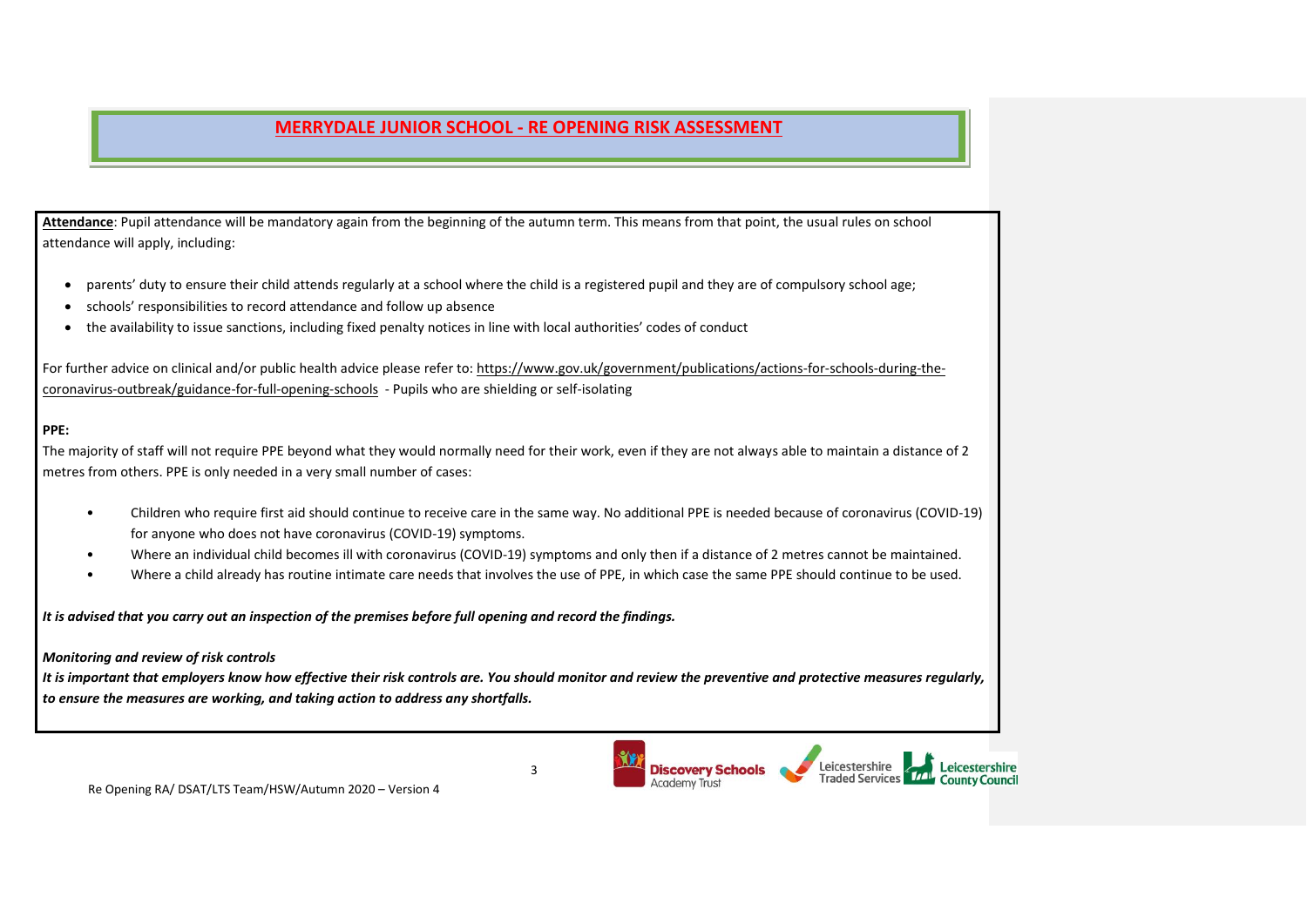| <b>Hazard</b>                                                |                                                                                                                               | Who might be<br><b>Existing Controls</b>                                                                                                                                                                                                                                                                                         |          | <b>Initial Risk</b><br>Rating<br>$(S \times L)$ | <b>Further Controls Required</b> |                                                                                                                                                                                                                                                                                                                                                         | <b>Final Risk</b><br>Rating<br>$(S \times L)$ |            | <b>Action Required</b> |                                          |                         |                                         |
|--------------------------------------------------------------|-------------------------------------------------------------------------------------------------------------------------------|----------------------------------------------------------------------------------------------------------------------------------------------------------------------------------------------------------------------------------------------------------------------------------------------------------------------------------|----------|-------------------------------------------------|----------------------------------|---------------------------------------------------------------------------------------------------------------------------------------------------------------------------------------------------------------------------------------------------------------------------------------------------------------------------------------------------------|-----------------------------------------------|------------|------------------------|------------------------------------------|-------------------------|-----------------------------------------|
| (Something with<br>a potential to<br>cause harm)             | <b>Harmed &amp; How?</b>                                                                                                      | (Consider Hierarchy of Control)                                                                                                                                                                                                                                                                                                  | Severity | Likelihood                                      | <b>Risk Rating</b>               | (Consider Hierarchy of Control)                                                                                                                                                                                                                                                                                                                         | Severity                                      | Likelihood | Rating<br>Risk         | Who<br>(Initial)                         | Date By:<br>$(-/-/-/-)$ | Done                                    |
| Coming into<br>contact with<br>individuals who<br>are unwell | Staff, pupils,<br>visitors and<br>contractors.<br>Reduced infection<br>control which<br>may result in<br>spread of<br>COVID19 | Staff, pupils, visitors and<br>$\bullet$<br>contractors do not come into<br>the school if they have<br>COVID19 symptoms or have<br>tested positive in the last 7<br>days.<br>Anyone developing COVID19<br>symptoms is sent home.<br>Persons who have symptoms<br>will isolate for at least 10 days<br>and will not be in school. | M        | M                                               | M                                | Engage with the NHS test and trace.<br>(See above pg. 1)<br>*Use school overview to send home to<br>parents.                                                                                                                                                                                                                                            | M                                             |            |                        | <b>SLT</b><br>SLT/<br>Office             | Ongoing<br>$1st$ Sept   |                                         |
| A pupil shows<br>symptoms of<br>COVID19 whilst<br>in school  | Staff, pupils,<br>visitors and<br>contractors.<br>Reduced infection<br>control which<br>may result in<br>spread of<br>COVID19 | A pupil awaiting to be<br>collected, is moved, if possible,<br>to a room where they can be<br>isolated behind a closed door<br>(depending on the age and<br>needs of the pupil) with<br>appropriate adult supervision<br>if required.<br>Windows are open for                                                                    | M        | M                                               | M                                | PHE will be publishing revised guidance<br>for non-health care settings by the end<br>of the summer term<br>*Child presenting with COVID-19<br>symptoms please send red card to the<br>office. Child to be collected and taken<br>to Room 32 (Post Office). PPE kit to be<br>used as per instructions. Parents<br>notified and school overview given to | M                                             |            |                        | <b>SLT</b>                               | Ongoing                 |                                         |
|                                                              |                                                                                                                               | Re Opening RA/ DSAT/LTS Team/HSW/Autumn 2020 - Version 4                                                                                                                                                                                                                                                                         |          |                                                 |                                  | Ñ.<br><b>Discovery Schools</b><br><b>Academy Trust</b>                                                                                                                                                                                                                                                                                                  |                                               |            |                        | Leicestershire<br><b>Traded Services</b> |                         | Leicestershire<br><b>County Council</b> |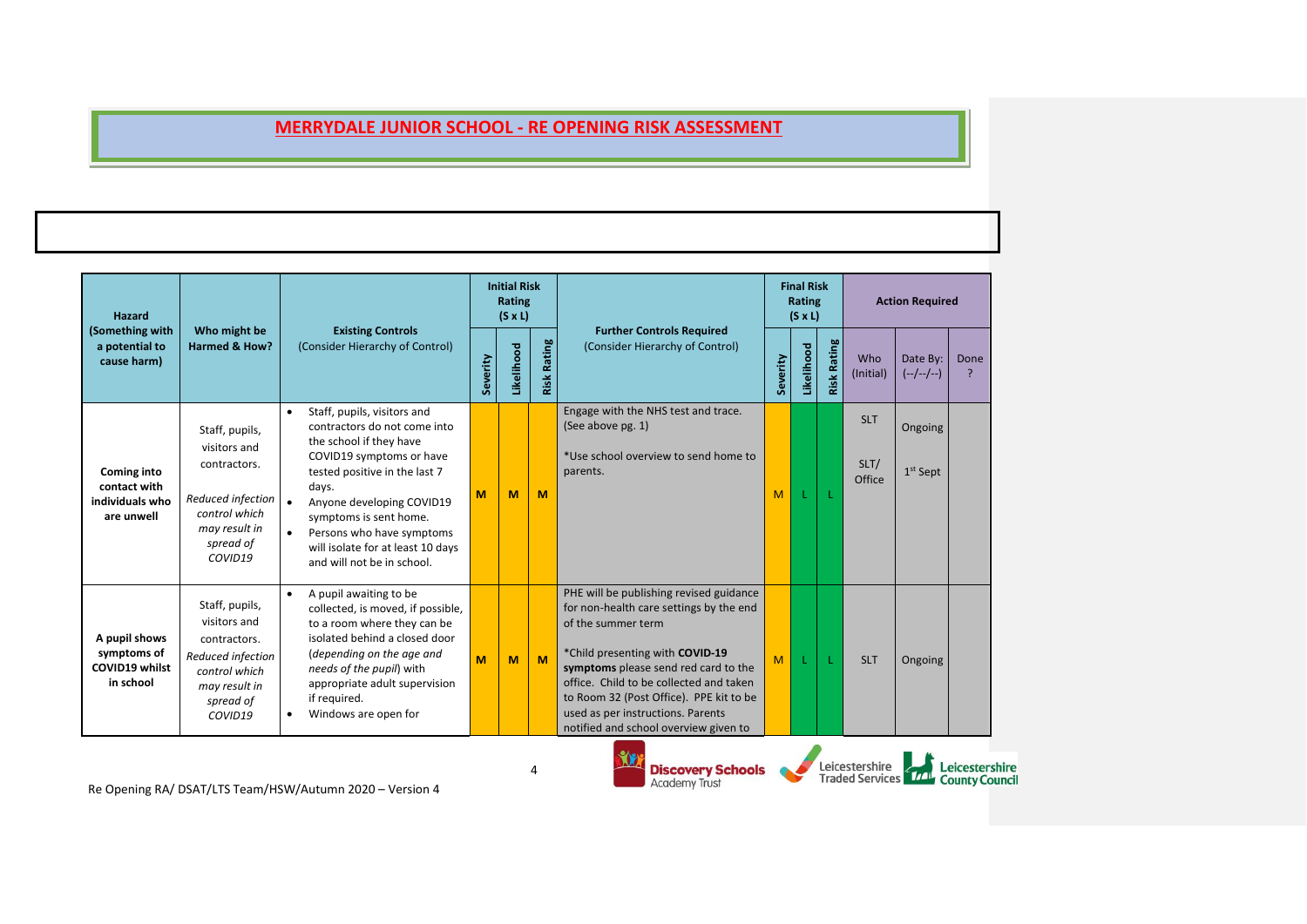|                                                |                                                                                                                    | ventilation.<br>PPE is worn by staff caring for<br>the pupil while they await<br>collection if a distance of 2<br>metres cannot be maintained.<br>The area around the pupil with<br>$\bullet$<br>symptoms is cleaned after<br>they have left. (See cleaning<br>hazard)<br>Everyone washes their hands<br>$\bullet$<br>thoroughly for 20 seconds<br>with soap and running water<br>or use hand sanitiser after any<br>contact with someone who is<br>unwell. |   |   |          | parent. Suspected COVID children to<br>exit the building by the side entrance.<br>Office staff are to establish whether<br>the family have on-line access or not.<br>Staff to organise work to be sent home<br>for children who are isolating and/or<br>awaiting test results.                                                                                                                                                                                                                            |   |  |        |         |  |
|------------------------------------------------|--------------------------------------------------------------------------------------------------------------------|-------------------------------------------------------------------------------------------------------------------------------------------------------------------------------------------------------------------------------------------------------------------------------------------------------------------------------------------------------------------------------------------------------------------------------------------------------------|---|---|----------|-----------------------------------------------------------------------------------------------------------------------------------------------------------------------------------------------------------------------------------------------------------------------------------------------------------------------------------------------------------------------------------------------------------------------------------------------------------------------------------------------------------|---|--|--------|---------|--|
| <b>Staff exiting cars</b><br>in staff car park | Staff, visitors and<br>contractors.<br>Reduced infection<br>control which<br>may result in<br>spread of<br>COVID19 | Staff are encouraged to cycle<br>$\bullet$<br>or walk to work.<br>Courtesy when alighting cars<br>$\bullet$<br>to maintain 2m distance.                                                                                                                                                                                                                                                                                                                     | M | M | <b>M</b> | *PO/SLT to monitor usage and share<br>concerns if appropriate.<br>*If parking less than 2m distance,<br>ensure area clear before alighting<br>vehicle.<br>* Do not park alongside the staffroom<br>wall - this is a red route (fire exit<br>route).<br>*Please do not use the coned off<br>disabled car parking space so staff can<br>use all designated spaces, filling the<br>spaces from the furthest by the bike<br>shed down. Please park only 2 along<br>the fence.<br>*Only staff cars in carpark. | M |  | PO/SLT | Ongoing |  |

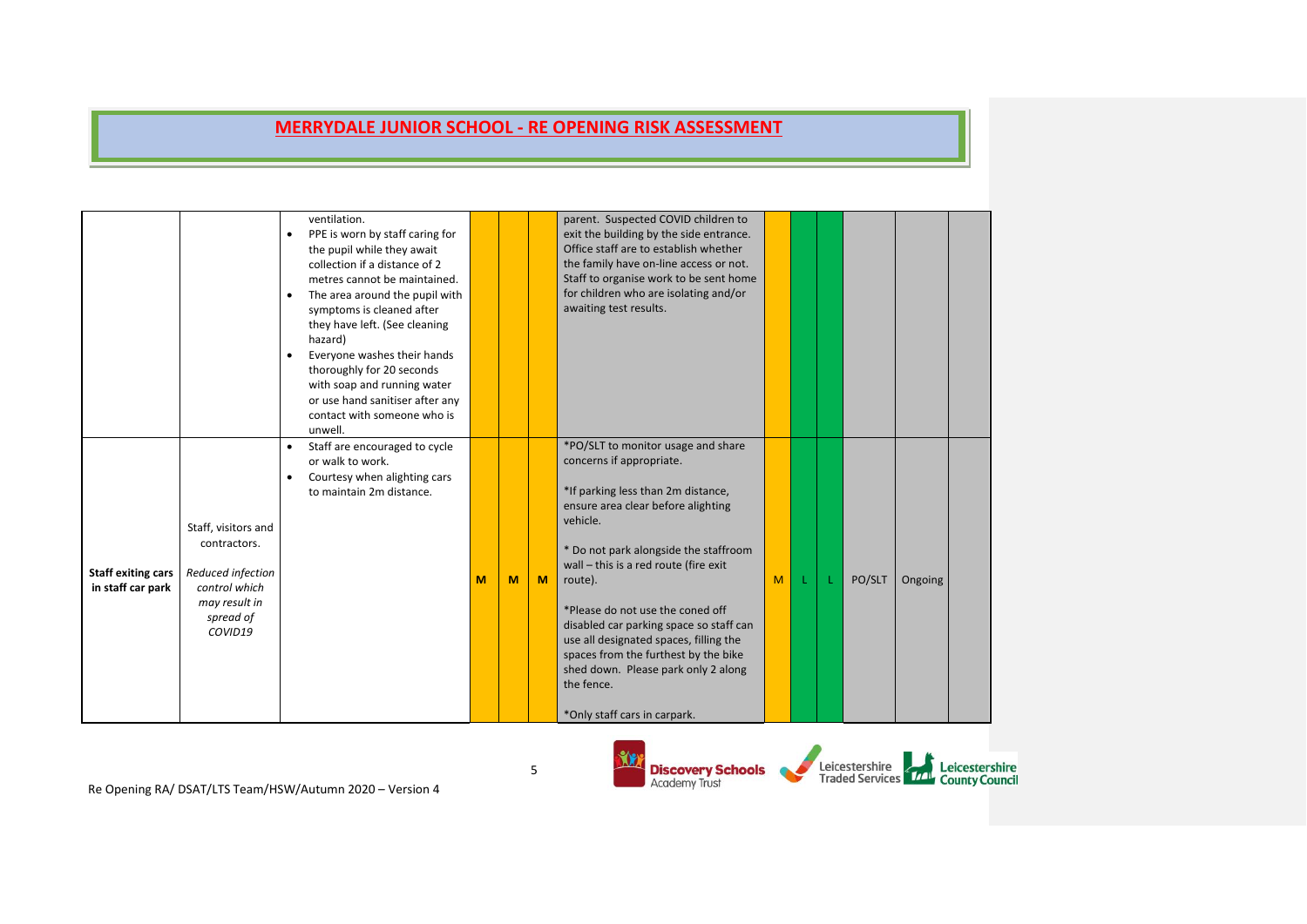|                                                                               |                                                                                                                    | Start and finish times are<br>$\bullet$                              |   |   |   | *Carpark gates to be locked at 8.30am<br>(if carpark is full it may be locked<br>earlier than 8.30am) and not opened<br>until 3.30pm.<br>*Staff who know they are leaving part<br>way through the day MUST park in<br>overflow carpark.<br>*Staff to be informed as part of<br>reintegration plan.<br>*Due to the size of the site and to                                                                                                                                                                                                       |   |  |                |                |                                                             |
|-------------------------------------------------------------------------------|--------------------------------------------------------------------------------------------------------------------|----------------------------------------------------------------------|---|---|---|-------------------------------------------------------------------------------------------------------------------------------------------------------------------------------------------------------------------------------------------------------------------------------------------------------------------------------------------------------------------------------------------------------------------------------------------------------------------------------------------------------------------------------------------------|---|--|----------------|----------------|-------------------------------------------------------------|
| <b>Groups arriving</b><br>and leaving<br>school (Start and<br>end of the day) | Staff, visitors and<br>contractors.<br>Reduced infection<br>control which<br>may result in<br>spread of<br>COVID19 | staggered<br>Free periods are condensed or<br>$\bullet$<br>staggered | M | M | M | avoid congestion at our gates the<br>following is planned:<br>*All year groups arrive from 8.30am<br>but must be in school by 8.45. All other<br>times and access to playground will<br>remain.<br><b>YEAR 3</b><br>* One parent/carer may bring their<br>child into the playground to drop off<br>and collect but must wait within the<br>football/ basketball cages area. Adults<br>must always wear masks and socially<br>distance.<br>*End of school will be 3.10pm every<br>day.<br>*Teachers/pupils will use the Library<br>entrance/exit | M |  | <b>SLT</b>     | $On-$<br>going |                                                             |
|                                                                               |                                                                                                                    | Be Opening BA / DEAT/LTE Team /HEW/Autumn 2020 Norsian A             |   |   |   | <b>Discovery Schools</b><br><b>Academy Trust</b>                                                                                                                                                                                                                                                                                                                                                                                                                                                                                                |   |  | Leicestershire |                | Leicestershire<br>Traded Services <b>TAL</b> County Council |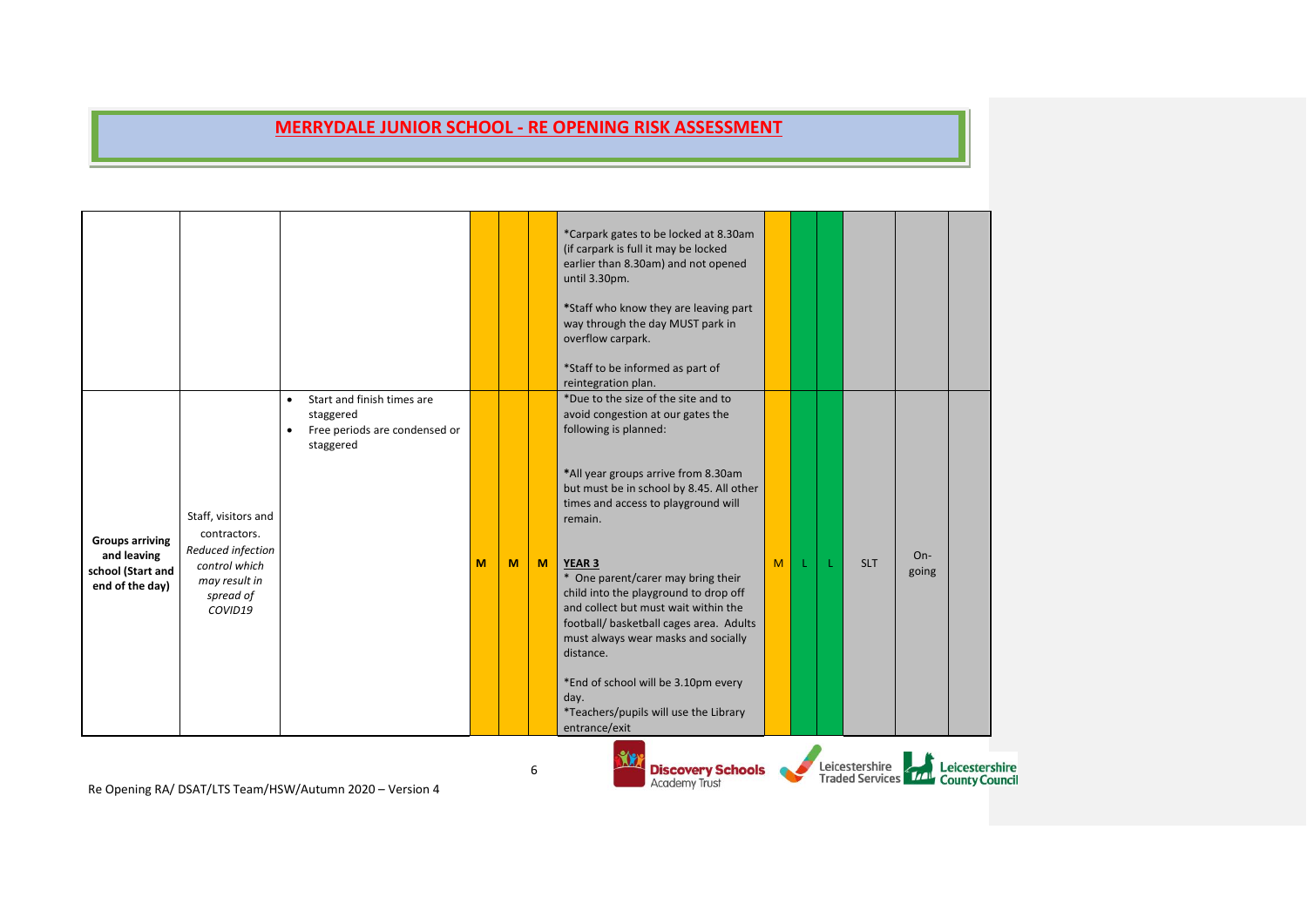|                                                          |  | YEAR 4                                           |  |                                                      |
|----------------------------------------------------------|--|--------------------------------------------------|--|------------------------------------------------------|
|                                                          |  | * One parent/carer may bring their               |  |                                                      |
|                                                          |  | child into the playground to drop off            |  |                                                      |
|                                                          |  | and collect but must wait on the                 |  |                                                      |
|                                                          |  | concrete basketball area outside the             |  |                                                      |
|                                                          |  | Y4 classroom entrances. Adults must              |  |                                                      |
|                                                          |  | always wear masks and socially                   |  |                                                      |
|                                                          |  | distance.                                        |  |                                                      |
|                                                          |  | *End of school will be 3.10pm every              |  |                                                      |
|                                                          |  | day.                                             |  |                                                      |
|                                                          |  | *Teacher/pupils will use their own               |  |                                                      |
|                                                          |  | classroom door entrance/exit.                    |  |                                                      |
|                                                          |  |                                                  |  |                                                      |
|                                                          |  | <b>YEAR 5/6</b>                                  |  |                                                      |
|                                                          |  | *No parents allowed on school                    |  |                                                      |
|                                                          |  | playground in the mornings. A safe               |  |                                                      |
|                                                          |  | place to stand and wait has been                 |  |                                                      |
|                                                          |  | arranged at the Claydon road entrance            |  |                                                      |
|                                                          |  | and Hastings road entrance. This                 |  |                                                      |
|                                                          |  | moves Parents out of the way of                  |  |                                                      |
|                                                          |  | parents who are leaving earlier with             |  |                                                      |
|                                                          |  | their children.                                  |  |                                                      |
|                                                          |  | Parents are asked to wear masks                  |  |                                                      |
|                                                          |  | *End of school will be 3.20pm every              |  |                                                      |
|                                                          |  | day                                              |  |                                                      |
|                                                          |  | *Y5 will use normal exit with 5LD                |  |                                                      |
|                                                          |  | existing first followed by 5HH & 5TB             |  |                                                      |
|                                                          |  | queue.                                           |  |                                                      |
|                                                          |  | *6ML will use Room 20 (Anita's room),            |  |                                                      |
|                                                          |  | with 6AV & 6LR using the server room             |  |                                                      |
|                                                          |  | exit for Claydon Road and the Library            |  |                                                      |
|                                                          |  | exit door for Hastings Road.                     |  |                                                      |
|                                                          |  |                                                  |  |                                                      |
|                                                          |  | *All year groups arrive from 8.30am              |  |                                                      |
|                                                          |  |                                                  |  |                                                      |
|                                                          |  |                                                  |  |                                                      |
| Be Opening BA/ DSAT/LTS Team/HSW/Autumn 2020 - Version 4 |  | <b>Discovery Schools</b><br><b>Academy Trust</b> |  | Leicestershire<br>Traded Services TAL County Council |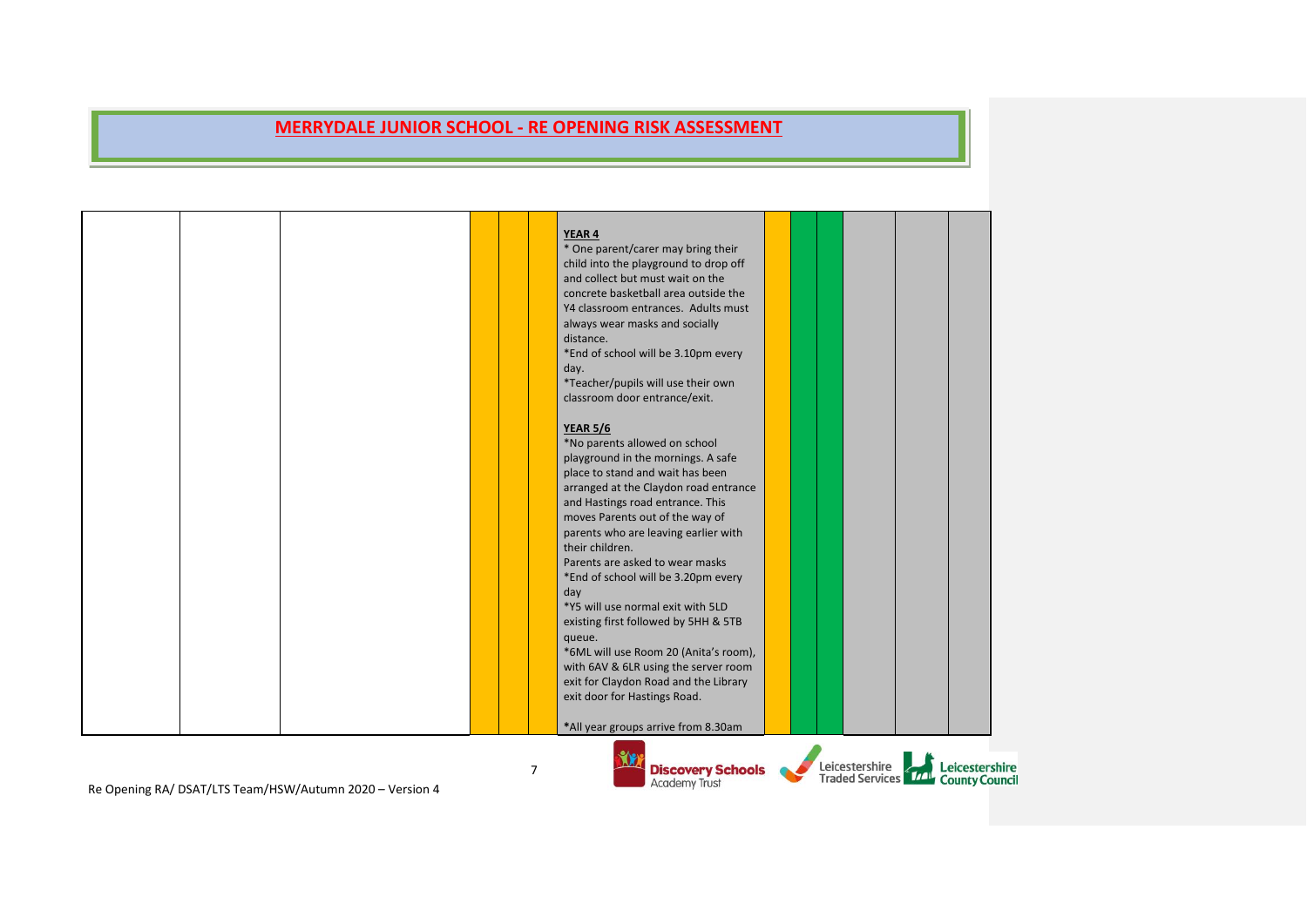|                                                            |                                                                                                                    |                        |                                                                                                                                                                                                                                                                                                                                                                                                                |   |   |   | but must be in school by 8.45. All other<br>times and access to playground will<br>remain.<br>*All year groups may use either<br>pedestrian gate on Claydon Road or<br>Hastings Road.<br>*No entry or exit for pupils or parents<br>through the reception area of the<br>school.<br>*Staff will be around the gates to guide<br>parents.<br>*Level 3s will be within year group<br>areas from 8.30am.<br>*Break and lunch duties staggered.<br>See other sections for details. |                |    |  |  |
|------------------------------------------------------------|--------------------------------------------------------------------------------------------------------------------|------------------------|----------------------------------------------------------------------------------------------------------------------------------------------------------------------------------------------------------------------------------------------------------------------------------------------------------------------------------------------------------------------------------------------------------------|---|---|---|--------------------------------------------------------------------------------------------------------------------------------------------------------------------------------------------------------------------------------------------------------------------------------------------------------------------------------------------------------------------------------------------------------------------------------------------------------------------------------|----------------|----|--|--|
| Doffing face<br>masks/coverings<br>on arrival at<br>school | Staff, visitors and<br>contractors.<br>Reduced infection<br>control which<br>may result in<br>spread of<br>COVID19 | $\bullet$<br>$\bullet$ | On arrival at school, pupils and<br>staff using public transport,<br>doff their face masks/covering<br>and wash their hands<br>thoroughly.<br>Pupils are instructed not to<br>touch the front of their face<br>covering during use or when<br>removing them. Pupils and<br>staff must wash their hands<br>immediately on arrival (as is<br>the case for all pupils), dispose<br>of temporary face coverings in | M | M | M | *Pupils and staff wearing face masks/<br>covering whilst journeying to school<br>(i.e. car, walking) doff their face<br>masks/covering and wash their hands<br>thoroughly.                                                                                                                                                                                                                                                                                                     | M <sub>1</sub> | -L |  |  |

8

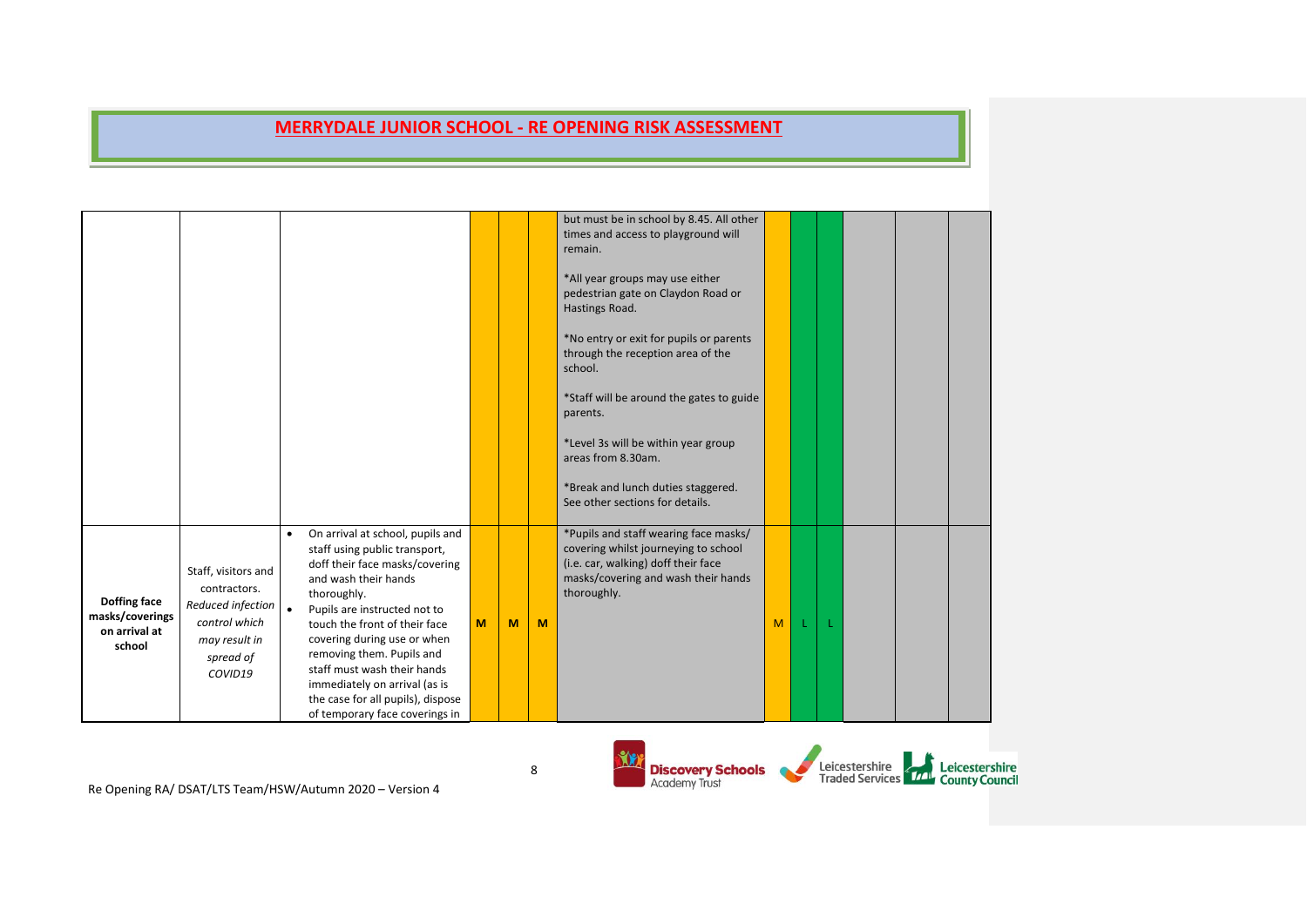|                         |                                                                                                                                                 | a covered bin.<br>Reusable face coverings are<br>$\bullet$<br>placed in a plastic bag that can<br>be take home with them.<br>Hands are washed again<br>٠<br>before heading to their<br>classroom.                                                                                                                                                                                                                                                                                           |    |   |             |                                                                                                                                                                                                                                                                                                                                                                                                                                                                                                                                                                                                                                                                                       |   |   |        |                |  |
|-------------------------|-------------------------------------------------------------------------------------------------------------------------------------------------|---------------------------------------------------------------------------------------------------------------------------------------------------------------------------------------------------------------------------------------------------------------------------------------------------------------------------------------------------------------------------------------------------------------------------------------------------------------------------------------------|----|---|-------------|---------------------------------------------------------------------------------------------------------------------------------------------------------------------------------------------------------------------------------------------------------------------------------------------------------------------------------------------------------------------------------------------------------------------------------------------------------------------------------------------------------------------------------------------------------------------------------------------------------------------------------------------------------------------------------------|---|---|--------|----------------|--|
| <b>Visitors to site</b> | Staff, pupils,<br>parents/carer,<br>visitors and<br>contractors.<br>Reduced infection<br>control which<br>may result in<br>spread of<br>COVID19 | Visitors to site are restricted.<br>$\bullet$<br>Only visitors with prearranged<br>$\bullet$<br>appointments are allowed on<br>site.<br>Visitors are asked if they have<br>any symptoms of COVID19 or<br>have had contact with anyone<br>who has symptoms of<br>COVID19, before they arrive on<br>site.<br>Visitors asked to wash hands<br>before entering school.<br>Visitors entering school made<br>aware of the Social Distancing<br>arrangements in place and<br>instructed to follow. | H. | M | $\mathbf H$ | *Text to be sent daily at 8.00am to all<br>attending pupils to remind that if they<br>develop symptoms (or a family<br>member) not to send in pupil and<br>follow guidance for self-isolation/<br>testing.<br>*If visitors become unwell with COVID-<br>19 symptoms whilst in school they will<br>be asked to leave immediately and<br>advised to follow the COVID-<br>19: Guidance for households with<br>possible infection guidance.<br>*Only school deliveries (no personal<br>home deliveries to school).<br>* Screen in place to reception and<br>office area has floor markings<br>*Tape to mark outside areas.<br>*Notice on school gates re visitors by<br>prior arrangement | M | M | School | $On-$<br>going |  |

9

**YX** Leicestershire<br>Traded Services Trans County Council **Discovery Schools**<br>Academy Trust G.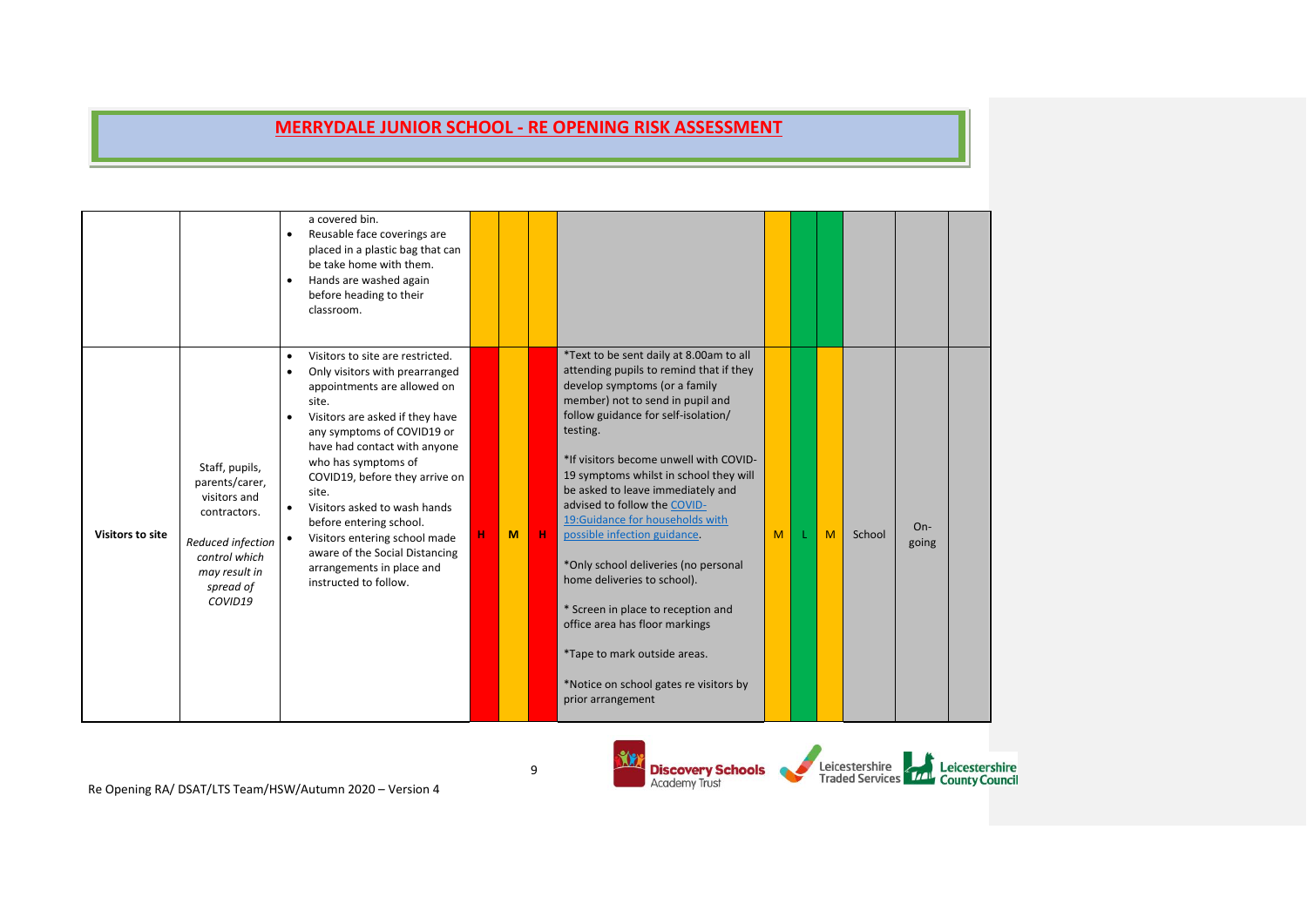|                                                                           |                                                                                                                                                 |                                                                                                                                                                                                                                                                                                                                                                                                                                                                                                                                                                                                                       |   |   |             | *All visitors (including contractors) to<br>be chaperoned and to wear face mask<br>when walking around the school and<br>visiting classrooms.<br>*Records of visitor details (including<br>telephone numbers) kept for 21 days<br>to assist with track and trace if<br>necessary                                                                                                                                                                                                                                                                                             |   |   |                |                |                                                     |
|---------------------------------------------------------------------------|-------------------------------------------------------------------------------------------------------------------------------------------------|-----------------------------------------------------------------------------------------------------------------------------------------------------------------------------------------------------------------------------------------------------------------------------------------------------------------------------------------------------------------------------------------------------------------------------------------------------------------------------------------------------------------------------------------------------------------------------------------------------------------------|---|---|-------------|------------------------------------------------------------------------------------------------------------------------------------------------------------------------------------------------------------------------------------------------------------------------------------------------------------------------------------------------------------------------------------------------------------------------------------------------------------------------------------------------------------------------------------------------------------------------------|---|---|----------------|----------------|-----------------------------------------------------|
| <b>Social distancing</b><br>not being<br>carried out at<br>drop off time. | Staff, pupils,<br>parents/carer,<br>visitors and<br>contractors.<br>Reduced infection<br>control which<br>may result in<br>spread of<br>COVID19 | Drop off times are staggered.<br>$\bullet$<br>Arrangements for drop off are<br>communicated to staff, pupils<br>and parents/carer in advance.<br>Only one parent/carer attends<br>$\bullet$<br>the school.<br>Access to site and pupils'<br>classrooms are communicated<br>to pupils, parent and carer<br>before arrival to the site.<br>Direct access to the pupils<br>$\bullet$<br>allocated classroom is<br>available. i.e. final emergency<br>exits.<br>One-way systems are used<br>around the site.<br>Signage is installed i.e.<br>$\bullet$<br>Vav in<br>lease kee<br>Parents / carers made aware<br>$\bullet$ | н | M | $\mathbf H$ | *Parents encouraged not to gather<br>outside when dropping off/collecting<br>and to adhere to social distancing.<br>*No entry or exit for pupils or parents<br>through the reception area of the<br>school.<br>*Staff will be around the gates to guide<br>parents.<br>*Queuing systems and marking on<br>pathways will be in place where traffic<br>is likely to be high.<br>*Tape outside all entrance/exit areas<br>to help with queuing systems and<br>marking on pathways in place where<br>traffic is likely to be high - 2 metre<br>reminders on all entrance points. | M | M | School         | $On-$<br>going |                                                     |
|                                                                           |                                                                                                                                                 | $Q_{\text{in}}$ $\frac{1}{2}$ $\frac{1}{2}$ $\frac{1}{2}$ $\frac{1}{2}$ $\frac{1}{2}$ $\frac{1}{2}$ $\frac{1}{2}$ $\frac{1}{2}$ $\frac{1}{2}$ $\frac{1}{2}$ $\frac{1}{2}$ $\frac{1}{2}$ $\frac{1}{2}$ $\frac{1}{2}$ $\frac{1}{2}$ $\frac{1}{2}$ $\frac{1}{2}$ $\frac{1}{2}$ $\frac{1}{2}$ $\frac{1}{2}$ $\frac{1}{2}$                                                                                                                                                                                                                                                                                                 |   |   | 10          | <b>Discovery Schools</b><br><b>Academy Trust</b>                                                                                                                                                                                                                                                                                                                                                                                                                                                                                                                             |   |   | Leicestershire |                | Leicestershire<br>Traded Services 77 County Council |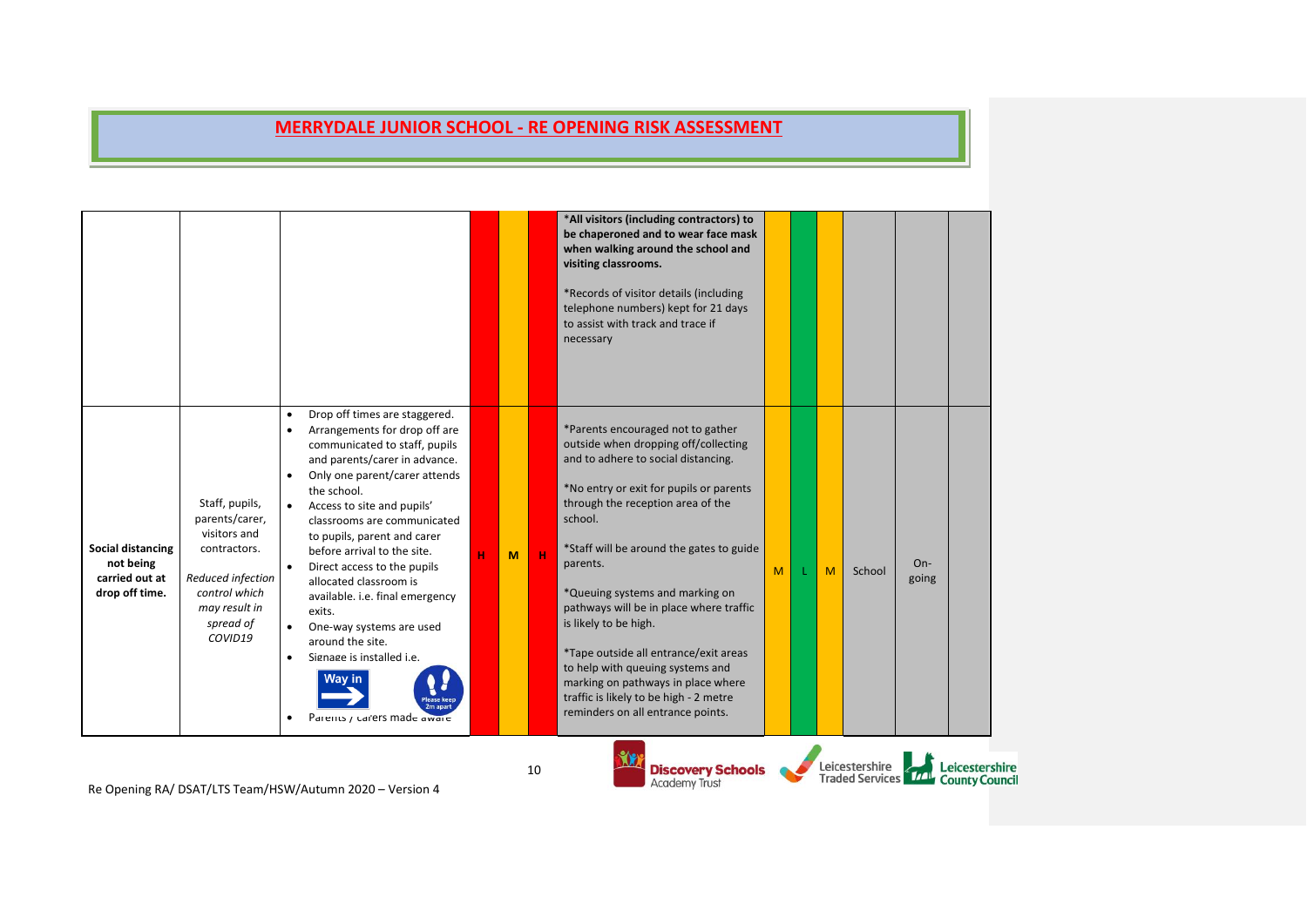| for home<br>*Additional handwashing before/after | that gathering outside school<br>*Gate Marshalls are to wear masks<br>at drop off times is<br>during the time that the children are<br>dropped off and picked up.<br>discouraged.<br>*No lockers to be used. Coats to go on<br>Pupils remain in their outdoor<br>back of chairs and bags under allocated<br>clothing until they are in their<br>allocated classroom.<br>desk.<br>Handwashing follows guidance<br>$\bullet$<br>*Y3 lunch boxes will go on the<br>for take into account the NHS<br>bookcase outside their room.<br>guidance found on this link:<br>*Y4 will take their lunch boxes into<br>NHS hand washing posters<br>class.<br>have been installed above<br>*Y5 lunch trollies will be at the bottom<br>sinks to give information on<br>of the stairs.<br>good hand washing<br>*Y6 will have a trolley outside each<br>techniques.<br>room (6ML lunches will be placed on<br>Member of staff to supervise<br>$\bullet$<br>top of their tray holder).<br>Staff and pupils<br>toilet usage and inform<br>cleaning staff of any issues.<br>Handwashing requirements:<br>Reduced infection<br>Use of<br>(See cleaning hazard and<br>$On-$<br>control which<br>cloakroom/<br>controls).<br>M<br>M<br>M<br>M<br>School<br>going<br>Children wash hands as they<br>toilet areas<br>may result in<br>$\bullet$<br>spread of<br>enter in the morning<br>COVID19<br>Children wash hands as they<br>go out to break<br>Children sanitize as they<br>return from break<br>Children wash hands as they<br>$\bullet$<br>go to lunch<br>Children wash hands as they<br>$\bullet$<br>return form lunch<br>Children sanitize as they leave |  |
|--------------------------------------------------|-------------------------------------------------------------------------------------------------------------------------------------------------------------------------------------------------------------------------------------------------------------------------------------------------------------------------------------------------------------------------------------------------------------------------------------------------------------------------------------------------------------------------------------------------------------------------------------------------------------------------------------------------------------------------------------------------------------------------------------------------------------------------------------------------------------------------------------------------------------------------------------------------------------------------------------------------------------------------------------------------------------------------------------------------------------------------------------------------------------------------------------------------------------------------------------------------------------------------------------------------------------------------------------------------------------------------------------------------------------------------------------------------------------------------------------------------------------------------------------------------------------------------------------------------------------------------------------------------------------------------------------------|--|
|--------------------------------------------------|-------------------------------------------------------------------------------------------------------------------------------------------------------------------------------------------------------------------------------------------------------------------------------------------------------------------------------------------------------------------------------------------------------------------------------------------------------------------------------------------------------------------------------------------------------------------------------------------------------------------------------------------------------------------------------------------------------------------------------------------------------------------------------------------------------------------------------------------------------------------------------------------------------------------------------------------------------------------------------------------------------------------------------------------------------------------------------------------------------------------------------------------------------------------------------------------------------------------------------------------------------------------------------------------------------------------------------------------------------------------------------------------------------------------------------------------------------------------------------------------------------------------------------------------------------------------------------------------------------------------------------------------|--|

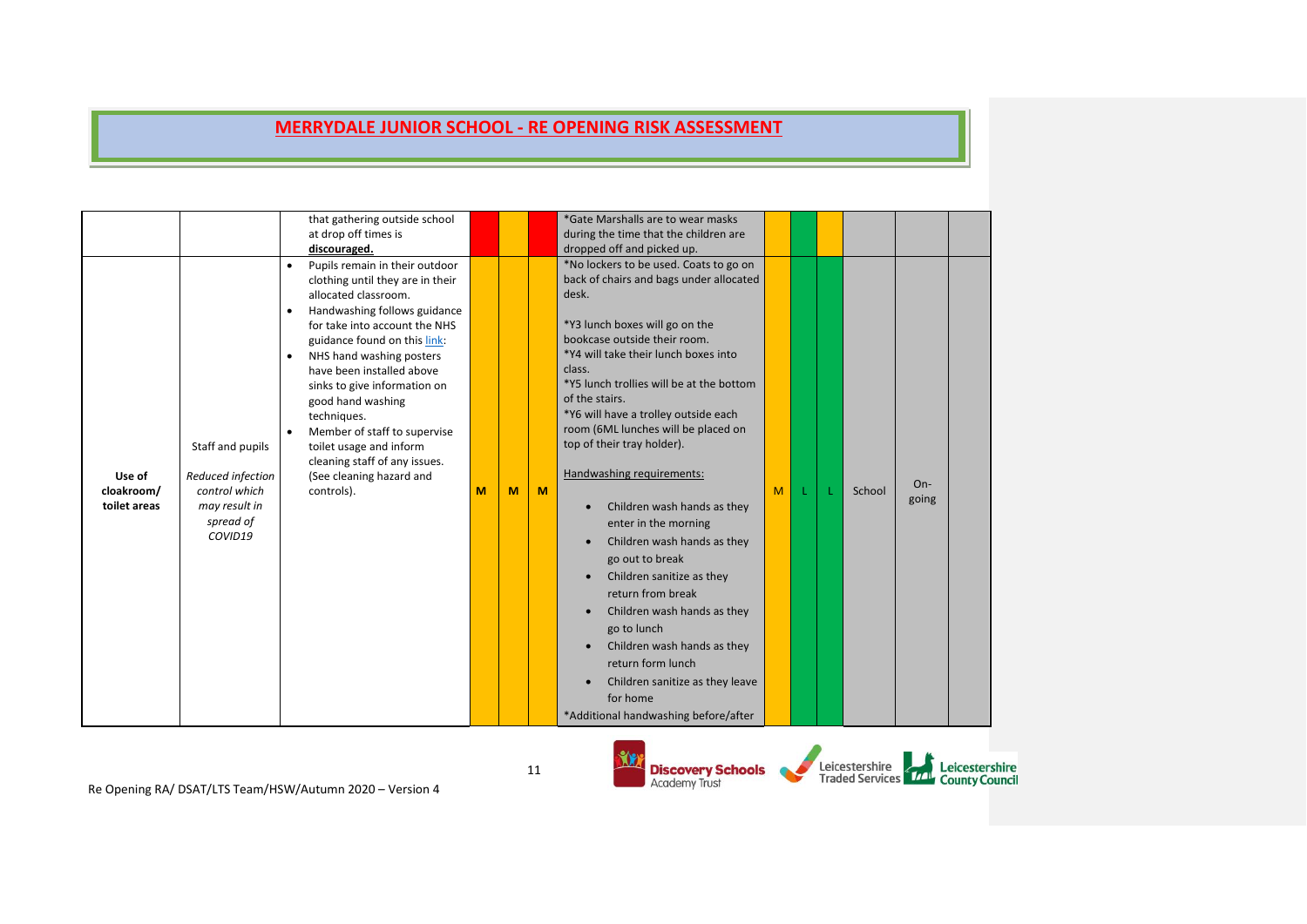|                                                             |                                                |           |                                                                                                                         |   |   |              | PE/going to library/to Pastoral, etc                                                                                                                                        |   |   |   |        |  |
|-------------------------------------------------------------|------------------------------------------------|-----------|-------------------------------------------------------------------------------------------------------------------------|---|---|--------------|-----------------------------------------------------------------------------------------------------------------------------------------------------------------------------|---|---|---|--------|--|
|                                                             |                                                |           |                                                                                                                         |   |   |              | Handwashing for toilet use:<br>*Sanitise hands in classroom before<br>going to toilet.<br>*Wash hands in toilet sinks.<br>*Sanitise hands when back in<br>classroom.        |   |   |   |        |  |
|                                                             |                                                |           |                                                                                                                         |   |   |              | *Only one pupil per class to be allowed<br>out of class to go to toilet at a time.                                                                                          |   |   |   |        |  |
|                                                             |                                                |           |                                                                                                                         |   |   |              | *Y4 Toilets to be used by Y4 & 5LD                                                                                                                                          |   |   |   |        |  |
|                                                             |                                                |           |                                                                                                                         |   |   |              | *Main Toilets near Office to be used<br>by Y3, 5HH, 5TB and Y6                                                                                                              |   |   |   |        |  |
|                                                             |                                                |           |                                                                                                                         |   |   |              | *One-way system around school as<br>well as STOP, LOOK signs in reading<br>corridor and area outside hall for toilet<br>access for 5LD.                                     |   |   |   |        |  |
|                                                             |                                                |           |                                                                                                                         |   |   |              | *Toilets at break and lunchtimes -<br>pupils to queue outside and staff<br>member to monitor access. 2/3 inside<br>initially and then one in, one out<br>system to be used. |   |   |   |        |  |
|                                                             |                                                |           |                                                                                                                         |   |   |              | *Additional cleaning of toilets during<br>school day. PO to co-ordinate.                                                                                                    |   |   |   |        |  |
| Social distancing<br>not being<br>carried out<br>within the | Staff, pupils,<br>visitors and<br>contractors. | $\bullet$ | Arrangements for the day are<br>communicated to staff, pupils<br>and parents/carer.<br>Staff and pupils remain in small | H | M | $\mathbf{H}$ | *Children to stay in same seating place<br>during one school day.<br>*Pastoral - To be arranged as and                                                                      | н | M | M | School |  |



Re Opening RA/ DSAT/LTS Team/HSW/Autumn 2020 – Version 4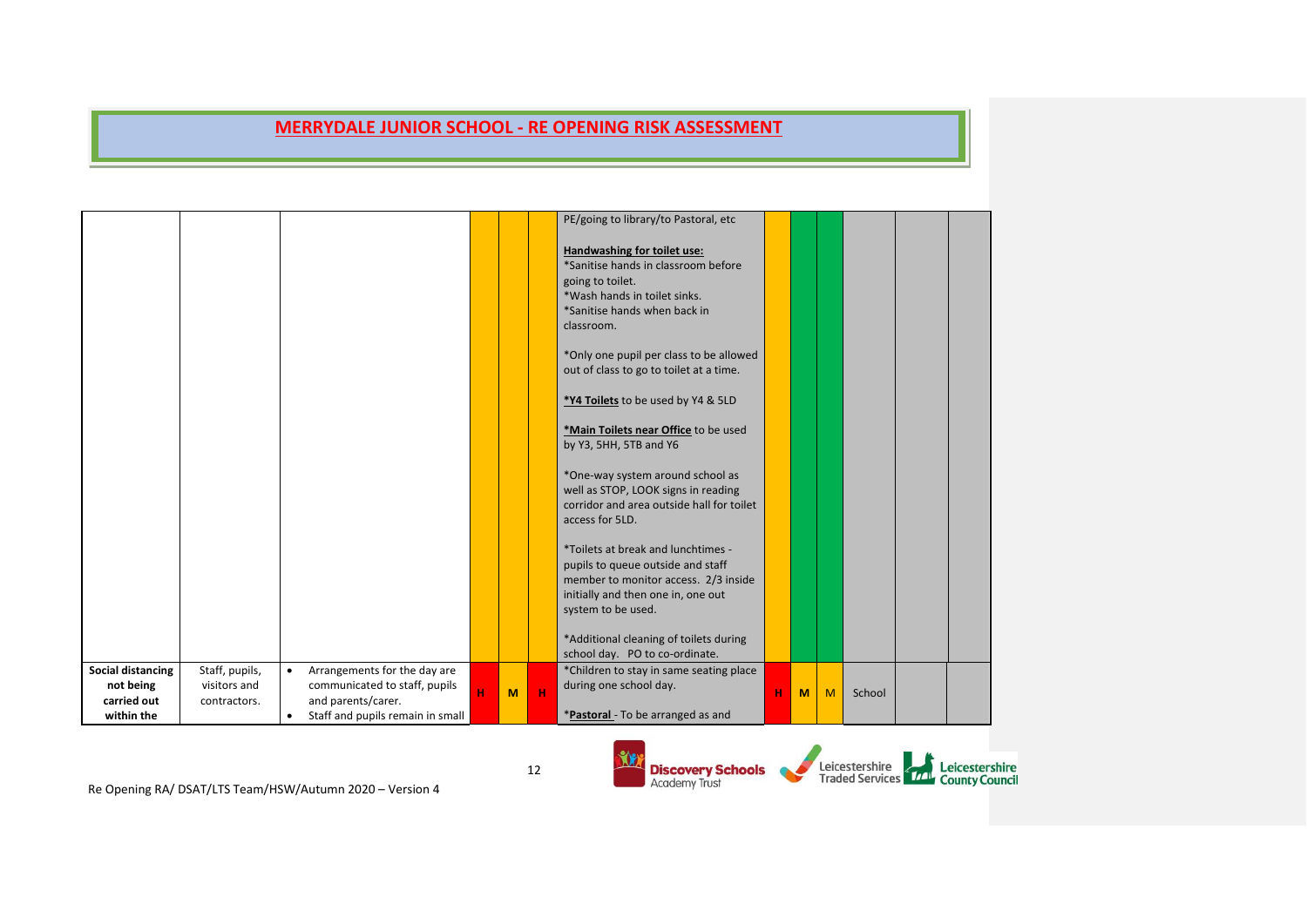|            |                                                                             |                                                                            | Be Opening BA/ DSAT/LTS Team/HSW/Autumn 2020 - Version A                                                                                                                                                                                                                                                                                                                                                                                                                                                                                                                                                                                                                                                                                                                                                                                                                                                                                                | 13 | <b>Discovery Schools</b><br><b>Academy Trust</b>                                                                                                                                                                                                                                                                                                                                                                                                                                                                                                                                                                                                                                                                                                                                                                                                                                                                                                                                                                                |  | Leicestershire | Traded Services <b>TTT</b> County Coun |
|------------|-----------------------------------------------------------------------------|----------------------------------------------------------------------------|---------------------------------------------------------------------------------------------------------------------------------------------------------------------------------------------------------------------------------------------------------------------------------------------------------------------------------------------------------------------------------------------------------------------------------------------------------------------------------------------------------------------------------------------------------------------------------------------------------------------------------------------------------------------------------------------------------------------------------------------------------------------------------------------------------------------------------------------------------------------------------------------------------------------------------------------------------|----|---------------------------------------------------------------------------------------------------------------------------------------------------------------------------------------------------------------------------------------------------------------------------------------------------------------------------------------------------------------------------------------------------------------------------------------------------------------------------------------------------------------------------------------------------------------------------------------------------------------------------------------------------------------------------------------------------------------------------------------------------------------------------------------------------------------------------------------------------------------------------------------------------------------------------------------------------------------------------------------------------------------------------------|--|----------------|----------------------------------------|
| classroom. | Reduced infection<br>control which<br>may result in<br>spread of<br>COVID19 | $\bullet$<br>$\bullet$<br>$\bullet$<br>$\bullet$<br>$\bullet$<br>$\bullet$ | group (Year Group Bubbles)<br>Teachers (and other staff) are<br>allocated to a group and<br>remain with their allocated<br>group, as far as possible,<br>during the day and throughout<br>the whole week.<br>The group distance themselves<br>from other groups.<br>Desks are placed facing<br>forward where possible.<br>Pupils are allocated a desk and<br>are seated at the same desk<br>each day.<br>Pupils remain in the same<br>classroom throughout the day.<br>Classrooms are ventilated<br>using natural ventilation<br>(opening windows) or<br>ventilation unit<br>Doors are propped open,<br>where safe to do so (bearing in<br>mind fire safety and<br>safeguarding), to limit use of<br>door handles and aid<br>ventilation.<br>Pupils are encouraged not to<br>touch their mouth, eyes and<br>nose.<br>Pupils informed that they must<br>use a tissue or elbow to cough<br>or sneeze and use bins for<br>tissue waste ('catch it, bin it, |    | when necessary within pastoral room<br>adhering to hand cleaning/social<br>distancing. This includes lunchtimes<br>and breaktimes.<br>*No open access to Pastoral room.<br>Pastoral room access.<br>*In September, any cross-class<br>groupings will not take place i.e.<br>phonics, guided reading interventions.<br>This is with the exception of an<br>EAL/SEND group with up to 10<br>children. This will be continually<br>reviewed.<br>*We will review the marking of books<br>as we go along. During September the<br>work will go in the September book<br>which can be left open on desks for<br>teachers to read.<br>*During PPA cover the L3 TAs will only<br>cover two bubbles. They will follow the<br>year groups through the rota.<br>*In order to conduct the normal<br>running of the school class cover<br>protocols have been written in order<br>for a class release schedule to happen.<br>The cover teachers will only be asked<br>to work across two bubbles.<br>*In the case of staff sickness the year |  |                |                                        |
|            |                                                                             |                                                                            |                                                                                                                                                                                                                                                                                                                                                                                                                                                                                                                                                                                                                                                                                                                                                                                                                                                                                                                                                         |    |                                                                                                                                                                                                                                                                                                                                                                                                                                                                                                                                                                                                                                                                                                                                                                                                                                                                                                                                                                                                                                 |  |                |                                        |

Re Opening RA/ DSAT/LTS Team/HSW/Autumn 2020 – Version 4

Leicestershire<br>Traded Services<br>County Council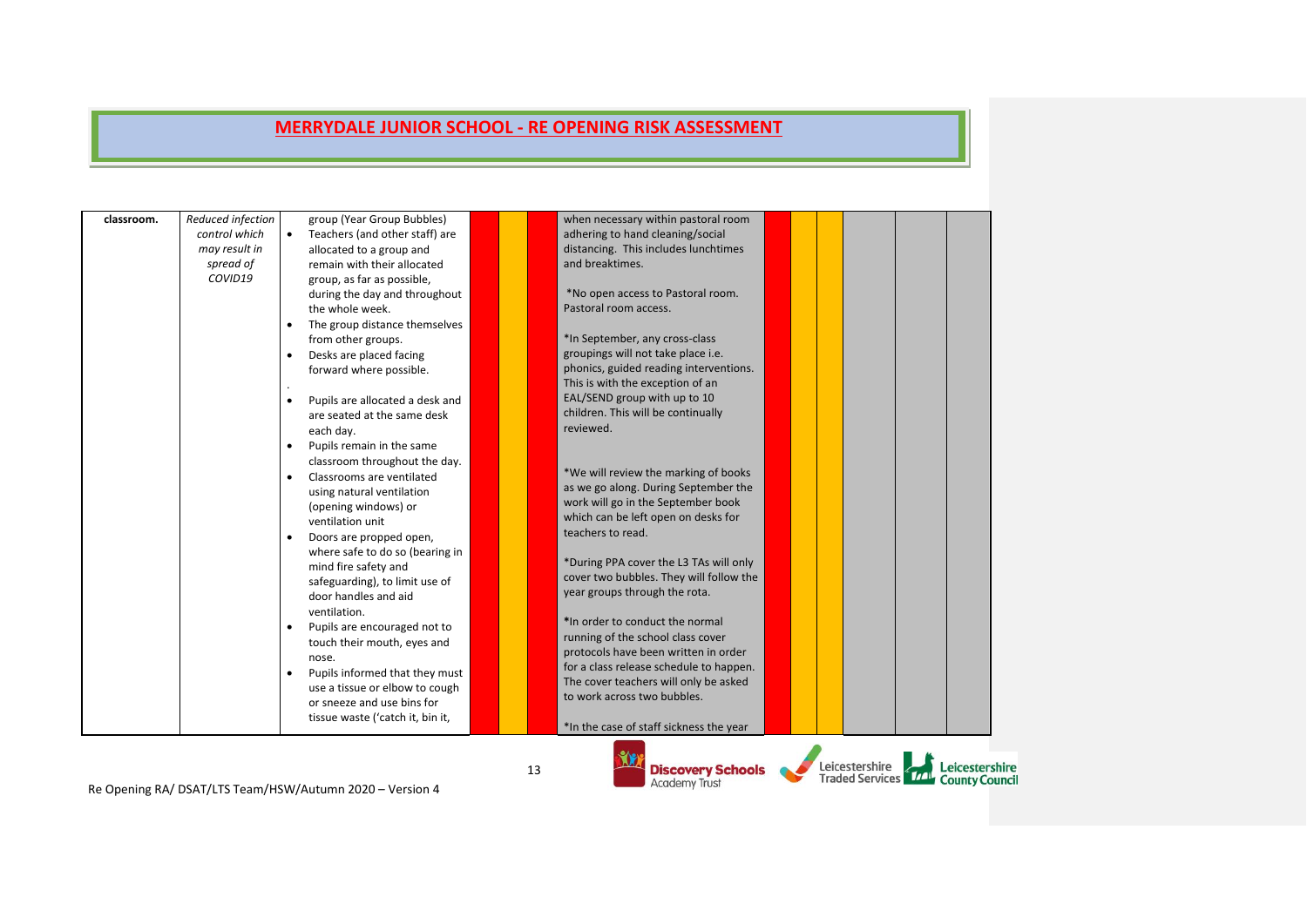|                             |                                                                                                                               | kill it')<br>Classroom based resources can<br>$\bullet$                                                                                                                                                                                                                                                                                                         |   |    | group Level 3 TA will be asked to cover<br>first. A supply teacher will be a last<br>resort in the case of multiple absence.<br>*Encourage pupils to bring own<br>tissues.<br>Any observations of teaching that<br>need to be carried out by either<br>visitors or staff for NQT/SCITT or<br>other reasons, need to be conducted<br>wearing a mask.<br>SCITT students or working within a<br>year group bubble can visit classes<br>with in their bubble in order to<br>undertake an observation without<br>wearing a mask for 15 minutes only.<br>Observations for longer than this will<br>require a mask.<br>*Each child to continue to use their |   |   |                                                     |                |
|-----------------------------|-------------------------------------------------------------------------------------------------------------------------------|-----------------------------------------------------------------------------------------------------------------------------------------------------------------------------------------------------------------------------------------------------------------------------------------------------------------------------------------------------------------|---|----|------------------------------------------------------------------------------------------------------------------------------------------------------------------------------------------------------------------------------------------------------------------------------------------------------------------------------------------------------------------------------------------------------------------------------------------------------------------------------------------------------------------------------------------------------------------------------------------------------------------------------------------------------|---|---|-----------------------------------------------------|----------------|
| <b>Sharing</b><br>equipment | Staff, pupils,<br>visitors and<br>contractors.<br>Reduced infection<br>control which<br>may result in<br>spread of<br>COVID19 | used and shared within the<br>bubble. Cleaned regularly<br>along with frequently touched<br>surfaces eg: books and games.<br>Pupils given frequently used<br>$\bullet$<br>items such as writing<br>implements for own use and<br>recommended that staff and<br>pupils use their own items and<br>they are not shared.<br>Resources that are shared<br>$\bullet$ | H | M  | own pencil case which contains<br>equipment used frequently by them.<br>*Classroom based resources can be<br>used within the class and year group<br>bubble but should be cleaned regularly<br>(eg dictionaries).<br>*Resources shared outside of bubbles<br>must be cleaned in between, this<br>includes sport, arts and science<br>equipment.                                                                                                                                                                                                                                                                                                      | н | M |                                                     |                |
|                             |                                                                                                                               | Be Opening $PA/DRAT/IR$ TS Team/HSW/Autumn $2020 - Varsion A$                                                                                                                                                                                                                                                                                                   |   | 14 | <b>Discovery Schools</b><br><b>Academy Trust</b>                                                                                                                                                                                                                                                                                                                                                                                                                                                                                                                                                                                                     |   |   | Leicestershire<br>Traded Services 77 County Council | Leicestershire |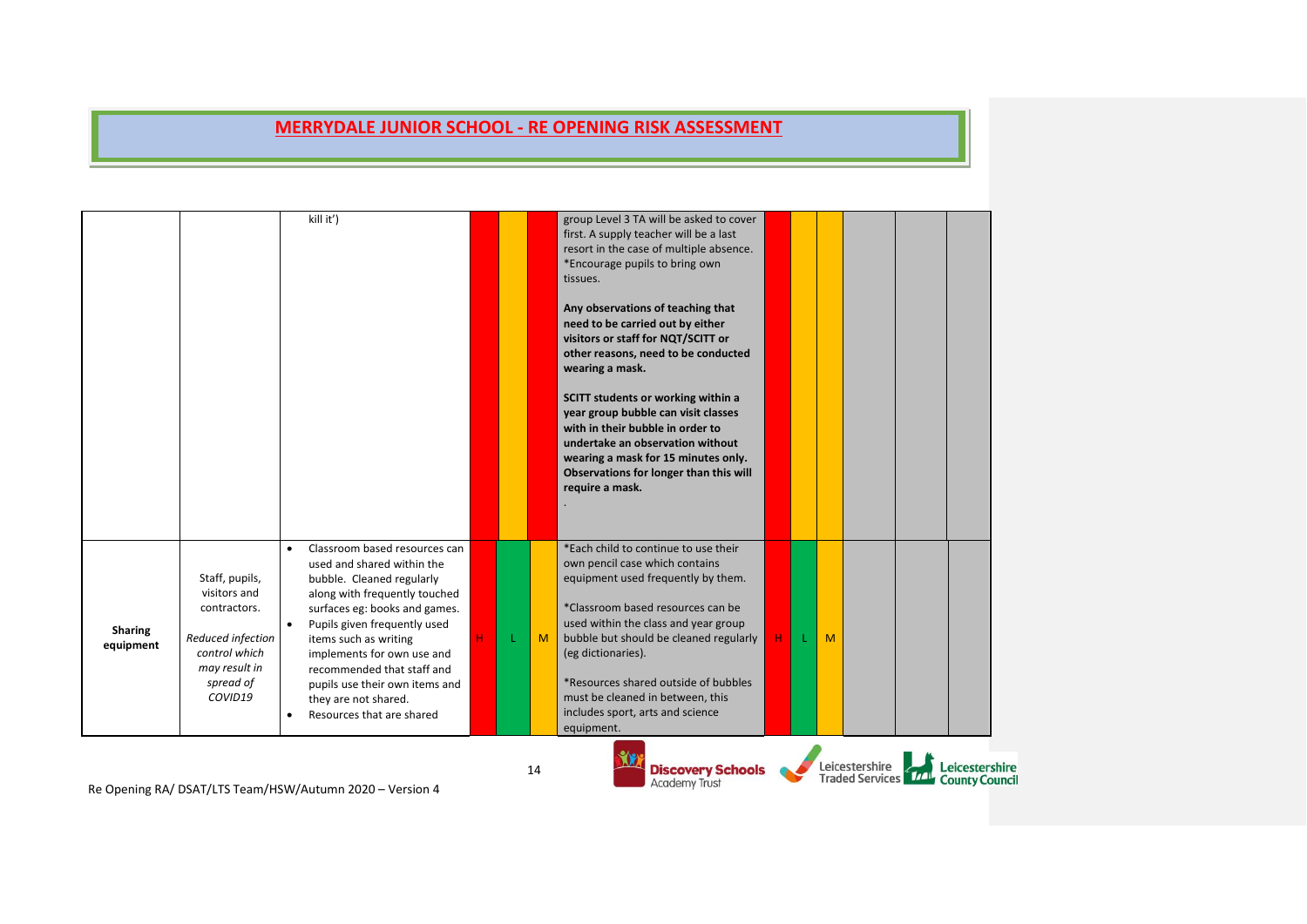|                                                          | outside of bubbles must be<br>cleaned meticulously or<br>rotated to allow them to be<br>used unused for 72 hours. Eg:<br>sport, art and science<br>equipment.<br>Soft toys and furnishings that<br>$\bullet$<br>are difficult to clean are<br>removed from the classroom<br>before the school reopens.<br>Small, intricate items that are<br>$\bullet$<br>difficult to clean are removed<br>from the classroom before the<br>school reopens. |    | *ICT access - Y5 to have access to use<br>ICT suite and Y3, Y4, Y6 to have access<br>to one Laptop trolley each. Laptops to<br>be wiped down after use.<br>* When choosing books, sanitise<br>before going to choose book and when<br>back in classroom.<br>*Any returned books to be<br>quarantined for 72 hours<br>*Classroom reading to be kept on desk<br>until finished. Used reading books to<br>be placed in class box, box collected,<br>and books wipe down or stored for 3<br>days before recycling.<br>*No home reading books.<br>*Wipes to be provided to all rooms in<br>use - including classes, office, staff<br>room, PE and Pastoral (if wipes not<br>available appropriate cleaning<br>equipment and COSSH sheets shared).<br>*Washing up liquid, plugs to be<br>provided to each classroom for general<br>cleaning of resources used.<br>*Children to bring water bottles<br>*The water fountains will be switched<br>off. |                                                                       |
|----------------------------------------------------------|----------------------------------------------------------------------------------------------------------------------------------------------------------------------------------------------------------------------------------------------------------------------------------------------------------------------------------------------------------------------------------------------------------------------------------------------|----|-----------------------------------------------------------------------------------------------------------------------------------------------------------------------------------------------------------------------------------------------------------------------------------------------------------------------------------------------------------------------------------------------------------------------------------------------------------------------------------------------------------------------------------------------------------------------------------------------------------------------------------------------------------------------------------------------------------------------------------------------------------------------------------------------------------------------------------------------------------------------------------------------------------------------------------------------|-----------------------------------------------------------------------|
| Be Opening BA / DEAT/LTE Team (HEW/Autumn 2020 Nersian A |                                                                                                                                                                                                                                                                                                                                                                                                                                              | 15 | <b>Discovery Schools</b><br><b>Academy Trust</b>                                                                                                                                                                                                                                                                                                                                                                                                                                                                                                                                                                                                                                                                                                                                                                                                                                                                                              | Leicestershire<br>Leicestershire<br>Traded Services 77 County Council |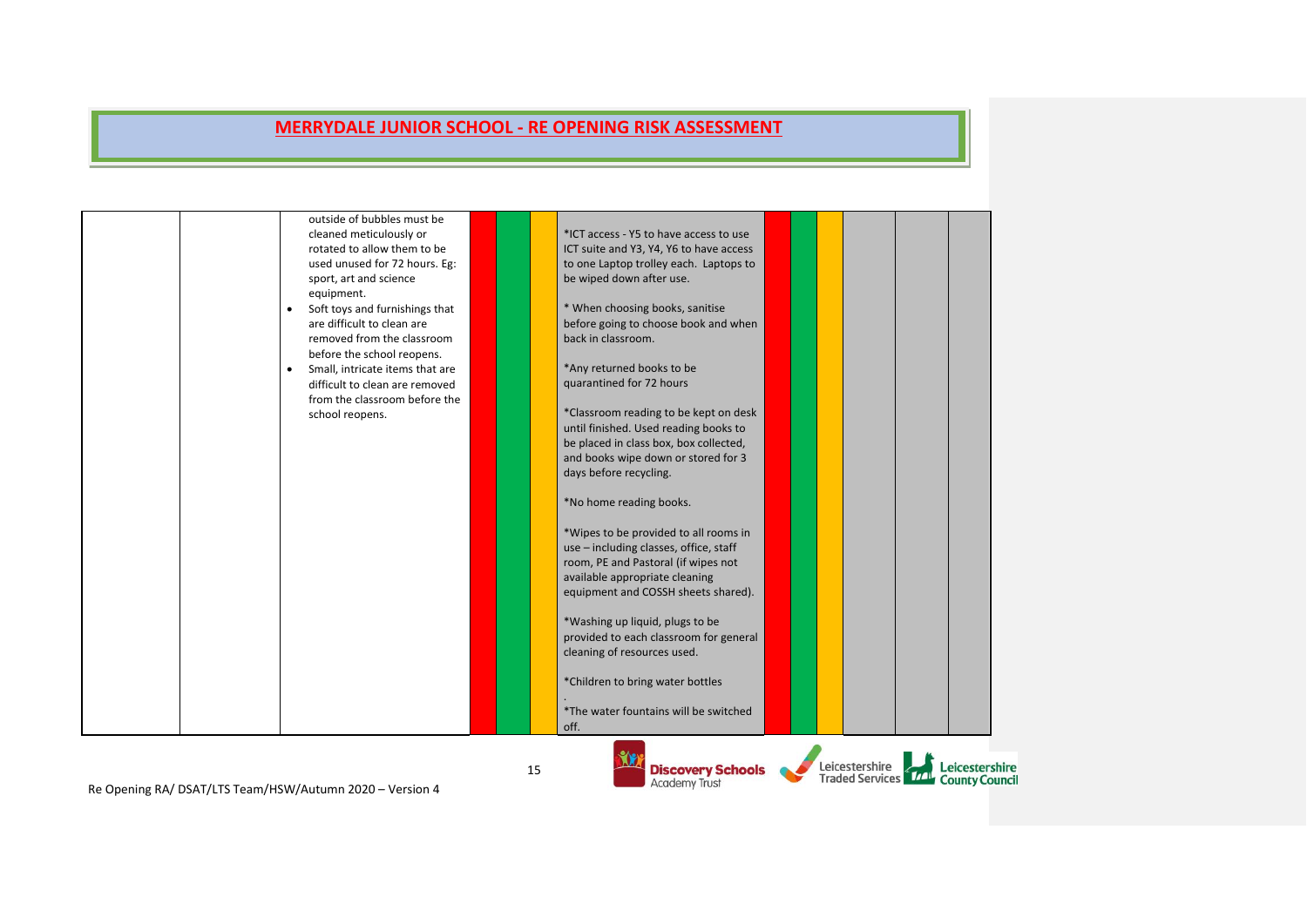| Social distancing<br>not being<br>carried out at<br>break times | Staff, pupils,<br>visitors and<br>contractors<br>Reduced infection<br>control which<br>may result in<br>spread of<br>COVID19 | Break times are staggered, and<br>timings identified and<br>communicated.<br>Pupils to wash hands before<br>$\bullet$<br>and after eating/drinking.<br>Small groups maintained and<br>$\bullet$<br>not mixed.<br>Movement around school via a<br>one-way system where<br>possible.<br>Allocation of dedicated areas<br>outside for small groups.<br>Levels of supervision<br>considered, and additional<br>information given to<br>supervisors.<br>Procedures identified when<br>First Aid is required.<br>Activities considered, and the<br>$\bullet$<br>range of equipment reduced to<br>minimise risk.<br>Arrangements for the cleaning<br>of equipment following | M | н  | *Children to bring own sun cream to<br>be kept in school.<br>*TAs also to have their own equipment<br>in order not to share with the children.<br>This is to be kept securely in the<br>classroom.<br>*All to observe social distancing during<br>break times and minimise movement<br>around school.<br>First play 10.15-10.30:<br>Y3 in football/basketball cages<br>Y4 outside Y4 on basketball courts<br>Second play 10.35-10.50:<br>Y6 in football/basketball cages<br>Y5 outside back entrance Y5/6 side<br>*All classes MUST follow timetable for<br>breaks/lunch. Only allocated<br>playground zones to be used.<br>*No play equipment to be used<br>includes fixed equipment, footballs,<br>cricket sets, etc.<br>*Toilets pupils to queue outside and<br>staff member to monitor access. 2/3<br>initially and then one in, one out<br>system to be used. | M | M | M | school                                   |                                         |
|-----------------------------------------------------------------|------------------------------------------------------------------------------------------------------------------------------|----------------------------------------------------------------------------------------------------------------------------------------------------------------------------------------------------------------------------------------------------------------------------------------------------------------------------------------------------------------------------------------------------------------------------------------------------------------------------------------------------------------------------------------------------------------------------------------------------------------------------------------------------------------------|---|----|--------------------------------------------------------------------------------------------------------------------------------------------------------------------------------------------------------------------------------------------------------------------------------------------------------------------------------------------------------------------------------------------------------------------------------------------------------------------------------------------------------------------------------------------------------------------------------------------------------------------------------------------------------------------------------------------------------------------------------------------------------------------------------------------------------------------------------------------------------------------|---|---|---|------------------------------------------|-----------------------------------------|
|                                                                 |                                                                                                                              | activities/between small group<br>use and by whom.<br>Arrangements for 'wet breaks'<br>$\bullet$                                                                                                                                                                                                                                                                                                                                                                                                                                                                                                                                                                     |   |    | *Wet breaks to stay in room with<br>socially distanced games.                                                                                                                                                                                                                                                                                                                                                                                                                                                                                                                                                                                                                                                                                                                                                                                                      |   |   |   |                                          |                                         |
|                                                                 |                                                                                                                              | Re Opening RA/ DSAT/LTS Team/HSW/Autumn 2020 - Version 4                                                                                                                                                                                                                                                                                                                                                                                                                                                                                                                                                                                                             |   | 16 | <b>Discovery Schools</b><br><b>Academy Trust</b>                                                                                                                                                                                                                                                                                                                                                                                                                                                                                                                                                                                                                                                                                                                                                                                                                   |   |   |   | Leicestershire<br><b>Traded Services</b> | Leicestershire<br><b>County Council</b> |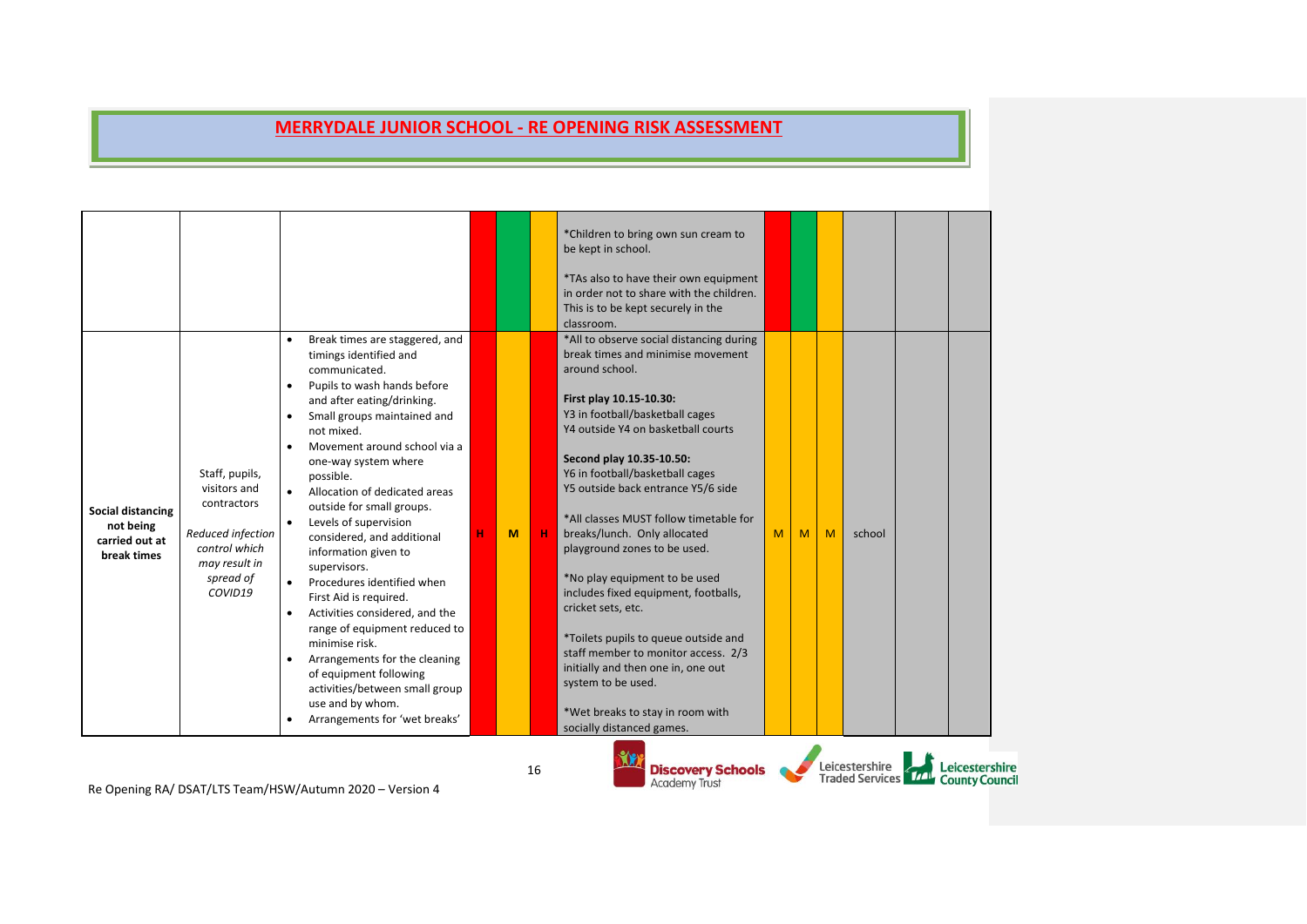|                                                                |                                                                                                                              | considered.<br>Use of toilets to ensure that<br>social distancing is maintained<br>as far as practicable, consider<br>how numbers using the<br>facilities will be monitored.<br>Hand washing<br>arrangements/use of sanitiser<br>provision.<br>How these periods are<br>$\bullet$<br>monitored for effectiveness<br>and how issues are reported.                                                                                                                                                                                                                                                                                                           |   |   | *First Aid - Toilet queue Marshall to be<br>first aid trained. First aid that involves<br>bleeding, vomiting to be carried out in<br>First Aid area                                                                                                                                                                                                                                                                                                                                                                                                                                                                       |    |   |   |  |  |
|----------------------------------------------------------------|------------------------------------------------------------------------------------------------------------------------------|------------------------------------------------------------------------------------------------------------------------------------------------------------------------------------------------------------------------------------------------------------------------------------------------------------------------------------------------------------------------------------------------------------------------------------------------------------------------------------------------------------------------------------------------------------------------------------------------------------------------------------------------------------|---|---|---------------------------------------------------------------------------------------------------------------------------------------------------------------------------------------------------------------------------------------------------------------------------------------------------------------------------------------------------------------------------------------------------------------------------------------------------------------------------------------------------------------------------------------------------------------------------------------------------------------------------|----|---|---|--|--|
| Social distancing<br>not being<br>carried out at<br>lunch time | Staff, pupils,<br>visitors and<br>contractors<br>Reduced<br>infection control<br>which may result<br>in spread of<br>COVID19 | Pupils to wash their hands<br>$\bullet$<br>before and after eating and<br>encouraged not to touch their<br>mouth, eyes and nose.<br>Hand cleaning facilities to be<br>available upon entering and<br>exiting the hall/dining area.<br>Pupils to enter hall/dining area<br>within their small groups<br>maintaining social distancing.<br>Tables to be cleaned between<br>group use.<br>Communication with catering<br>$\bullet$<br>provider (External or LTS<br>Catering).<br>Layout of tables and areas for<br>hot dinners with numbers<br>calculated to maintain 2m<br>social distancing.<br>Procedures for the serving of<br>hot dinners/packed meal to | M | н | *Catering provider (external provider<br>or LTS) has own risk assessment which<br>is shared with school.<br>Lunches to be taken during year<br>group bubbles as follows:<br>YEAR 3/4 - lunchtime 11.50-12.50<br>(eating between 11.50 and 12.20)<br>1) Y4 to collect hot meals from dining<br>hall and to return to classrooms to<br>eat with pack ups.<br>Y3 pack ups to eat in dining hall.<br>2)<br>3) Y3 hot meals to follow straight<br>after Y4s and eat in dining hall.<br>4) 12.20-12.50 Y3 play within<br>football/basketball cages and Y4<br>outside Y4 on basketball courts<br>YEAR 5/6 - lunchtime 12.30-1.30 | н. | M | M |  |  |

Leicestershire<br>Traded Services Trans County Council **ALL Discovery Schools**<br>Academy Trust C.

Re Opening RA/ DSAT/LTS Team/HSW/Autumn 2020 – Version 4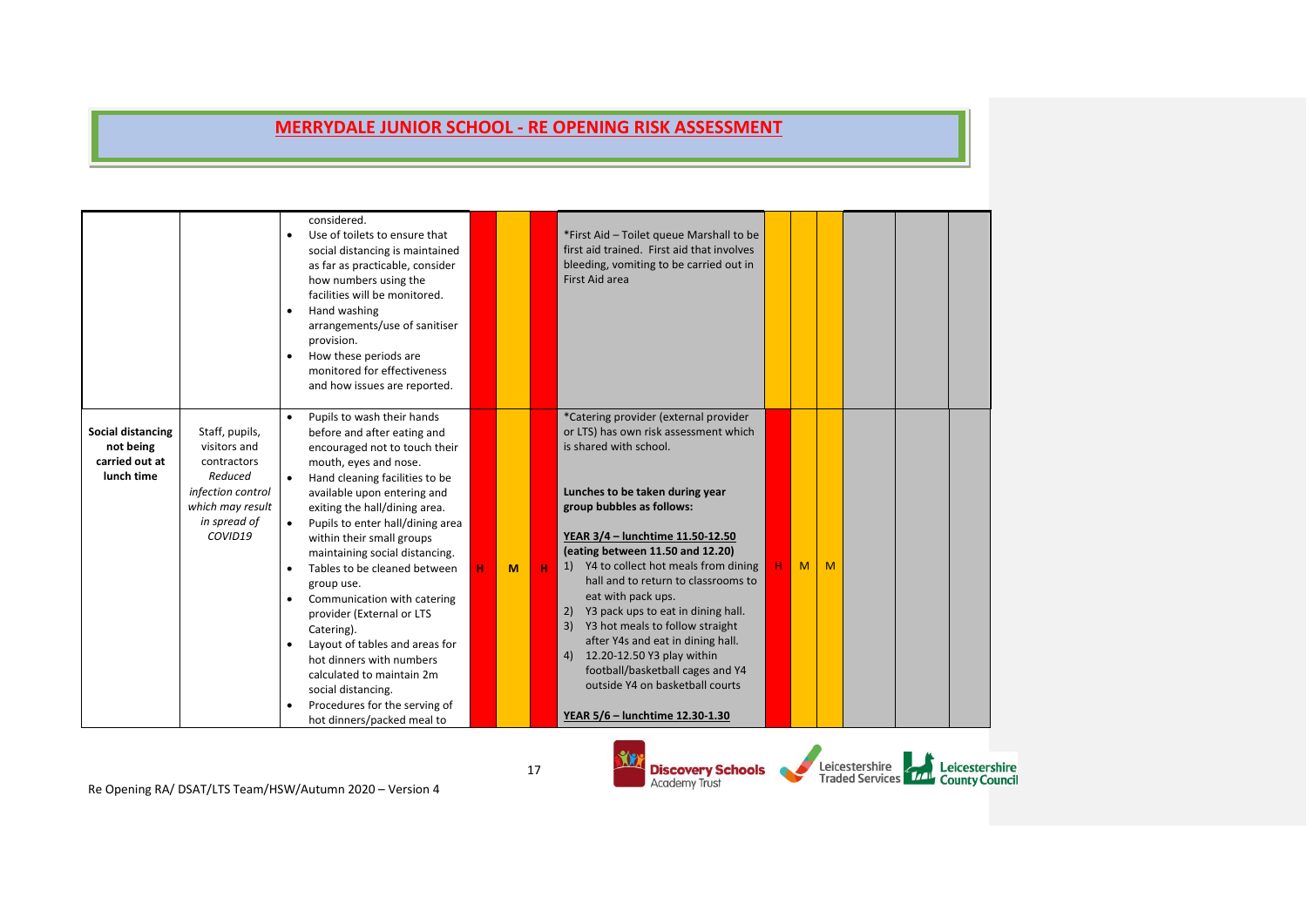|                                                            | maintain social distancing,<br>including queuing system and<br>floor marking.<br>Cutlery and plates etc. not to<br>be shared.<br>Halls /dining area is well<br>ventilated using natural<br>ventilation (opening windows)<br>or ventilation units<br>If hot food provided:<br>$\bullet$<br>children demonstrated process<br>for queuing and getting their<br>food.<br>If packed lunch from home:<br>Consider the arrangements for<br>packed lunches. If this is not<br>possible within their own small<br>group in the hall then is there<br>another area possible.<br>Cleaning of tables and<br>chairs/benches completed<br>when children are finished,<br>and food is consumed.<br>Cleaning regimes to be<br>established for after eating<br>packed lunches, wherever this<br>may be |    | (eating between 12.30 and 1.00)<br>5) Y6 to collect hot meals from dining<br>hall and to return to classrooms to<br>eat with pack ups.<br>Y5 pack ups to eat in dining hall.<br>6)<br>Y5 hot meals to follow straight<br>7)<br>after Y6s and eat in dining hall.<br>8) 1.00-1.30 Y6 play within<br>football/basketball cages.<br>We have provided seating for the<br>Y6 children. The Y6 children need<br>to go through the PE hall to go to<br>the toilet in order to avoid<br>crossing with Y5.<br>9) Y5 outside back entrance Y5/6 side<br>B for year 5<br>*One way system for hot meal<br>collection - enter through kitchen<br>tech room to collect meal, cutlery<br>handed out by Midday staff, leave<br>through back door of dining room and<br>return to class.<br>*If eating in dining room sit on one<br>side of table as directed for first<br>sitting. Second sitting on other side to<br>help reduce cleaning of chairs<br>between sittings. Tables to have<br>different coloured chairs each side.<br>* Tables to be wiped in between<br>service by Midday Staff. LTS Catering<br>staff to clean dining area, including<br>tables and chairs at end of service. |                                                     |                |
|------------------------------------------------------------|---------------------------------------------------------------------------------------------------------------------------------------------------------------------------------------------------------------------------------------------------------------------------------------------------------------------------------------------------------------------------------------------------------------------------------------------------------------------------------------------------------------------------------------------------------------------------------------------------------------------------------------------------------------------------------------------------------------------------------------------------------------------------------------|----|-------------------------------------------------------------------------------------------------------------------------------------------------------------------------------------------------------------------------------------------------------------------------------------------------------------------------------------------------------------------------------------------------------------------------------------------------------------------------------------------------------------------------------------------------------------------------------------------------------------------------------------------------------------------------------------------------------------------------------------------------------------------------------------------------------------------------------------------------------------------------------------------------------------------------------------------------------------------------------------------------------------------------------------------------------------------------------------------------------------------------------------------------------------------------------|-----------------------------------------------------|----------------|
| Re Onening RA / DSAT/LTS Team /HSW/Autumn 2020 - Version A |                                                                                                                                                                                                                                                                                                                                                                                                                                                                                                                                                                                                                                                                                                                                                                                       | 18 | <b>Discovery Schools</b><br><b>Academy Trust</b>                                                                                                                                                                                                                                                                                                                                                                                                                                                                                                                                                                                                                                                                                                                                                                                                                                                                                                                                                                                                                                                                                                                              | Leicestershire<br>Traded Services 17 County Council | Leicestershire |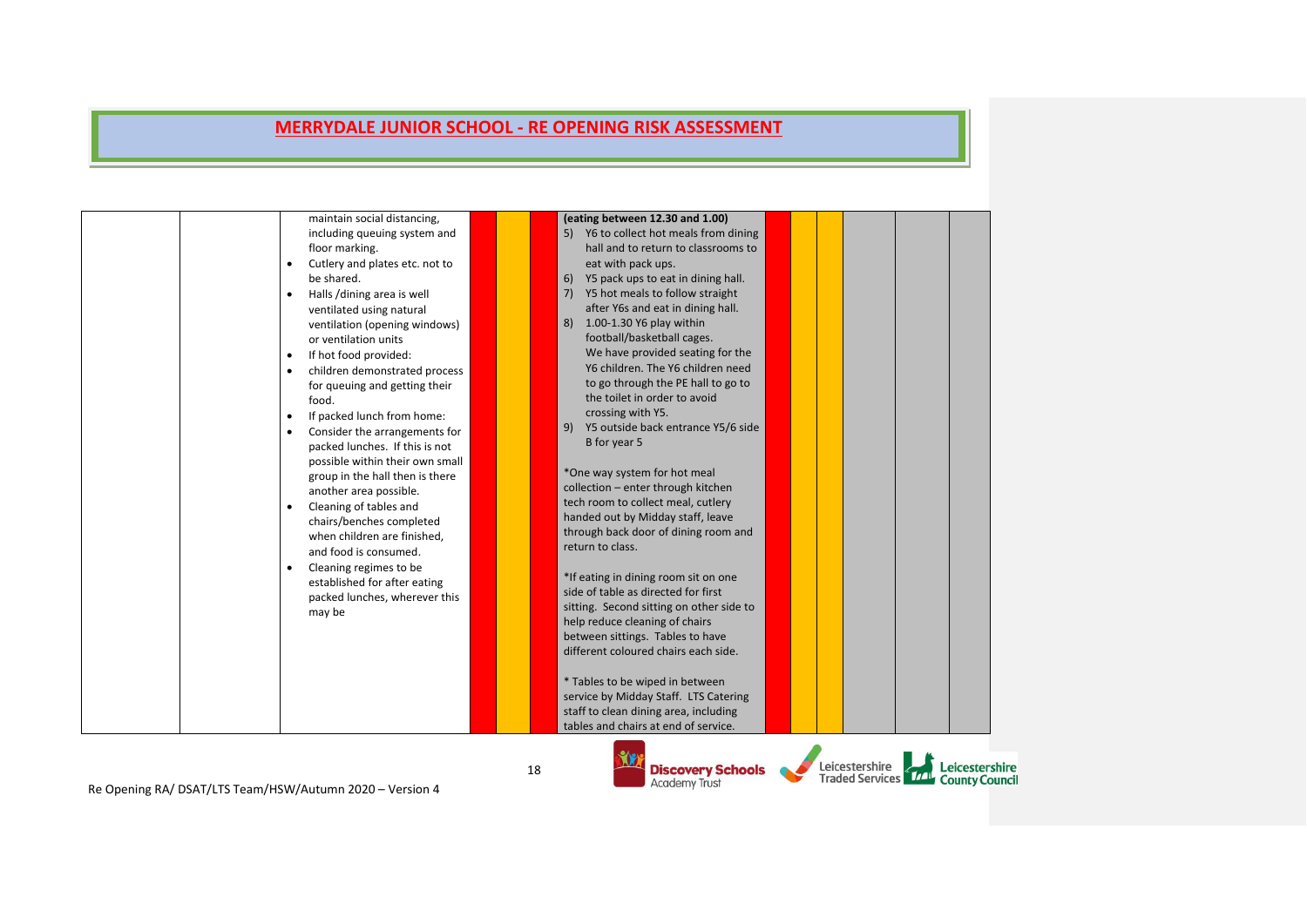| Re Opening RA/ DSAT/LTS Team/HSW/Autumn 2020 - Version 4 | 19 | <b>Discovery Schools</b><br><b>Academy Trust</b>                                                                                                                                                                                                                                                                                                             | Leicestershire | Leicestershire<br>Traded Services <b>The County Council</b> |
|----------------------------------------------------------|----|--------------------------------------------------------------------------------------------------------------------------------------------------------------------------------------------------------------------------------------------------------------------------------------------------------------------------------------------------------------|----------------|-------------------------------------------------------------|
|                                                          |    | *Additional lunch time cleaning in<br>classrooms - enter classes during<br>playtime to wipe down tables in<br>classes following lunch, empty bins,<br>door handles, backs of chairs, etc.<br>Extra attention to be given to doors,<br>toilet flushes, light switches, door fobs.<br>Additional cleaning of tech room will<br>be required. PO to co-ordinate. |                |                                                             |
|                                                          |    | *Staff to walk through with classes<br>lunchtime routine.                                                                                                                                                                                                                                                                                                    |                |                                                             |
|                                                          |    | *Office to check numbers of year<br>group pack ups/hot dinners to make<br>sure seating in each area is adequate<br>for pack ups and hot meals. Liaise with<br>teachers about location as and when<br>needed. Capacity in hall 60, dining hall<br>32.                                                                                                         |                |                                                             |
|                                                          |    | *Washing bowls with water to be in Y4<br>and Y6 classrooms, dining room and<br>hall for used cutlery. Cutlery to be<br>returned to dining room following<br>lunch sessions.                                                                                                                                                                                  |                |                                                             |
|                                                          |    | *Hall for pack ups - sit on one side of<br>table as directed for first pack up<br>sitting. Second sitting to sit on other<br>side to reduce cleaning of chairs<br>between sittings.                                                                                                                                                                          |                |                                                             |

Re Opening RA/ DSAT/LTS Team/HSW/Autumn 2020 – Version 4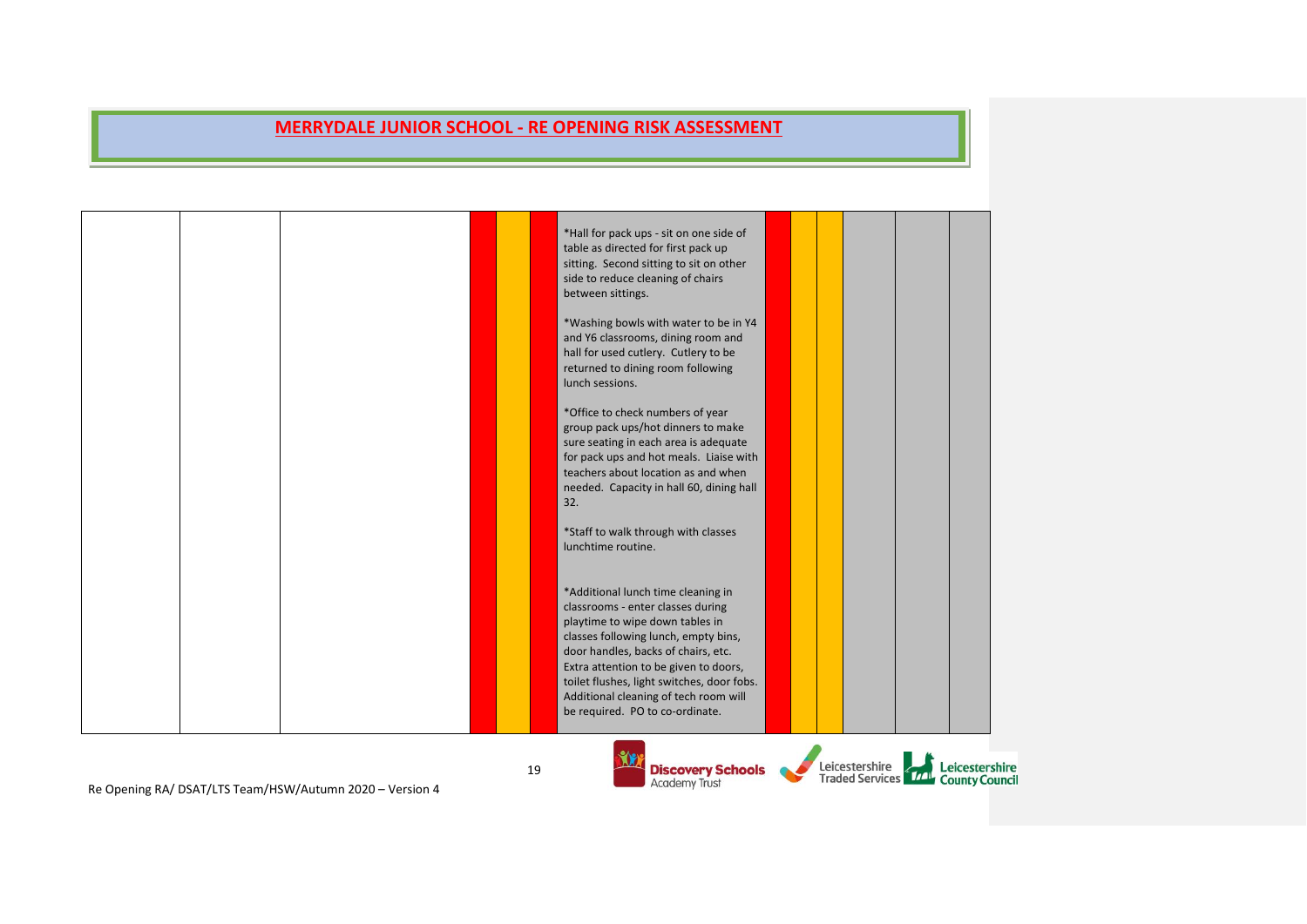|                                                                    |                                                                                                                                                 |                                                  |                                                                                                                                                                                                                                                                                                                                                                                                                    |   |    | *All classes MUST follow timetable for<br>breaks/lunch. Only allocated<br>playground zones to be used.<br>*All to observe social distancing during<br>break times and minimise movement<br>around school.<br>*No play equipment to be used<br>includes fixed equipment, footballs,<br>cricket sets, etc.<br>*Wet breaks to stay in room with<br>socially distanced games.<br>*First Aid - Toilet queue Marshall to be<br>first aid trained. First aid that involves<br>bleeding, vomiting to be carried out in<br>First Aid area. |   |   |                |                                                     |
|--------------------------------------------------------------------|-------------------------------------------------------------------------------------------------------------------------------------------------|--------------------------------------------------|--------------------------------------------------------------------------------------------------------------------------------------------------------------------------------------------------------------------------------------------------------------------------------------------------------------------------------------------------------------------------------------------------------------------|---|----|-----------------------------------------------------------------------------------------------------------------------------------------------------------------------------------------------------------------------------------------------------------------------------------------------------------------------------------------------------------------------------------------------------------------------------------------------------------------------------------------------------------------------------------|---|---|----------------|-----------------------------------------------------|
| <b>Social distancing</b><br>not being<br>carried out at<br>pick up | Staff, pupils,<br>parents/carer,<br>visitors and<br>contractors.<br>Reduced infection<br>control which<br>may result in<br>spread of<br>COVID19 | $\bullet$<br>$\bullet$<br>$\bullet$<br>$\bullet$ | Pick up times are staggered.<br>Arrangements for pick up are<br>communicated to staff, pupils<br>and parents/carer in advance.<br>Only one parent/carer attends<br>the school.<br>Egress to schools and pupils'<br>classrooms are communicated<br>to pupils, parent and carer<br>before arrival to the site.<br>Direct egress to the pupils<br>allocated classroom is<br>available. i.e. final emergency<br>exits. | M |    | *Collection of times staggered with<br>some access for Y3 & Y4 parents/carers<br>to designated areas of the playground.<br>Difference entrances/exits used for<br>year groups. Timings, locations above.<br>*Parents encouraged not to gather<br>outside when dropping off/collecting<br>and to adhere to social distancing.<br>*Parents asked to wear a mask while<br>on school grounds.<br>*No entry or exit for pupils or parents<br>through the reception area of the                                                         | н | M | School         |                                                     |
|                                                                    |                                                                                                                                                 |                                                  | Be Opening BA/DSAT/LTS Team/HSW/Autumn 2020 - Version A                                                                                                                                                                                                                                                                                                                                                            |   | 20 | <b>Discovery Schools</b><br><b>Academy Trust</b>                                                                                                                                                                                                                                                                                                                                                                                                                                                                                  |   |   | Leicestershire | Leicestershire<br>Traded Services 17 County Council |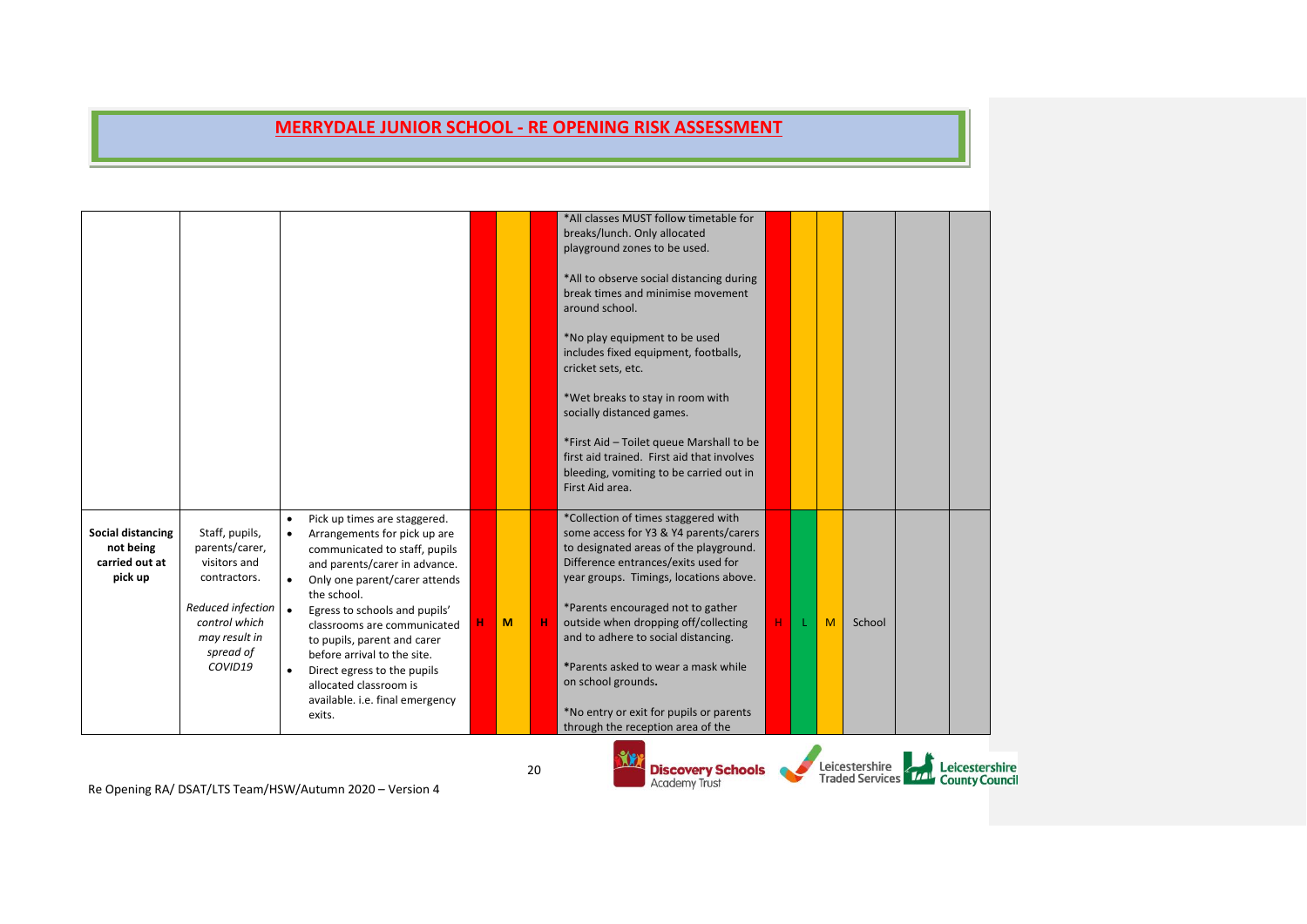|                 |                                                                                                 | $\bullet$                           | One-way systems are used<br>around the site.<br>Signage is installed i.e.<br>Parents / carers made aware<br>that gathering outside school<br>at drop off times is<br>discouraged.                                                                                                                                                                                                                                                                                                |   |   |    | school.<br>*Staff will be around the gates to guide<br>parents. Staff to wear masks<br>*Queuing systems and marking on<br>pathways will be in place where traffic<br>is likely to be high.<br>*Tape outside all entrance/exit areas<br>to help with queuing systems and<br>marking on pathways in place where<br>traffic is likely to be high - 2 metre<br>reminders on all entrance points.<br>*Year 5 and 6 parents will be offered a<br>place to safely wait at the two main<br>entrances. They will be asked to wear<br>masks in order to be safe. |   |  |                                                     |                       |
|-----------------|-------------------------------------------------------------------------------------------------|-------------------------------------|----------------------------------------------------------------------------------------------------------------------------------------------------------------------------------------------------------------------------------------------------------------------------------------------------------------------------------------------------------------------------------------------------------------------------------------------------------------------------------|---|---|----|--------------------------------------------------------------------------------------------------------------------------------------------------------------------------------------------------------------------------------------------------------------------------------------------------------------------------------------------------------------------------------------------------------------------------------------------------------------------------------------------------------------------------------------------------------|---|--|-----------------------------------------------------|-----------------------|
| Outdoor play/PE | Staff and pupils<br>Reduced infection<br>control which<br>may result in<br>spread of<br>COVID19 | $\bullet$<br>$\bullet$<br>$\bullet$ | Play equipment/PE Equipment<br>is cleaned and disinfected<br>between each "bubble/group"<br>of users, if this cannot be<br>achieved then the equipment<br>should not be used.<br>Cleaning then disinfecting is<br>conducted with a standard<br>detergent (to remove soiling)<br>followed with the use of<br>disinfectant containing 1000<br>parts per million available<br>chlorine.<br>Resources that are shared<br>between groups or bubbles,<br>such as sports and playground | н | M | н  | PHE will be publishing revised guidance<br>cleaning of non-health care settings by<br>the end of the summer term<br>*PE to take place outside, weather<br>dependent.<br>*Social distancing by the PE coach.<br>* Activities will need to be individual<br>with facing one direction and not too<br>strenuous.<br>*Equipment used by a year group in<br>the morning cannot be used by a                                                                                                                                                                 | M |  |                                                     |                       |
|                 |                                                                                                 |                                     | $D = Q_{\text{in}}$ $\frac{1}{2}$ $\frac{1}{2}$ $\frac{1}{2}$ $\frac{1}{2}$ $\frac{1}{2}$ $\frac{1}{2}$ $\frac{1}{2}$ $\frac{1}{2}$ $\frac{1}{2}$ $\frac{1}{2}$ $\frac{1}{2}$ $\frac{1}{2}$ $\frac{1}{2}$ $\frac{1}{2}$ $\frac{1}{2}$ $\frac{1}{2}$ $\frac{1}{2}$ $\frac{1}{2}$ $\frac{1}{2}$ $\frac{1}{2}$ $\frac{1}{2}$                                                                                                                                                        |   |   | 21 | <b>Discovery Schools</b><br><b>Academy Trust</b>                                                                                                                                                                                                                                                                                                                                                                                                                                                                                                       |   |  | Leicestershire<br>Traded Services 77 County Council | <b>Leicestershire</b> |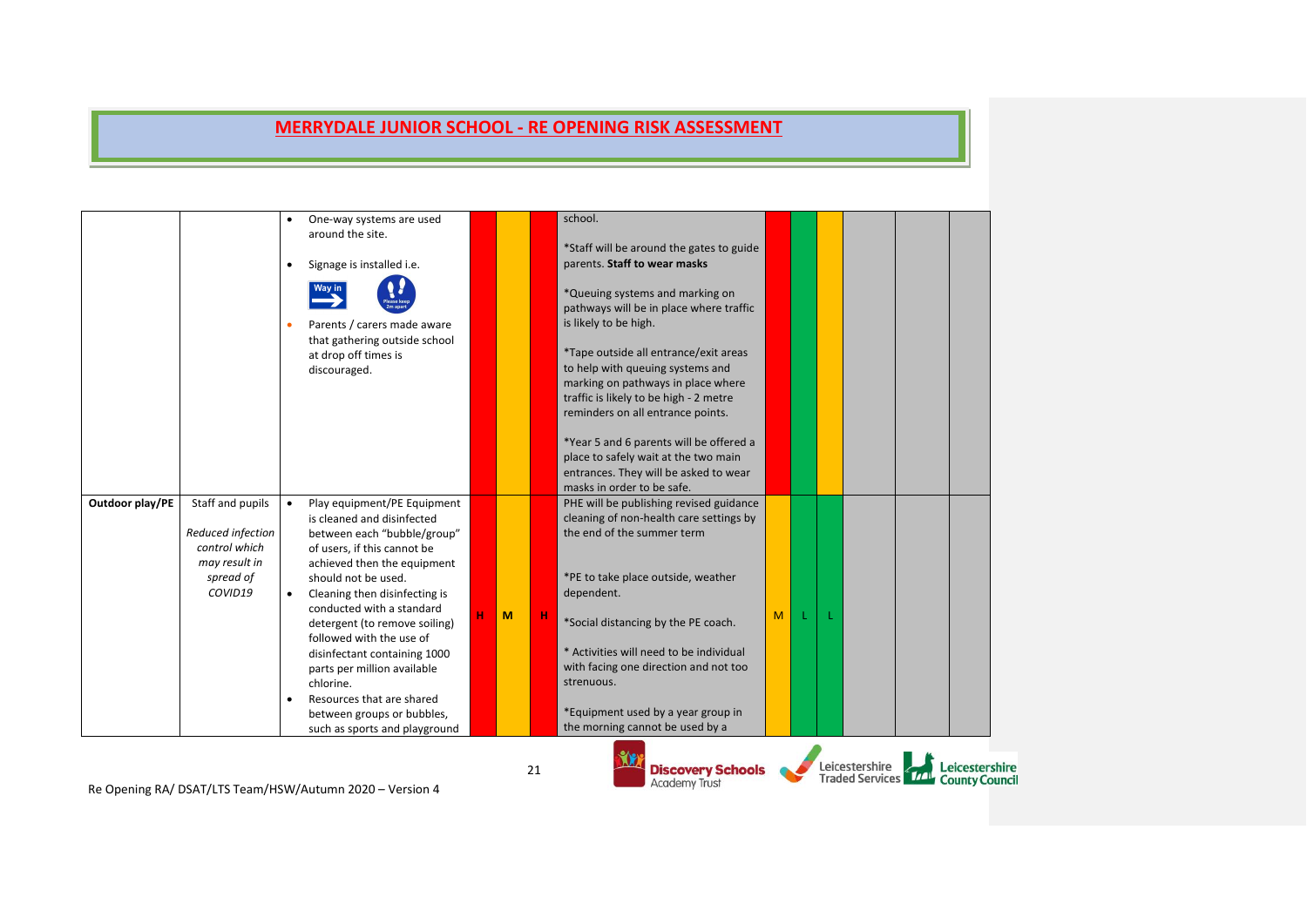|  | equipment is cleaned            | different year group in the afternoon            |  |  |  |
|--|---------------------------------|--------------------------------------------------|--|--|--|
|  | frequently and meticulously     | without being cleaned in between.                |  |  |  |
|  | and always between              |                                                  |  |  |  |
|  | bubbles/groups or rotated to    | *Equipment used needs to be cleaned              |  |  |  |
|  | allow them to be left unused    | at the end of every day or moved and             |  |  |  |
|  | and out of reach for a period   | not used for further 3 days.                     |  |  |  |
|  | of 48 hours (72 hours for       |                                                  |  |  |  |
|  | plastics) between use by        |                                                  |  |  |  |
|  | different bubbles/groups.       | *Walkie talkie and 1 <sup>st</sup> aid kit to be |  |  |  |
|  | Cleaning and disinfecting of    | taken out by PE coach                            |  |  |  |
|  | playground, PE and sports       |                                                  |  |  |  |
|  | equipment is conducted          | *Pupils into PE kit in year groups.              |  |  |  |
|  | before and after use by         |                                                  |  |  |  |
|  | wraparound care providers.      | *Pupils only to bring in PE kit on days          |  |  |  |
|  | Teacher ensuring social         | when PE takes place. Parents/carers to           |  |  |  |
|  | distancing is in place.         | be notified of days.                             |  |  |  |
|  | Only allow one bubble/group     |                                                  |  |  |  |
|  | within a specific outside area  | *Bins to be provided in hall.                    |  |  |  |
|  | any one time.                   |                                                  |  |  |  |
|  |                                 | *Any PE kit that needs to be loaned              |  |  |  |
|  | Contact sports will be avoided. | out will also be given a plastic bag.            |  |  |  |
|  | Outdoor sports will be          |                                                  |  |  |  |
|  | prioritised where possible, and | *Any PE kit that is loaned out will be           |  |  |  |
|  | large indoor spaces used        |                                                  |  |  |  |
|  | where it is not, maximising     | washed at 60 degrees. Loaned PE kit              |  |  |  |
|  | distancing between pupils and   | will be bagged and placed in the                 |  |  |  |
|  | paying scrupulous attention to  | laundry bin, PE kit will be washed after         |  |  |  |
|  | cleaning and hygiene.           | use.                                             |  |  |  |
|  | Minimise contact between        |                                                  |  |  |  |
|  | individuals and maintain social |                                                  |  |  |  |
|  | distancing wherever possible.   |                                                  |  |  |  |
|  | All pupils to wash hands for a  |                                                  |  |  |  |
|  | minimum of 20 seconds using     |                                                  |  |  |  |
|  | soap and water before and       |                                                  |  |  |  |
|  | after using                     |                                                  |  |  |  |
|  |                                 |                                                  |  |  |  |

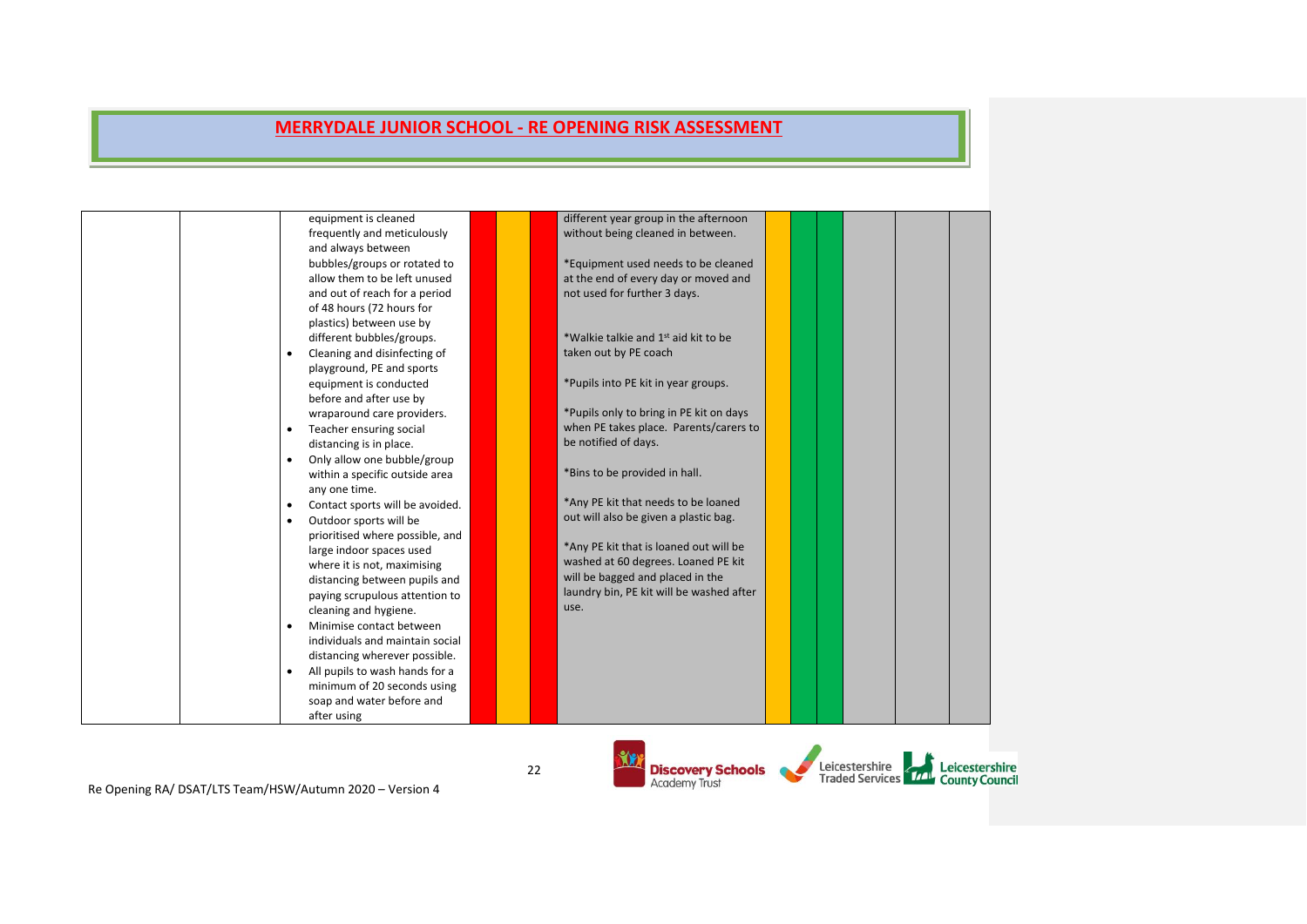| Carrying out 1st<br>aid | <b>First Aider</b><br>Person being                                                                                                                                                                                                                                   | $\bullet$<br>$\bullet$<br>$\bullet$ | PE/playground/sports<br>equipment.<br>Bins with lids are provided in<br>areas where PE is taking place<br>to bin any tissues used for<br>respiratory hygiene.<br>Tissues are kept with the<br>teacher to facilitate "catch it,<br>bin it, kill it", this will help with<br>good respiratory hygiene.<br>A first aider will NOT be<br>treating a person who has the                                                                           |   |   |    | PHE will be publishing revised<br>guidance for cleaning of non-                                                                                                                                                                                                                                                                                                                                                    |
|-------------------------|----------------------------------------------------------------------------------------------------------------------------------------------------------------------------------------------------------------------------------------------------------------------|-------------------------------------|----------------------------------------------------------------------------------------------------------------------------------------------------------------------------------------------------------------------------------------------------------------------------------------------------------------------------------------------------------------------------------------------------------------------------------------------|---|---|----|--------------------------------------------------------------------------------------------------------------------------------------------------------------------------------------------------------------------------------------------------------------------------------------------------------------------------------------------------------------------------------------------------------------------|
|                         | treated by the<br>first aider.<br>(Carrying out 1 <sup>st</sup><br>aid may require<br>the 2mtr social<br>distancing rule to<br>be broken)<br>This activity<br>requires the 2mtr<br>social distancing<br>rule to be<br>broken. This<br>could lead to<br>either person | $\bullet$<br>$\bullet$              | symptoms of COVID-19 as<br>specified by the NHS and<br>Government unless life<br>threatening condition use St<br>John's ambulance guidance<br>If a child presents symptoms<br>of COVID-19 they will be<br>isolated in the medical<br>room/first aid area away from<br>people and parents called to<br>collect them.<br>If an adult presents symptoms<br>of COVID-19 they will be<br>isolated in the medical<br>room/first aid area away from | н | M | н  | health care settings by the end of<br>the summer term<br>Ensure an adequate supply for<br>PPE is procured from your usual<br>supplier. Contact for PPE orders if<br>you have difficulties with your<br>own suppliers:<br>Leicester City:<br>$\bullet$<br>icrs.service@leicester.gov.uk<br>Leicester County:<br>$\bullet$<br>H<br>M<br>enquirylinequality&contracts@leic<br>s.gov.uk<br>Rutland: PPE@rutland.gov.uk |
|                         | involved in<br>becoming<br>infected with<br>COVID-19<br>through close<br>contact with an<br>asymptomatic<br>carrier,                                                                                                                                                 |                                     | people and parents and will be<br>asked to go home and Social<br>Distance as per Gov.uk<br>guidance.<br>Persons who have symptoms<br>will isolate for 14 days and will<br>not be in school.                                                                                                                                                                                                                                                  |   |   |    | *Staff to wear smart wear and ideally<br>bring in spare set of clothes eg: child<br>being sick in first aid scenario.<br>*Minor first aid to be carried out at<br>separate stations. Year group takes it<br>with them for breaks and lunch.<br>Each year group, PE, Main office First                                                                                                                              |
|                         |                                                                                                                                                                                                                                                                      |                                     | Be Opening BA / BEAT/LTC Team (HEW/Autumn 2020 Nersian 4                                                                                                                                                                                                                                                                                                                                                                                     |   |   | 23 | Leicestershire<br>Leicestershire<br><b>Discovery Schools</b><br>Traded Services <b>TAL</b> County Council<br><b>Academy Trust</b>                                                                                                                                                                                                                                                                                  |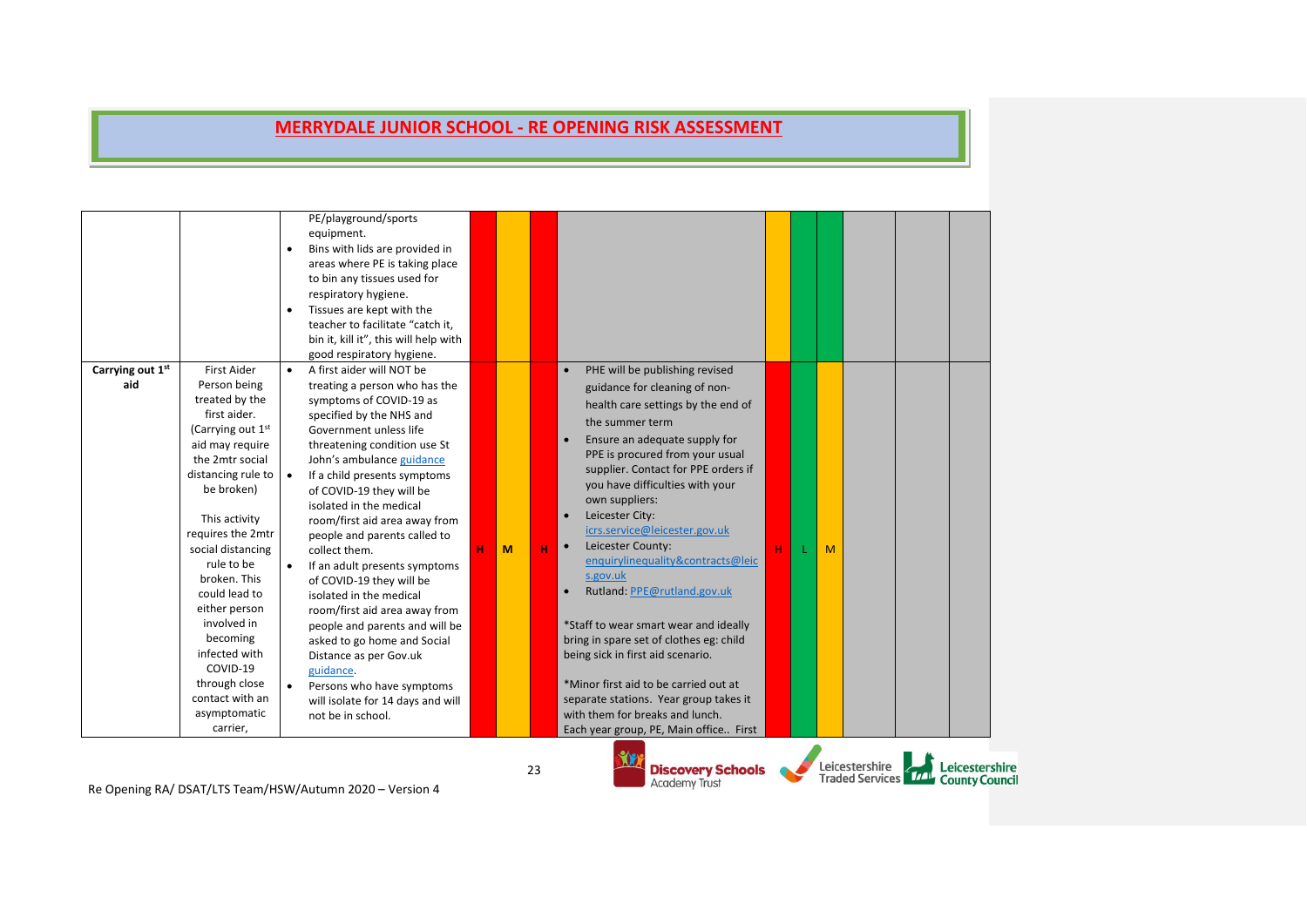| transmitting the  | The first aider will wash their | Aid lists, bags to be provided. All first |  |  |  |
|-------------------|---------------------------------|-------------------------------------------|--|--|--|
| virus through     | hands for at least 20 seconds   | aid recorded in first aid book. Year      |  |  |  |
| bodily fluids or  | with soap and water.            | group inhalers to be kept with Year       |  |  |  |
| respiratory       | Gloves will be worn to deliver  | group first aid bag (TL to collect        |  |  |  |
| droplets entering | first aid.                      | inhalers required for PE).                |  |  |  |
| the persons eyes, | Where possible latex gloves     |                                           |  |  |  |
| nose or mouth.    | will be avoided to remove the   | *More complex or "severe" First aid       |  |  |  |
|                   | risk of allergic reaction.      | involving bodily fluids eg: nose bleeds,  |  |  |  |
| The First aider   | The first aider will cover any  | vomiting, etc must be carried out in      |  |  |  |
| may have an       | cuts on their hands with        | first aid area.                           |  |  |  |
| allergic reaction | waterproof plasters.            |                                           |  |  |  |
| to latex gloves.  | The first aider will avoid      | *Clear visors/masks to be worn for first  |  |  |  |
|                   | putting their fingers in their  | aider that involves close first aid.      |  |  |  |
|                   | mouth and touching their face.  |                                           |  |  |  |
|                   | The first aider will avoid      | *Child presenting with COVID-19           |  |  |  |
|                   | touching any part of a dressing | symptoms please send red card to the      |  |  |  |
|                   | that will come in contact with  | office. Child to be collected and taken   |  |  |  |
|                   | a wound.                        | to Room 32 (Post Office). PPE kit to be   |  |  |  |
| $\bullet$         | The first aider will wear       | used as per instructions. Parents         |  |  |  |
|                   | goggles to prevent bodily       | notified and overview given to parent.    |  |  |  |
|                   | fluids being splashed into the  | Suspected COVID children to exit the      |  |  |  |
|                   | eyes.                           | building by the side entrance.            |  |  |  |
| $\bullet$         | After each first aid treatment  |                                           |  |  |  |
|                   | is given, all equipment and     | *Bins to be provided                      |  |  |  |
|                   | surfaces, including goggles     |                                           |  |  |  |
|                   | used will be cleaned down       | *Office staff are to establish whether    |  |  |  |
|                   | using either a combined         | the family have on-line access or not.    |  |  |  |
|                   | detergent disinfectant solution | Staff to organise work to be sent home    |  |  |  |
|                   | at a dilution of 1000 parts per | for children, this can be done on-line,   |  |  |  |
|                   | million (ppm) available         | who are isolating and/or awaiting test    |  |  |  |
|                   | chlorine (av.cl.) or a neutral  | results.                                  |  |  |  |
|                   | purpose detergent followed by   |                                           |  |  |  |
|                   | disinfection (1000 ppm av.cl.)  | *Following a positive test the school     |  |  |  |
|                   | goggles will be rinsed with     | will contact the local track and trace    |  |  |  |
|                   |                                 | team and seek further advice about        |  |  |  |

Re Opening RA/ DSAT/LTS Team/HSW/Autumn 2020 – Version 4

**Discovery Schools**<br>Academy Trust

Leicestershire<br>Traded Services 771 County Council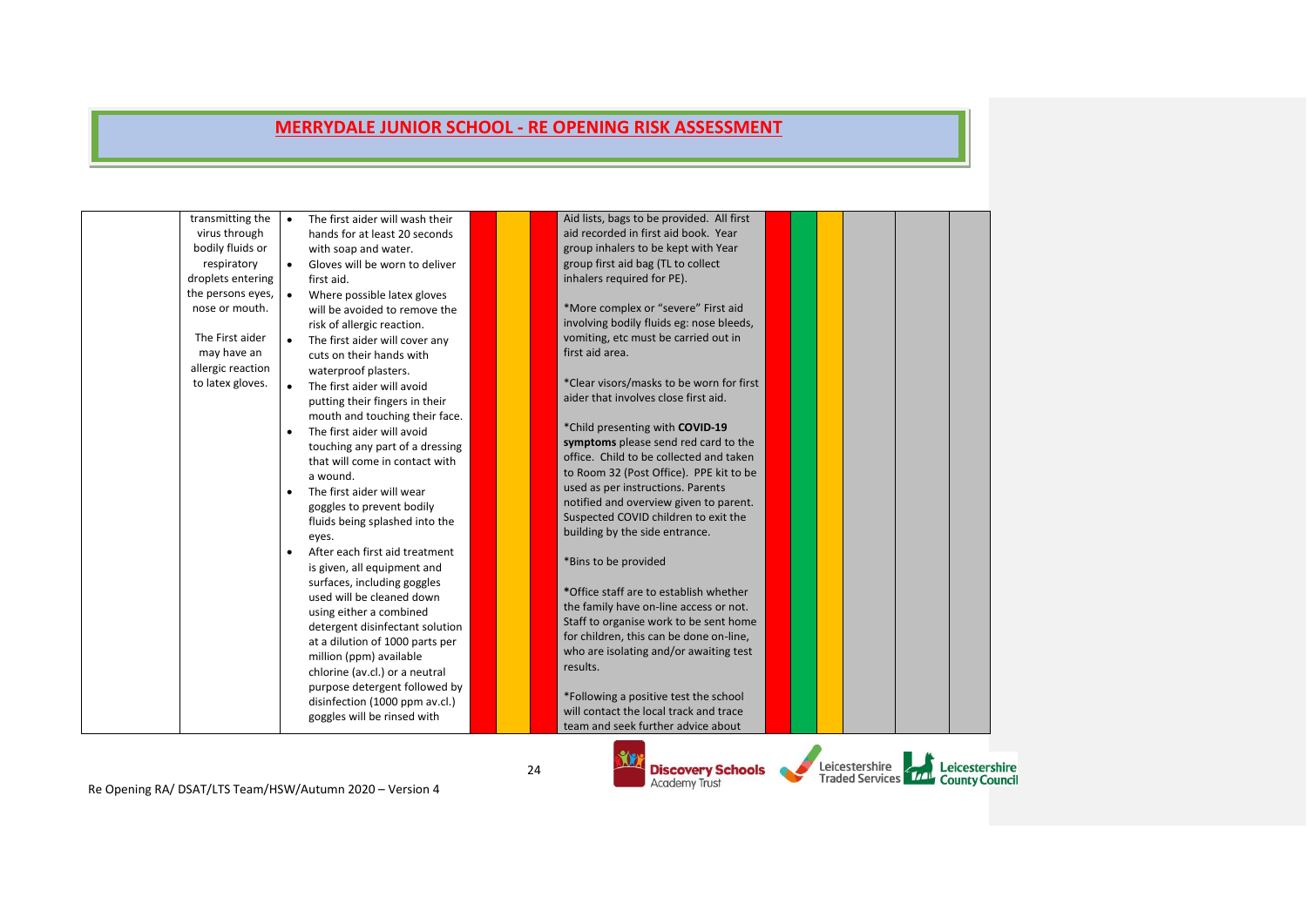| clean water after being                   | closing of bubbles if necessary.       |  |                                                                                            |
|-------------------------------------------|----------------------------------------|--|--------------------------------------------------------------------------------------------|
| disinfected.                              |                                        |  |                                                                                            |
| After using the face masks,<br>$\bullet$  | *The school will work alongside the    |  |                                                                                            |
| aprons and gloves will be                 | Trust in any partial closures that may |  |                                                                                            |
| correctly doffed and placed               | need to take place.                    |  |                                                                                            |
| straight into a double bag and            |                                        |  |                                                                                            |
| the bags tied. The bags will              |                                        |  |                                                                                            |
| then be stored in a locked                |                                        |  |                                                                                            |
| room for 72 hours before                  |                                        |  |                                                                                            |
| putting them into the external            |                                        |  |                                                                                            |
| waste skip/bin.                           |                                        |  |                                                                                            |
| where possible, all spaces<br>$\bullet$   |                                        |  |                                                                                            |
| should be well ventilated using           |                                        |  |                                                                                            |
| natural ventilation (opening              |                                        |  |                                                                                            |
| windows) or ventilation units             |                                        |  |                                                                                            |
| prop doors open, where safe<br>$\bullet$  |                                        |  |                                                                                            |
| to do so (bearing in mind fire            |                                        |  |                                                                                            |
| safety and safeguarding), to              |                                        |  |                                                                                            |
| limit use of door handles and             |                                        |  |                                                                                            |
| aid ventilation                           |                                        |  |                                                                                            |
| Face masks and gloves will<br>$\bullet$   |                                        |  |                                                                                            |
| only be used for 1 treatment              |                                        |  |                                                                                            |
| of first aid they will not be             |                                        |  |                                                                                            |
| used to treat a second person             |                                        |  |                                                                                            |
| requiring first aid.                      |                                        |  |                                                                                            |
| First aiders have been given<br>$\bullet$ |                                        |  |                                                                                            |
| information on how to                     |                                        |  |                                                                                            |
| correctly don and doff their              |                                        |  |                                                                                            |
| PPE and PHE poster is                     |                                        |  |                                                                                            |
| displayed in the first aid room.          |                                        |  |                                                                                            |
| No food will be stored or<br>$\bullet$    |                                        |  | Commented [LB1]: https://www.gov.uk/gove<br>ications/covid-19-personal-protective-equipmer |
| eaten in the medical/first aid            |                                        |  | non-aerosol-generating-procedures                                                          |
| room.                                     |                                        |  |                                                                                            |
| After first aid treatment is<br>$\bullet$ |                                        |  |                                                                                            |
|                                           |                                        |  |                                                                                            |

Re Opening RA/ DSAT/LTS Team/HSW/Autumn 2020 – Version 4

25

**YO** 



ernment/publ it-use-for-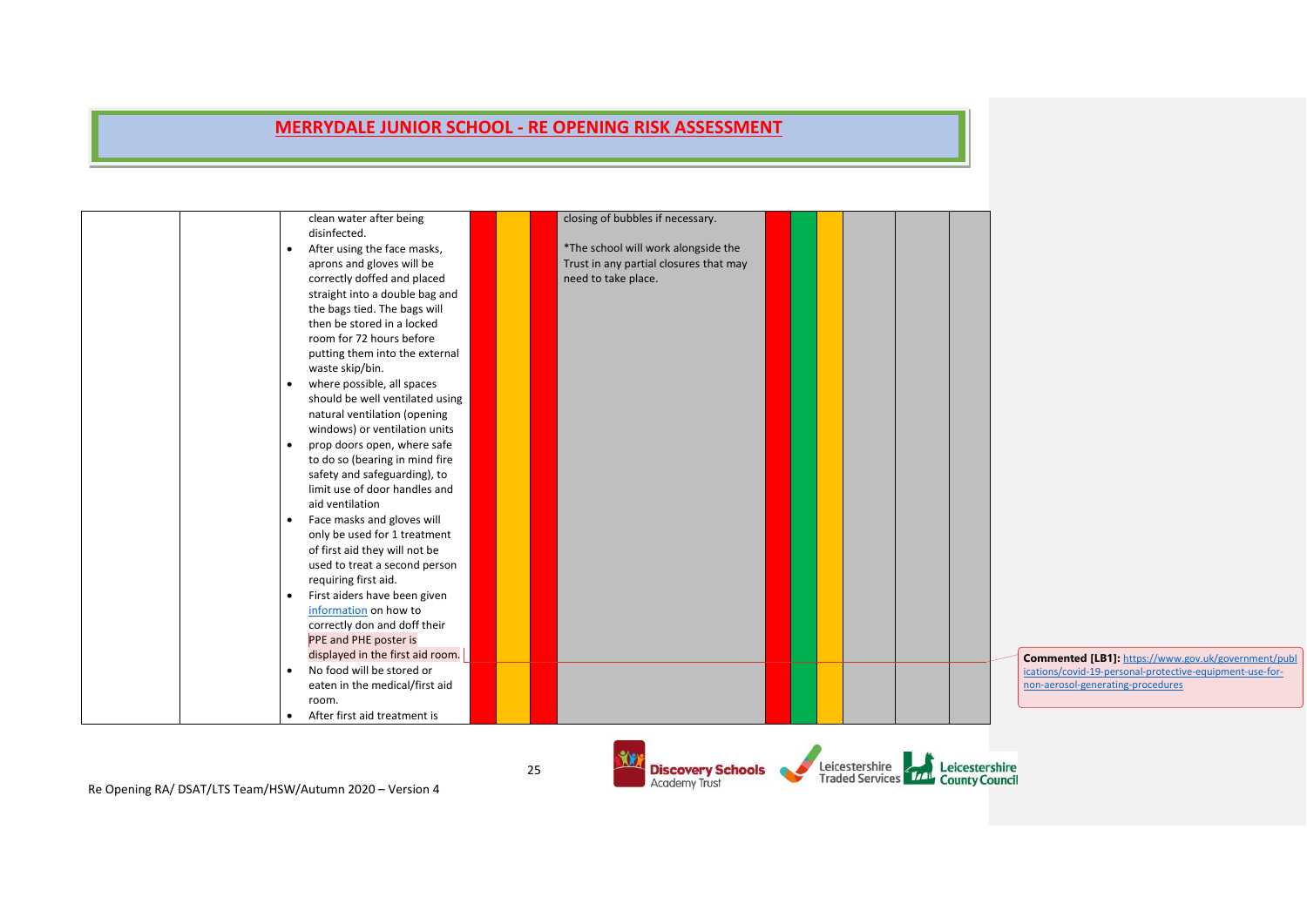| Intimate care | Staff and pupils<br>Reduced infection                  | $\bullet$ | completed the first aider will<br>wash their hands with soap<br>and water for at least 20<br>seconds before commencing<br>any further work.<br>There is a dedicated room for<br>first aid that will be used solely<br>for first aid treatment to help<br>prevent bodily fluids<br>contaminating other parts of<br>the building.<br>The staff member providing<br>the intimate care will wash<br>hands thoroughly before and |   |   |    | $\bullet$                           | Ensure an adequate supply for<br>PPE is procured from your usual                                                                                                                                                                                  |   |   |                                                     |                |  |
|---------------|--------------------------------------------------------|-----------|-----------------------------------------------------------------------------------------------------------------------------------------------------------------------------------------------------------------------------------------------------------------------------------------------------------------------------------------------------------------------------------------------------------------------------|---|---|----|-------------------------------------|---------------------------------------------------------------------------------------------------------------------------------------------------------------------------------------------------------------------------------------------------|---|---|-----------------------------------------------------|----------------|--|
|               | control which<br>may result in<br>spread of<br>COVID19 |           | after providing intimate care,<br>using soap and water for at<br>least 20 seconds. Use alcohol-<br>based hand sanitiser if soap<br>and water is not available.<br>• NHS hand washing posters<br>have been installed above<br>sinks to give information on<br>good hand washing<br>techniques.<br>Face coverings (or any form of                                                                                             | н | M |    | $\bullet$<br>$\bullet$<br>$\bullet$ | supplier. Contact for PPE orders if<br>you have difficulties with your<br>own suppliers:<br>Leicester City:<br>icrs.service@leicester.gov.uk<br>Leicester County:<br>enquirylinequality&contracts@leic<br>s.gov.uk<br>Rutland: PPE@rutland.gov.uk | н | M |                                                     |                |  |
|               |                                                        |           | medical mask where<br>instructed to be used for<br>specific clinical reasons) will<br>not be worn during this<br>activity by those who may not<br>be able to handle them as<br>directed (for example, young<br>children, or those with special<br>educational needs or                                                                                                                                                      |   |   |    |                                     |                                                                                                                                                                                                                                                   |   |   |                                                     |                |  |
|               |                                                        |           |                                                                                                                                                                                                                                                                                                                                                                                                                             |   |   | 26 |                                     | <b>Discovery Schools</b><br><b>Academy Trust</b>                                                                                                                                                                                                  |   |   | Leicestershire<br>Traded Services 77 County Council | Leicestershire |  |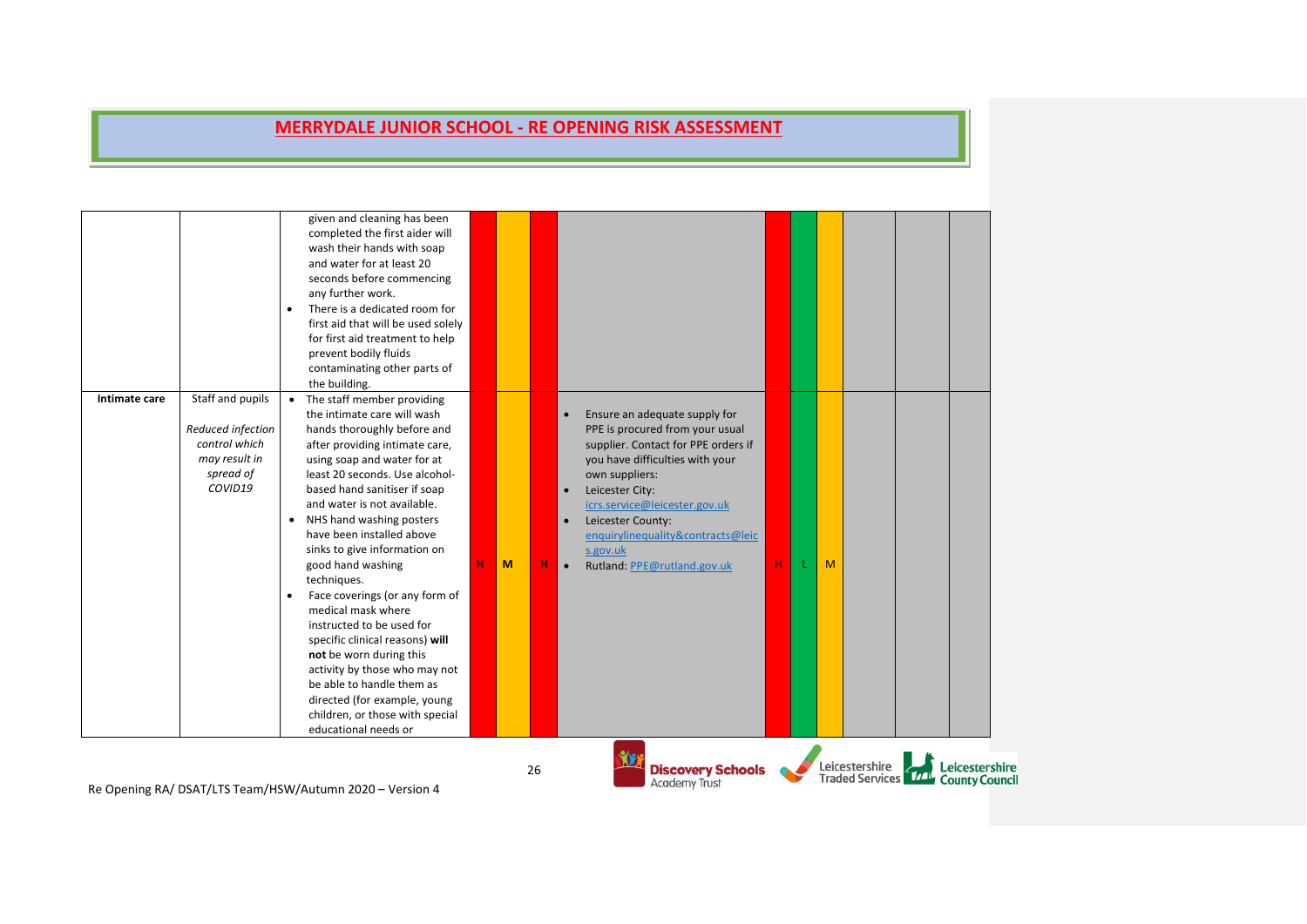|                                                           | disabilities) as it may<br>inadvertently increase the risk<br>of transmission.<br>Children, young people and<br>students whose care routinely<br>already involves the use of PPE<br>due to their intimate care<br>needs will continue to receive<br>their care in the same way.<br>• If a child becomes unwell with<br>symptoms of coronavirus while<br>in their setting and needs<br>direct personal care until they<br>can return home. A fluid-<br>resistant surgical face mask<br>should be worn by the<br>supervising adult if 2 metres<br>social distancing cannot be<br>maintained.<br>After using the face masks,<br>$\bullet$<br>aprons and gloves they will be<br>correctly doffed and placed<br>straight into a double bag and<br>the bags tied. The bags will<br>then be stored in a locked |    |                                                  |                                                             |                |
|-----------------------------------------------------------|---------------------------------------------------------------------------------------------------------------------------------------------------------------------------------------------------------------------------------------------------------------------------------------------------------------------------------------------------------------------------------------------------------------------------------------------------------------------------------------------------------------------------------------------------------------------------------------------------------------------------------------------------------------------------------------------------------------------------------------------------------------------------------------------------------|----|--------------------------------------------------|-------------------------------------------------------------|----------------|
|                                                           | room for 72 hours before<br>putting them into the external<br>waste skip/bin.<br>If contact with the unwell child<br>$\bullet$<br>or young person is necessary,<br>then disposable gloves, a<br>disposable apron and a fluid-<br>resistant surgical face mask<br>should be worn by the<br>supervising adult. If a there is                                                                                                                                                                                                                                                                                                                                                                                                                                                                              |    |                                                  |                                                             |                |
| Be Opening BA / BEAT/LTE Team (HEW/Autumn 2020) Version 4 |                                                                                                                                                                                                                                                                                                                                                                                                                                                                                                                                                                                                                                                                                                                                                                                                         | 27 | <b>Discovery Schools</b><br><b>Academy Trust</b> | Leicestershire<br>Traded Services <b>TAL</b> County Council | Leicestershire |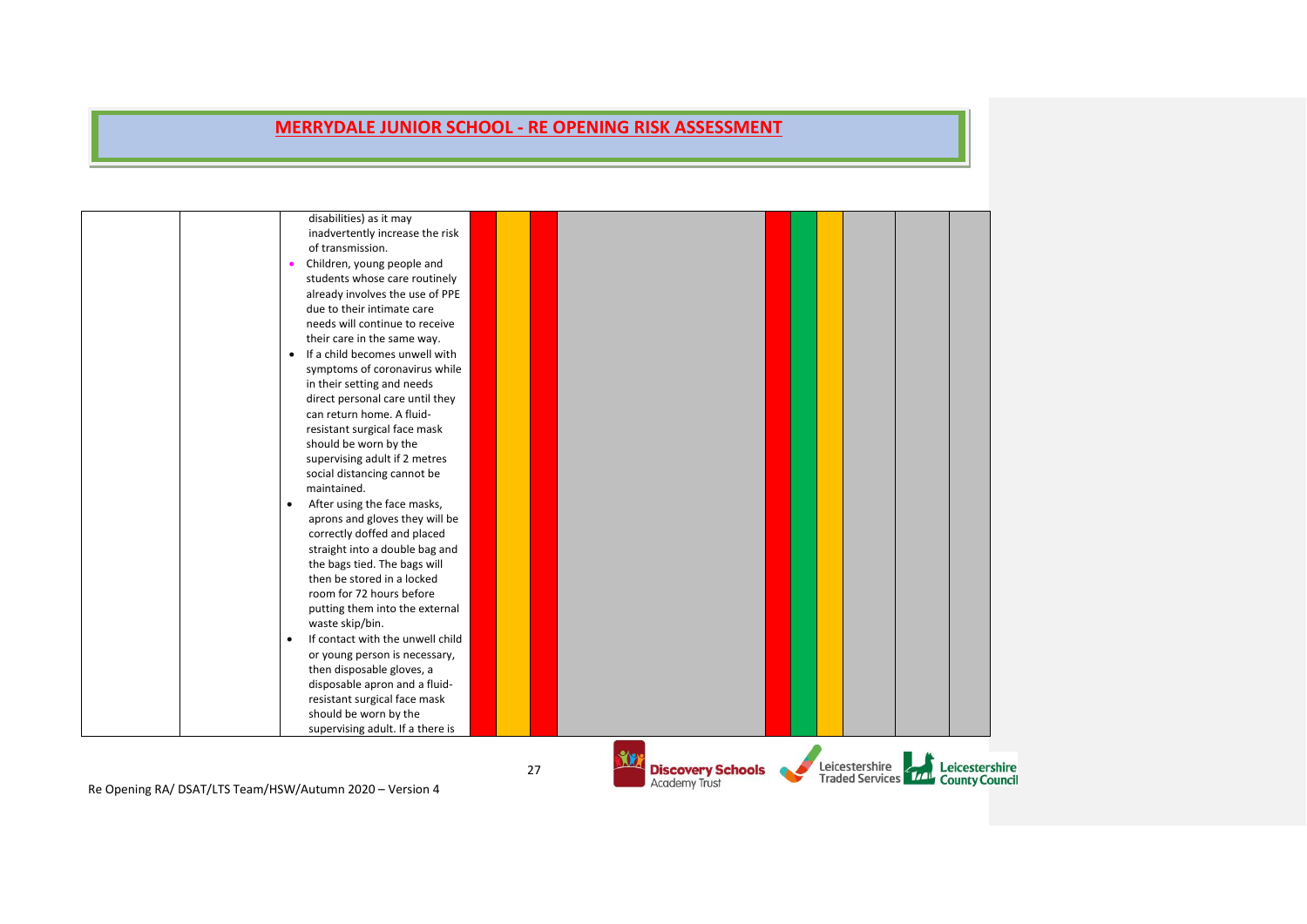|                                                                                                      |                                                                                                                              |                                                                            | a risk of splashing to the eyes,<br>for example from coughing,<br>spitting, or vomiting, then eye<br>protection should also be<br>worn.                                                                                                                                                                                                                                                                                                                                                                                                                                                                                                                                                                                                                                                                                                                 |   |   |    |   |                                                                                                                                                                                                                                                                                                                                                                                                                                                                                                                                                                                                                                                                                                                                                                                                                                                              |   |   |                                          |                                         |
|------------------------------------------------------------------------------------------------------|------------------------------------------------------------------------------------------------------------------------------|----------------------------------------------------------------------------|---------------------------------------------------------------------------------------------------------------------------------------------------------------------------------------------------------------------------------------------------------------------------------------------------------------------------------------------------------------------------------------------------------------------------------------------------------------------------------------------------------------------------------------------------------------------------------------------------------------------------------------------------------------------------------------------------------------------------------------------------------------------------------------------------------------------------------------------------------|---|---|----|---|--------------------------------------------------------------------------------------------------------------------------------------------------------------------------------------------------------------------------------------------------------------------------------------------------------------------------------------------------------------------------------------------------------------------------------------------------------------------------------------------------------------------------------------------------------------------------------------------------------------------------------------------------------------------------------------------------------------------------------------------------------------------------------------------------------------------------------------------------------------|---|---|------------------------------------------|-----------------------------------------|
| <b>Social distancing</b><br>not being<br>carried out<br>during the use of<br><b>Staff facilities</b> | Staff, pupils,<br>visitors and<br>contractors<br>Reduced infection<br>control which<br>may result in<br>spread of<br>COVID19 | $\bullet$<br>$\bullet$<br>$\bullet$<br>$\bullet$<br>$\bullet$<br>$\bullet$ | Staff rooms are used<br>dependent on number of staff<br>that can be accommodated in<br>the area to achieve social<br>distancing and rearrange the<br>furniture where possible<br>Additional rooms are allocated<br>when numbers impact on not<br>being able to Social Distance.<br>Break times are staggered to<br>reduce numbers in the room.<br>Staff are reminded to wash<br>hands before and after using<br>the staff room facilities.<br>NHS hand washing posters<br>have been installed above<br>sinks to give information on<br>good hand washing<br>techniques.<br>Use of signs to inform of hand<br>washing prior to<br>entering/using facilities.<br>Shared crockery and cutlery is<br>removed and staff use the<br>same equipment as required.<br>Reusable sponges are<br>removed<br>Surfaces are wiped down<br>between use and door handles | н | M |    | H | *When it cannot be guaranteed water<br>dispensers can be used safely - coolers<br>will not be used and put out of use<br>with appropriate signage displayed.<br>*Tables/chairs set up to promote social<br>distancing.<br>*Secondary staff room to be<br>established in the mobile classroom<br>*Staff are encouraged to bring their<br>own crockery and cutlery. School<br>crockery and cutlery to be used at staff<br>own risk.<br>*All staff to be responsible for putting<br>their own items in the dishwasher or to<br>take home to wash.<br>*Staff are to make their own drinks to<br>combat cross contamination<br>*Wipes to be provide for both staff<br>room areas. Staff reminded to clean<br>down any table after use and dispose<br>of rubbish in bins provided.<br>*One-way system to be used to enter<br>and exit staff room. Please keep this | н | M | school                                   |                                         |
|                                                                                                      |                                                                                                                              |                                                                            | Re Onening RA/ DSAT/LTS Team/HSW/Autumn 2020 - Version 4                                                                                                                                                                                                                                                                                                                                                                                                                                                                                                                                                                                                                                                                                                                                                                                                |   |   | 28 |   | <b>Discovery Schools</b><br><b>Academy Trust</b>                                                                                                                                                                                                                                                                                                                                                                                                                                                                                                                                                                                                                                                                                                                                                                                                             |   |   | Leicestershire<br><b>Traded Services</b> | Leicestershire<br><b>County Council</b> |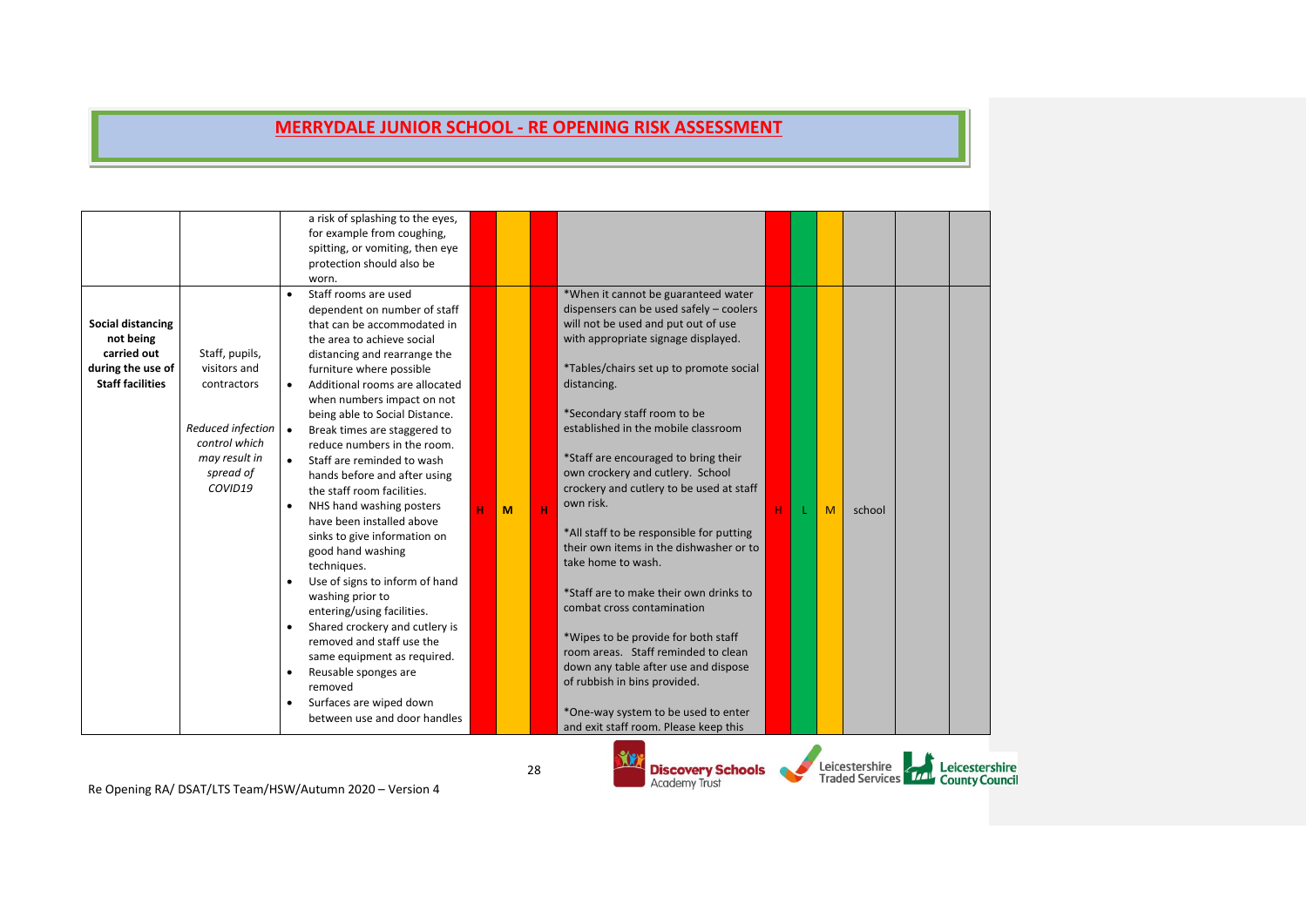|                          |                                 | $\bullet$ | cleaned<br>Dishwasher is used to clean<br>crockery and cutlery where<br>possible.<br>Water dispenser procedures<br>have been modified to ensure<br>no cross contamination.                                                                                                                                                                                                              |   |   |    | "walk through route" in the staff room<br>clear.<br>*All equipment to be cleaned/wiped<br>after use<br>*MAXIMUM 4 staff members in the<br>photocopying area only 1 per station<br>(1 at copier, 1 laminating area, 2 at<br>spaced PCs facing wall). Windows<br>must be open for ventilation.<br>*Staff to use their own laptops where<br>possible. There are 2 PCSs in the staff<br>room that can be used.<br>*Staff to sanitise before and after<br>using photocopiers and PCs. DO NOT<br>USE WIPES ON PHOTOCOPIER.<br>*Half of reprographics to be moved to<br>room into SLT room (19a) for use by all<br>staff. Copier 2, guillotine, laminator. |   |   |   |                                                                  |                |
|--------------------------|---------------------------------|-----------|-----------------------------------------------------------------------------------------------------------------------------------------------------------------------------------------------------------------------------------------------------------------------------------------------------------------------------------------------------------------------------------------|---|---|----|-----------------------------------------------------------------------------------------------------------------------------------------------------------------------------------------------------------------------------------------------------------------------------------------------------------------------------------------------------------------------------------------------------------------------------------------------------------------------------------------------------------------------------------------------------------------------------------------------------------------------------------------------------|---|---|---|------------------------------------------------------------------|----------------|
| <b>Social distancing</b> | Staff, LTS                      | $\bullet$ | <b>Robust communication links</b>                                                                                                                                                                                                                                                                                                                                                       |   |   |    | Stock requests should now be entered<br>on the sheet on the door of the Stock<br>room, staff will not be entering the<br>room and stock will not be handled.<br>This will also avoid unacceptable<br>numbers gathering in the stock room<br>*Reduced menu choice and hot meals                                                                                                                                                                                                                                                                                                                                                                      |   |   |   |                                                                  |                |
| not being<br>carried out | Catering/Catering<br>Staff from |           | with hot meal provider<br>established.                                                                                                                                                                                                                                                                                                                                                  | н | M | н  | provided in take away containers to<br>reduce washing up and speed up time                                                                                                                                                                                                                                                                                                                                                                                                                                                                                                                                                                          | н | M | M |                                                                  |                |
|                          |                                 |           | $D = Q_{\text{in}}$ $\alpha$ $\beta$ $\alpha$ $\beta$ $\beta$ $\beta$ $\alpha$ $\beta$ $\beta$ $\gamma$ $\alpha$ $\beta$ $\alpha$ $\beta$ $\alpha$ $\beta$ $\alpha$ $\beta$ $\alpha$ $\beta$ $\alpha$ $\beta$ $\alpha$ $\beta$ $\alpha$ $\beta$ $\alpha$ $\beta$ $\alpha$ $\beta$ $\alpha$ $\beta$ $\alpha$ $\beta$ $\alpha$ $\beta$ $\alpha$ $\beta$ $\alpha$ $\beta$ $\alpha$ $\beta$ |   |   | 29 | <b>Discovery Schools</b><br><b>Academy Trust</b>                                                                                                                                                                                                                                                                                                                                                                                                                                                                                                                                                                                                    |   |   |   | Leicestershire<br>Traded Services <b>Transfer County Council</b> | Leicestershire |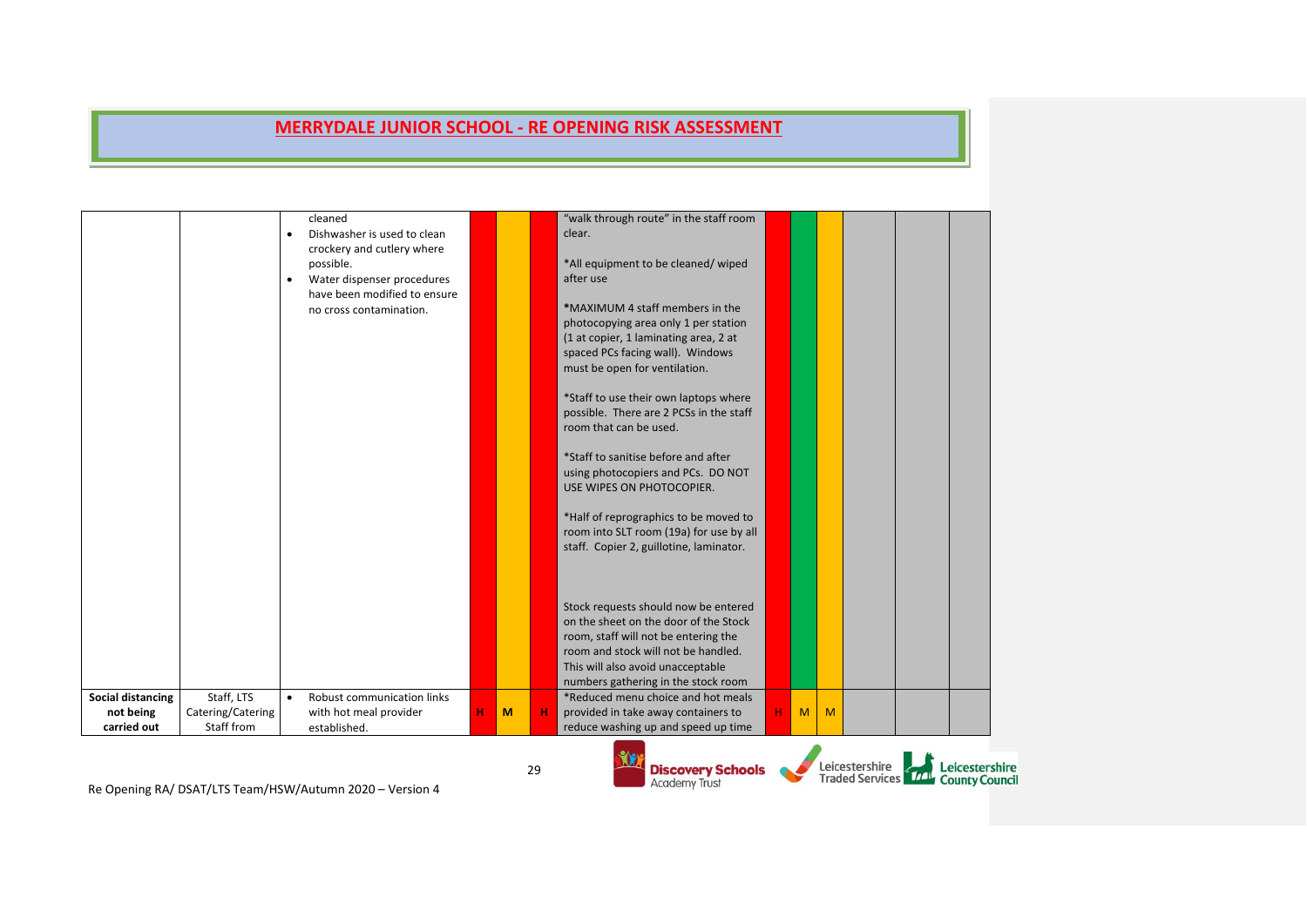| during Catering | external          |           | Meeting in preparation of re- |   |    | through dining hall.                                                       |                |    |        |  |
|-----------------|-------------------|-----------|-------------------------------|---|----|----------------------------------------------------------------------------|----------------|----|--------|--|
| provision       | company,          |           | opening to confirm            |   |    |                                                                            |                |    |        |  |
|                 | pupils, visitors  |           | operational controls          |   |    | *Handwashing to take place by pupils                                       |                |    |        |  |
|                 | and contractors   | $\bullet$ | Hand cleaning facilities      |   |    | before leaving classroom.                                                  |                |    |        |  |
|                 |                   |           | available upon entering hall  |   |    |                                                                            |                |    |        |  |
|                 | Reduced infection |           | and when leaving              |   |    | *Pupils and staff will be made aware                                       |                |    |        |  |
|                 | control which     |           | Procedures established for    |   |    | of lunchtime routine and timings and                                       |                |    |        |  |
|                 | may result in     |           | mealtimes and information     |   |    | walkthrough arrangements that are                                          |                |    |        |  |
|                 | spread of         |           | communicated to staff and     |   |    | put in place.                                                              |                |    |        |  |
|                 | COVID19           |           | pupils.                       |   |    |                                                                            |                |    |        |  |
|                 |                   | $\bullet$ | Pupils' food allergy          |   |    | *Lunches to be taken during year                                           |                |    |        |  |
|                 |                   |           | information is up to date     |   |    | group bubbles.                                                             |                |    |        |  |
|                 |                   |           | Service arrangements          |   |    |                                                                            |                |    |        |  |
|                 |                   |           | Facilities to stagger service |   |    | *See lunch arrangements above for                                          |                |    |        |  |
|                 |                   |           | times to avoid congestion and |   |    | details of timings and use of dining                                       |                |    |        |  |
|                 |                   |           | contact                       |   |    | room and one way system.                                                   |                |    |        |  |
|                 |                   |           | Staffing required to extend   |   |    |                                                                            |                |    |        |  |
|                 |                   |           | service times (Internal and   |   |    | *Staff to walk through with classes                                        |                |    |        |  |
|                 |                   |           | external staffing)            |   |    | lunchtime routine.                                                         |                |    |        |  |
|                 |                   |           | Clearing of dining room       |   |    |                                                                            |                |    |        |  |
|                 |                   |           | following service including   |   |    | *Maximum capacity in hall 60, dining                                       |                |    |        |  |
|                 |                   |           | equipment used and the        |   |    | hall 32 (using half seating for sitting)                                   |                |    |        |  |
|                 |                   |           | cleaning of that equipment    |   |    |                                                                            |                |    |        |  |
|                 |                   |           | including chairs, tables and  |   |    | *Cleaning of dining room/tech room<br>Tables need to be cleaned in between |                |    |        |  |
|                 |                   |           | door handles                  |   |    |                                                                            |                |    |        |  |
|                 |                   |           | Consider additional training  |   |    | sittings.<br>Doors to be propped open and pupils                           |                |    |        |  |
|                 |                   |           | that will be required by      |   |    | wash hands.                                                                |                |    |        |  |
|                 |                   |           | lunchtime supervisors and     |   |    | Additional cleaning of tech room will                                      |                |    |        |  |
|                 |                   |           | what additional protective    |   |    | be required                                                                |                |    |        |  |
|                 |                   |           | equipment will be required.   |   |    |                                                                            |                |    |        |  |
|                 |                   |           | (Gloves/aprons)               |   |    |                                                                            |                |    |        |  |
| Assembly        | Staff and pupils  |           | Whole school                  |   |    | *Assemblies will take place on Monday                                      |                |    |        |  |
|                 | Reduced           |           | assemblies/Collective Worship | M | ÷. | and Friday. They will be at 9.45 and                                       | M <sub>1</sub> | L. | School |  |
|                 | infection control |           | will not take place.          |   |    | 11.00. The floor will be mopped                                            |                |    |        |  |

M

**Discovery Schools**<br>Academy Trust

 $\sim$ 

Re Opening RA/ DSAT/LTS Team/HSW/Autumn 2020 – Version 4

30

Leicestershire<br>Traded Services Trans County Council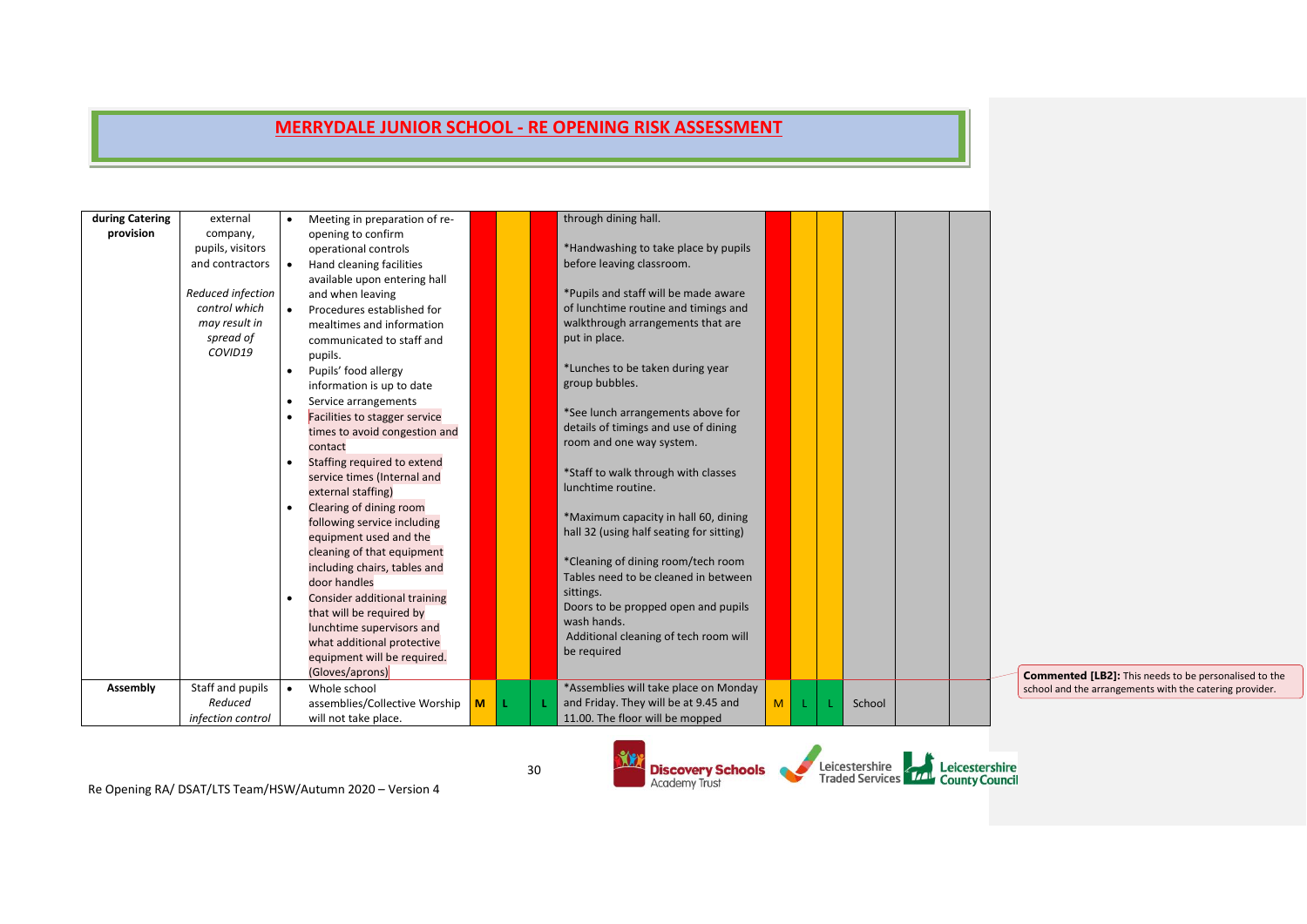|          | which may result<br>in spread of<br>COVID19                                 | $\bullet$ | Head/teaching staff addresses<br>individual groups, within their<br>classroom.<br>Provision for daily act of<br>community cohesion will be<br>made in classrooms.                                                                                                                                                                                                                                                                                                                                                                                                                                                                                                                                                                                                                                                                            |   |   | between the assemblies. The<br>assemblies will within year group<br>bubble only, all facing forwards, adults<br>socially distancing and the children will<br>be distanced in lines                                                                                                                                                                                                                                                                                                                                                                                                                                           |   |   |  |  |
|----------|-----------------------------------------------------------------------------|-----------|----------------------------------------------------------------------------------------------------------------------------------------------------------------------------------------------------------------------------------------------------------------------------------------------------------------------------------------------------------------------------------------------------------------------------------------------------------------------------------------------------------------------------------------------------------------------------------------------------------------------------------------------------------------------------------------------------------------------------------------------------------------------------------------------------------------------------------------------|---|---|------------------------------------------------------------------------------------------------------------------------------------------------------------------------------------------------------------------------------------------------------------------------------------------------------------------------------------------------------------------------------------------------------------------------------------------------------------------------------------------------------------------------------------------------------------------------------------------------------------------------------|---|---|--|--|
| Cleaning | Reduced infection<br>control which<br>may result in<br>spread of<br>COVID19 |           | • A detailed cleaning schedule<br>will be implemented<br>throughout the school,<br>ensuring that contact points,<br>e.g. worksurfaces, door<br>handles, taps etc. are all<br>thoroughly cleaned and<br>disinfected regularly.<br>Hard surfaces to be cleaned<br>with soap and water prior to<br>disinfecting.<br>Disinfecting should be<br>performed using either a<br>combined detergent<br>disinfectant solution at a<br>dilution of 1000 parts per<br>million (ppm) available<br>chlorine (av.cl.) or a neutral<br>purpose detergent followed by<br>disinfection (1000 ppm av.cl.)<br>the goggle and visor will be<br>rinsed with clean water after<br>being disinfected.<br>Extra attention is given to<br>frequently touched areas and<br>surfaces, e.g. doors, toilets,<br>door handles, phones, light<br>switches and door fobs, etc. | M | н | *Deep cleaning schedule available to<br>support enhanced clean.<br>*Gov.uk guidance to be monitored to<br>ensure the most up to date<br>information is always available.<br>*Staff to take responsibility for<br>cleaning surfaces they have<br>touched/used<br>*Cleaning staff will clean in mornings<br>(or afternoon shift) covering<br>classrooms used, toilets and areas<br>used.<br>*Lunchtimes additional cleaning of<br>tables, emptying of bins and door<br>handles, toilets, toilet flushes, etc to be<br>carried out.<br>*Allocated staff to continue with<br>regime of regularly wiping down of<br>door handles. | H | M |  |  |
|          |                                                                             |           |                                                                                                                                                                                                                                                                                                                                                                                                                                                                                                                                                                                                                                                                                                                                                                                                                                              |   |   |                                                                                                                                                                                                                                                                                                                                                                                                                                                                                                                                                                                                                              |   |   |  |  |

Re Opening RA/ DSAT/LTS Team/HSW/Autumn 2020 – Version 4

31

 $\mathbf{\hat{M}}$ 

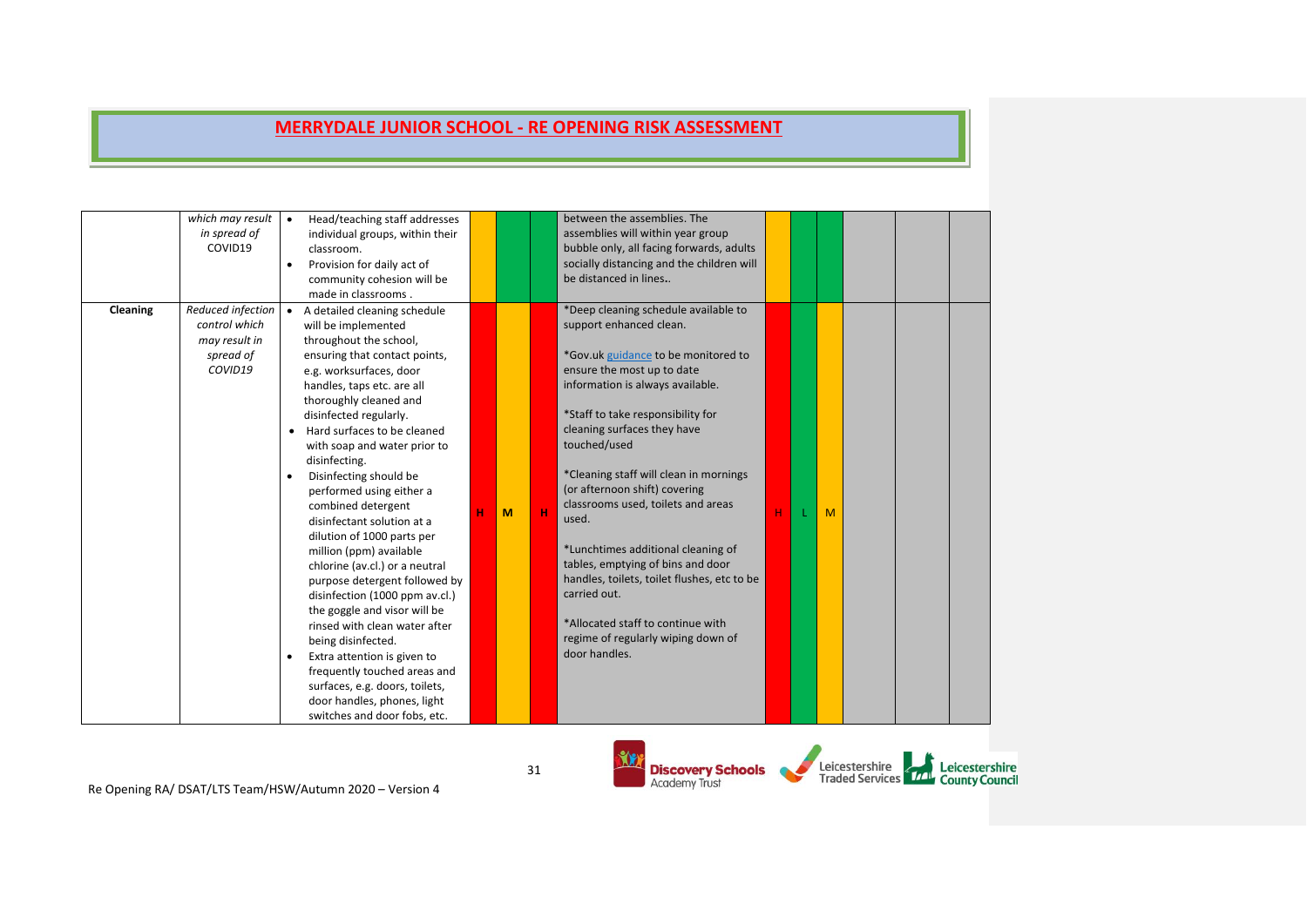|              |                   | $\bullet$ | Hand towels and hand wash        |   |   |   |   |   |   |  |  |
|--------------|-------------------|-----------|----------------------------------|---|---|---|---|---|---|--|--|
|              |                   |           | are checked and replaced as      |   |   |   |   |   |   |  |  |
|              |                   |           | needed by the Premises           |   |   |   |   |   |   |  |  |
|              |                   |           | Officer and cleaning staff.      |   |   |   |   |   |   |  |  |
|              |                   | $\bullet$ | Enhanced cleaning regimes in     |   |   |   |   |   |   |  |  |
|              |                   |           | place for toilet facilities,     |   |   |   |   |   |   |  |  |
|              |                   |           | particularly door handles,       |   |   |   |   |   |   |  |  |
|              |                   |           | locks and the toilet flush, etc. |   |   |   |   |   |   |  |  |
|              |                   | $\bullet$ | Only cleaning products           |   |   |   |   |   |   |  |  |
|              |                   |           | supplied by the school are       |   |   |   |   |   |   |  |  |
|              |                   |           | used.                            |   |   |   |   |   |   |  |  |
|              |                   | $\bullet$ | Please refer to the school's     |   |   |   |   |   |   |  |  |
|              |                   |           | COSHH risk assessments for       |   |   |   |   |   |   |  |  |
|              |                   |           | further control measures in      |   |   |   |   |   |   |  |  |
|              |                   |           | relation to cleaning chemicals   |   |   |   |   |   |   |  |  |
|              |                   |           | used.                            |   |   |   |   |   |   |  |  |
|              |                   |           | • PPE required for cleaning will |   |   |   |   |   |   |  |  |
|              |                   |           | be noted in the outcome of the   |   |   |   |   |   |   |  |  |
|              |                   |           | <b>COSHH risk assessments</b>    |   |   |   |   |   |   |  |  |
|              |                   |           | conducted for cleaning           |   |   |   |   |   |   |  |  |
|              |                   |           | chemicals used.                  |   |   |   |   |   |   |  |  |
|              |                   | $\bullet$ | Bins for tissues are emptied     |   |   |   |   |   |   |  |  |
|              |                   |           | throughout the day               |   |   |   |   |   |   |  |  |
|              |                   | $\bullet$ | Bin liners should be used in all |   |   |   |   |   |   |  |  |
|              |                   |           | bins and waste bins should be    |   |   |   |   |   |   |  |  |
|              |                   |           | emptied into the external        |   |   |   |   |   |   |  |  |
|              |                   |           | waste bin/skip.                  |   |   |   |   |   |   |  |  |
| Carrying out | Staff and pupils. | $\bullet$ | General maintenance is           |   |   |   |   |   |   |  |  |
| daily        |                   |           | carried out when the school is   |   |   |   |   |   |   |  |  |
| building     | Reduced infection |           | closed to staff and pupils. (See |   |   |   |   |   |   |  |  |
| maintenance  | control which     |           | lone working risk assessment).   | M | M | L | M | M | 1 |  |  |
|              | may result in     | $\bullet$ | Only essential maintenance is    |   |   |   |   |   |   |  |  |
|              | spread of         |           | carried out during school        |   |   |   |   |   |   |  |  |
|              | COVID19           |           | opening hours.                   |   |   |   |   |   |   |  |  |
|              |                   |           |                                  |   |   |   |   |   |   |  |  |

Re Opening RA/ DSAT/LTS Team/HSW/Autumn 2020 – Version 4

**YX** 

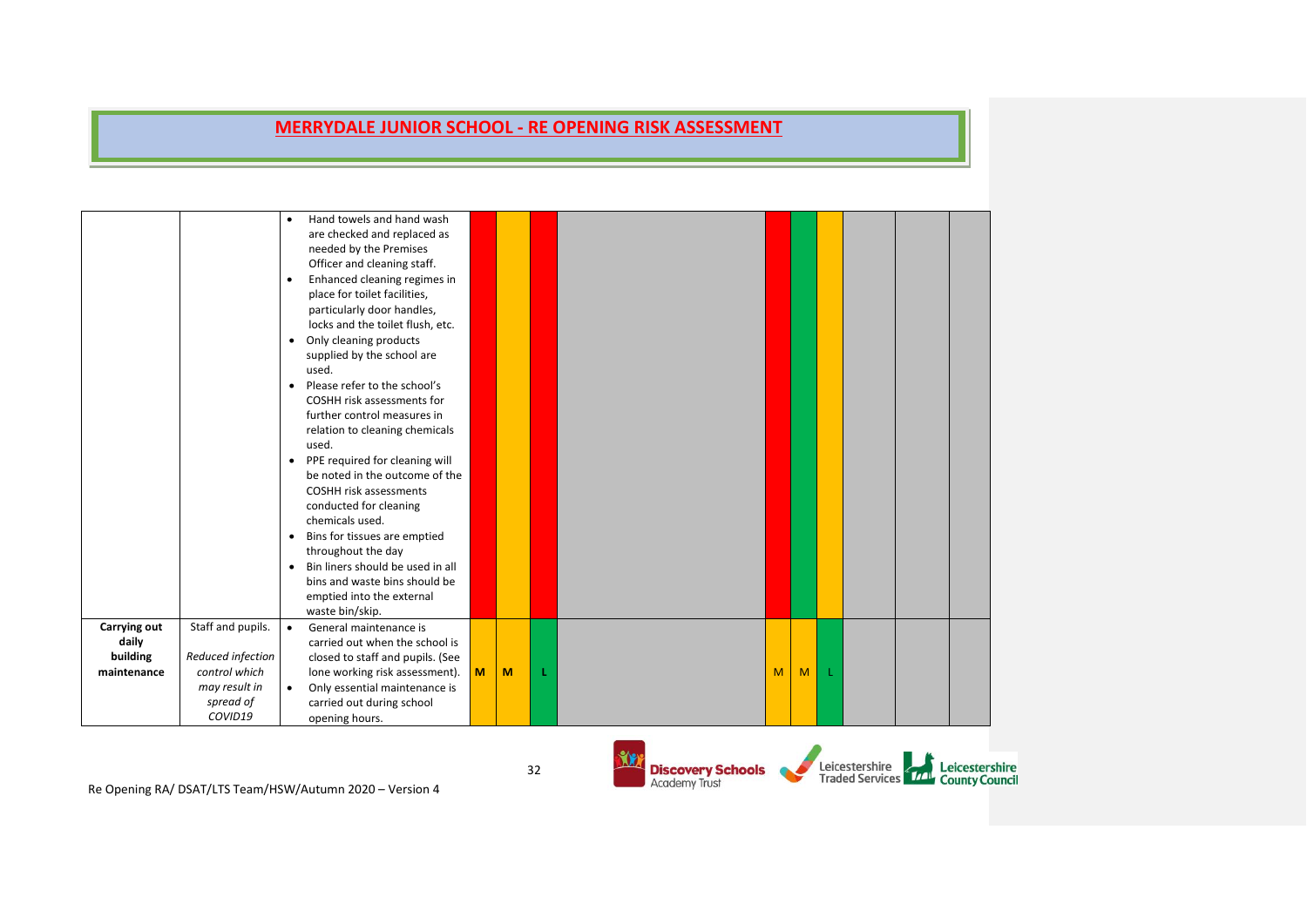|                                                                                    |                                                                                                                                                 | $\bullet$<br>$\bullet$              | Staff are informed of any<br>maintenance being carried out<br>in communal areas, toilets,<br>etc., and the area is cordoned<br>off.<br>Social distancing is maintained<br>throughout working<br>procedures.                                                                                                                                                                                                                                            |   |   |    |                                                                                                                                                                                  |   |   |   |                                                             |                |
|------------------------------------------------------------------------------------|-------------------------------------------------------------------------------------------------------------------------------------------------|-------------------------------------|--------------------------------------------------------------------------------------------------------------------------------------------------------------------------------------------------------------------------------------------------------------------------------------------------------------------------------------------------------------------------------------------------------------------------------------------------------|---|---|----|----------------------------------------------------------------------------------------------------------------------------------------------------------------------------------|---|---|---|-------------------------------------------------------------|----------------|
| <b>Building</b><br>reopening after<br>full or partial<br>closure during<br>COVID19 | Staff, pupils,<br>visitors,<br>contractors.<br>Legionella<br>Reduced infection<br>control which<br>may result in<br>spread of<br>COVID19        | $\bullet$<br>$\bullet$              | Hot and cold-water systems<br>are flushed before the school<br>reopens.<br>Ventilation systems are<br>adjusted as necessary to<br>ensure the systems are<br>compliant with current<br>COVID19 specifications.                                                                                                                                                                                                                                          | н | L | M  | *Heating and ventilation contractors<br>should be contacted, to review the<br>mechanical ventilation systems and<br>adjust as necessary in accordance with<br>industry guidance. | M | M | M |                                                             |                |
| <b>Contractors</b><br>working on site                                              | Staff, pupils,<br>parents/carer,<br>visitors and<br>contractors.<br>Reduced infection<br>control which<br>may result in<br>spread of<br>COVID19 | $\bullet$<br>$\bullet$<br>$\bullet$ | Contracted work is carried out<br>when the school is closed to<br>staff and pupils.<br>Any documentation required is<br>sent/received prior to the<br>contractor arriving on site.<br>Safe systems of work/Risk<br>assessment, which include<br>COVID19 control measures,<br>are received and agreed by the<br>school before work<br>commences.<br>Records of contractor's details<br>kept for 21 days to assist with<br>track and trace if necessary. | M | M |    |                                                                                                                                                                                  | M | M |   |                                                             |                |
| Emergency                                                                          | Staff, pupils,                                                                                                                                  | $\bullet$                           | Changes to emergency                                                                                                                                                                                                                                                                                                                                                                                                                                   | н | M |    | *Fire evacuation procedures are in                                                                                                                                               | н | M | M | School                                                      |                |
|                                                                                    |                                                                                                                                                 |                                     | Be Opening BA / DEAT / ITE Team / HEW / Autumn 2020 Nersian A                                                                                                                                                                                                                                                                                                                                                                                          |   |   | 33 | <b>Discovery Schools</b><br><b>Academy Trust</b>                                                                                                                                 |   |   |   | Leicestershire<br>Traded Services <b>TAL</b> County Council | Leicestershire |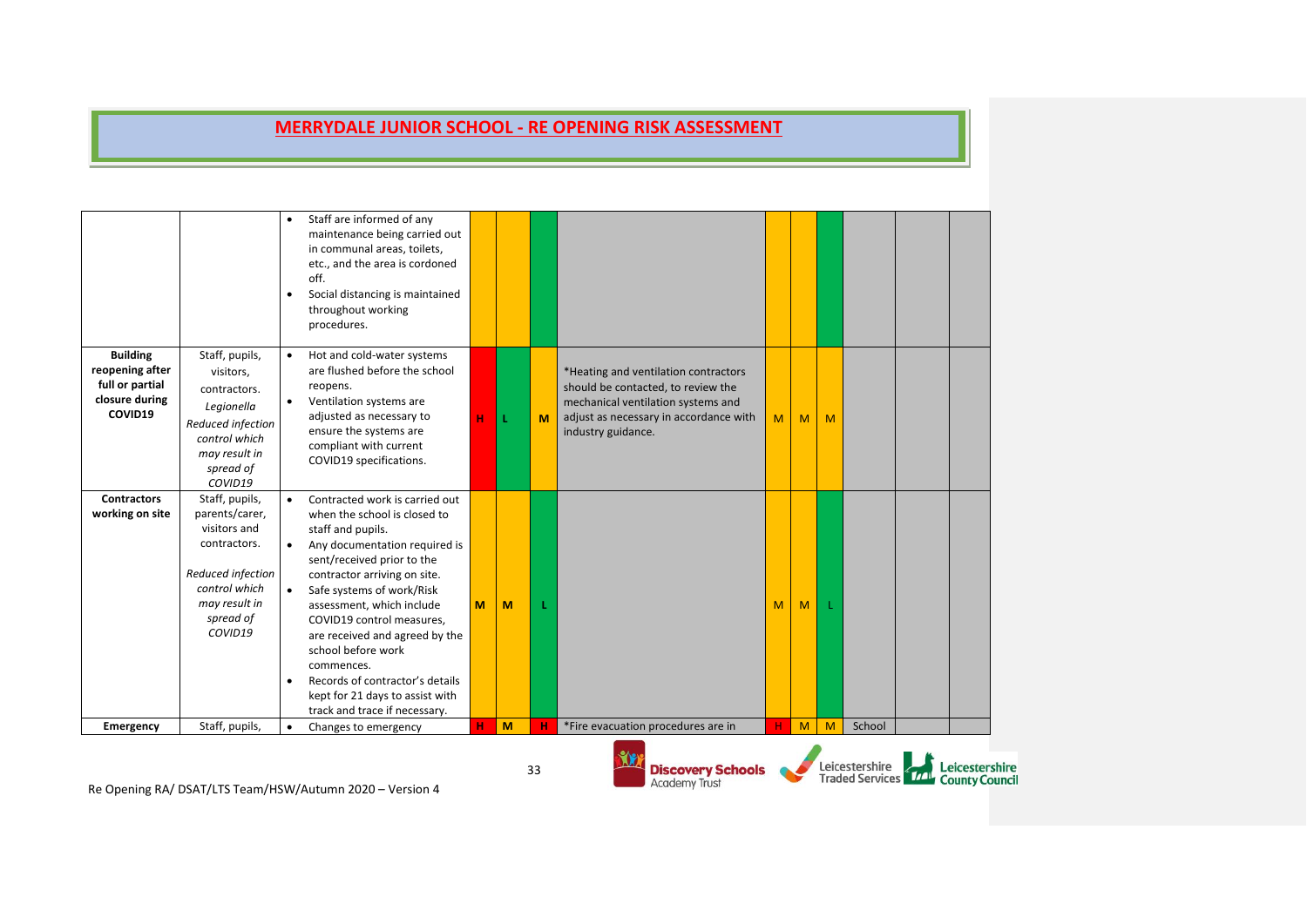| procedures                                    | parents/carer,<br>visitors and<br>contractors.<br>Reduced infection •<br>control which<br>may result in<br>spread of<br>COVID19                     | evacuation procedures are<br>communicated to all persons<br>on site i.e. changes of egress<br>from building.<br>Emergency evacuations take<br>place following social<br>distancing principles as far as<br>is reasonably practicable. (In<br>an emergency risk to life takes<br>precedence).<br>Staff, pupils, visitors and<br>$\bullet$<br>contractors' social distance at<br>assembly areas (2m<br>separation) as far as is<br>reasonably practicable. | place.<br>*Exit out of usual fire door for the<br>classroom and line up as follows:<br><b>Fire Assembly Points:</b><br>Looking from the back of the school to<br>the football/baskbetball cages. All<br>classes to enter and line up:<br>Y6 - Left cage enter via bottom<br>entrance near Hastings Road.<br>Y3 - Left cage enter via nearest<br>entrance<br>Y5 - Right cage<br>$YA$ – On the grass on the right of cages.<br>*PO to reinstate fire assembly point<br>signs in classrooms. |   |   |   |  |  |
|-----------------------------------------------|-----------------------------------------------------------------------------------------------------------------------------------------------------|----------------------------------------------------------------------------------------------------------------------------------------------------------------------------------------------------------------------------------------------------------------------------------------------------------------------------------------------------------------------------------------------------------------------------------------------------------|-------------------------------------------------------------------------------------------------------------------------------------------------------------------------------------------------------------------------------------------------------------------------------------------------------------------------------------------------------------------------------------------------------------------------------------------------------------------------------------------|---|---|---|--|--|
| <b>Breakfast and</b><br>after school<br>clubs | Staff, pupils,<br>parents/guardian<br>, visitors and<br>contractors.<br>Reduced infection<br>control which<br>may result in<br>spread of<br>COVID19 | Consistent groups/bubbles are<br>$\bullet$<br>maintained as far as is<br>reasonably practicable<br>Outdoor facilities are used<br>$\bullet$<br>where practicable.<br>(See hazards and control<br>$\bullet$<br>measures above for the<br>management of activities i.e.<br>cleaning, $1st$ aid)                                                                                                                                                            | A risk assessment should be obtained<br>for any activity taking place out of<br>school hours. This should contain<br>controls to reduce the spread of<br>COVID19.<br>*Plans will be put in place to restart<br>after school clubs during October.<br>Breakfast club will start with maximum<br>of 10 pupils pre booked.                                                                                                                                                                   | н | M | н |  |  |

To add more rows to the risk assessment, place the cursor within the last row right click and select insert row below.

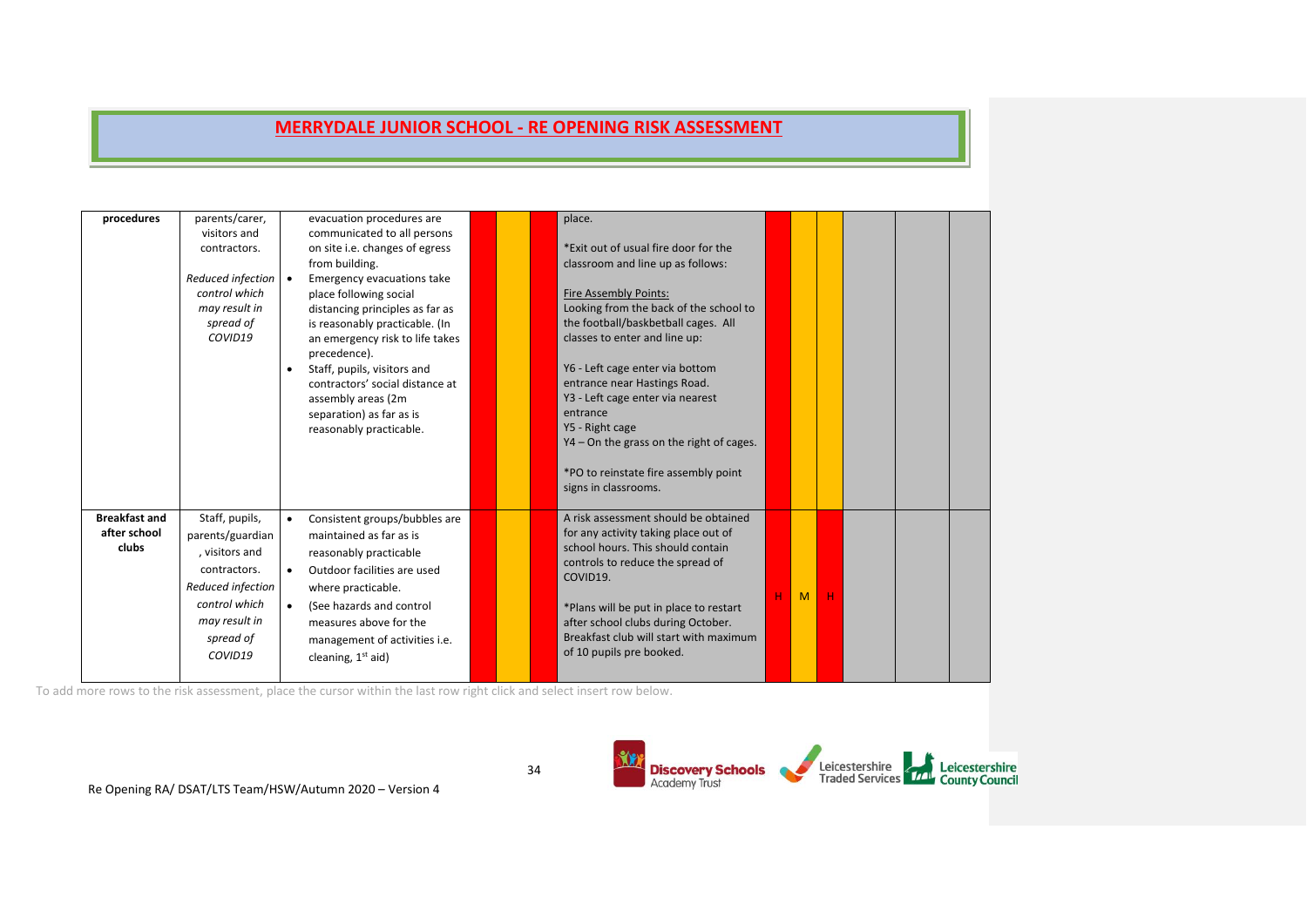#### **Source:**

[https://www.gov.uk/government/publications/safe-working-in-education-childcare-and-childrens-social-care/safe-working-in-education-childcare-and-childrens](https://www.gov.uk/government/publications/safe-working-in-education-childcare-and-childrens-social-care/safe-working-in-education-childcare-and-childrens-social-care-settings-including-the-use-of-personal-protective-equipment-ppe)[social-care-settings-including-the-use-of-personal-protective-equipment-ppe](https://www.gov.uk/government/publications/safe-working-in-education-childcare-and-childrens-social-care/safe-working-in-education-childcare-and-childrens-social-care-settings-including-the-use-of-personal-protective-equipment-ppe) (16th June)

**Guidance for full opening: schools**

<https://www.gov.uk/government/publications/actions-for-schools-during-the-coronavirus-outbreak/guidance-for-full-opening-schools>

**Protective measures for out-of-school settings during the coronavirus (COVID-19) outbreak**

**[https://www.gov.uk/government/publications/protective-measures-for-holiday-or-after-school-clubs-and-other-out-of-school-settings-for-children-during](https://www.gov.uk/government/publications/protective-measures-for-holiday-or-after-school-clubs-and-other-out-of-school-settings-for-children-during-the-coronavirus-covid-19-outbreak/protective-measures-for-out-of-school-settings-during-the-coronavirus-covid-19-outbreak)[the-coronavirus-covid-19-outbreak/protective-measures-for-out-of-school-settings-during-the-coronavirus-covid-19-outbreak](https://www.gov.uk/government/publications/protective-measures-for-holiday-or-after-school-clubs-and-other-out-of-school-settings-for-children-during-the-coronavirus-covid-19-outbreak/protective-measures-for-out-of-school-settings-during-the-coronavirus-covid-19-outbreak)**

**Legionella risks during the coronavirus outbreak**

**<https://www.hse.gov.uk/coronavirus/legionella-risks-during-coronavirus-outbreak.htm>**

**Air conditioning and ventilation during the coronavirus outbreak**

**<https://www.hse.gov.uk/coronavirus/equipment-and-machinery/air-conditioning-and-ventilation.htm>**

**Guidance for food businesses on coronavirus (COVID-19)**

**<https://www.gov.uk/government/publications/covid-19-guidance-for-food-businesses/guidance-for-food-businesses-on-coronavirus-covid-19>**

**Coronavirus (COVID-19): safeguarding in schools, colleges and other providers**



Re Opening RA/ DSAT/LTS Team/HSW/Autumn 2020 – Version 4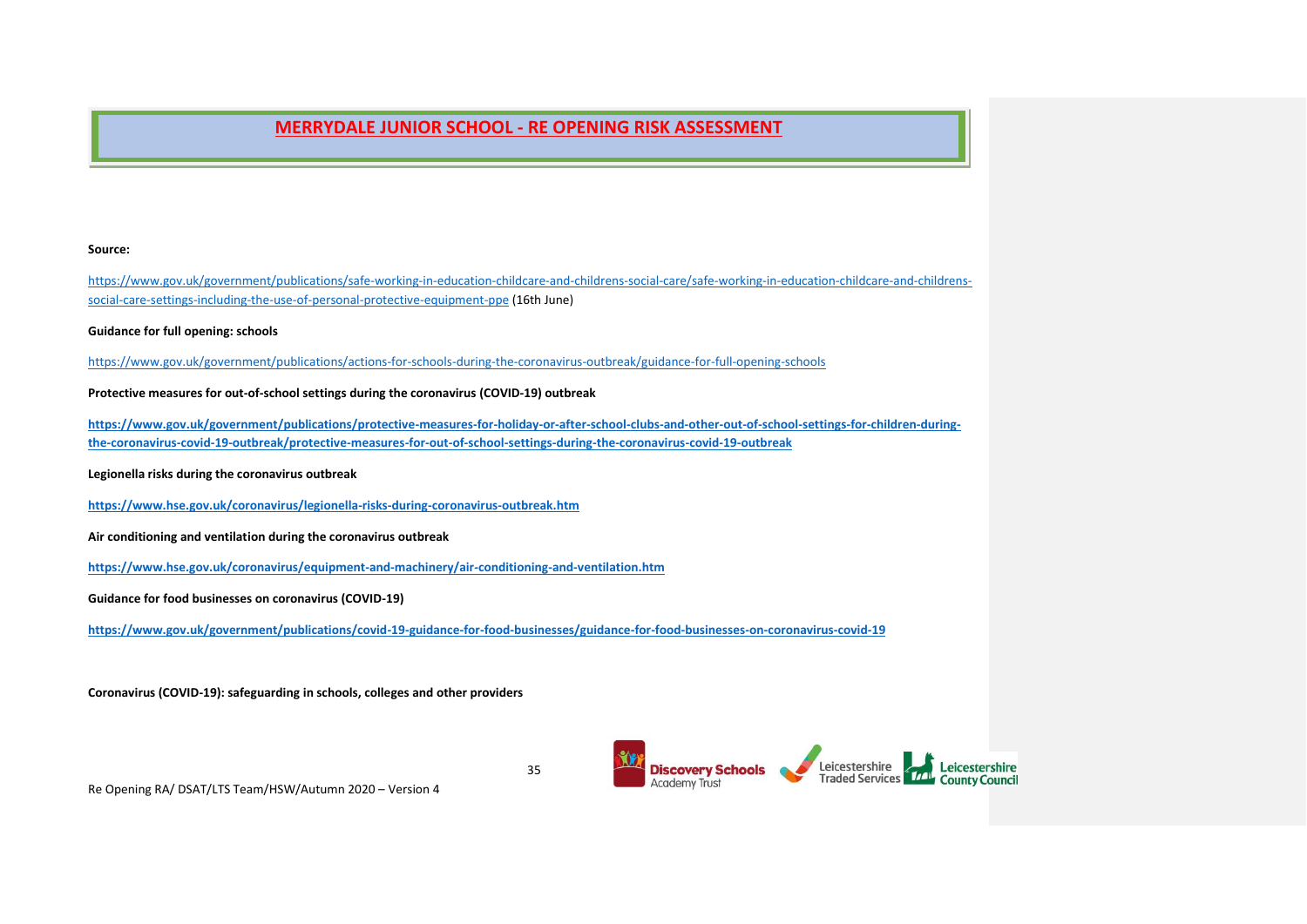[https://www.gov.uk/government/publications/covid-19-safeguarding-in-schools-colleges-and-other-providers/coronavirus-covid-19-safeguarding-in-schools](https://www.gov.uk/government/publications/covid-19-safeguarding-in-schools-colleges-and-other-providers/coronavirus-covid-19-safeguarding-in-schools-colleges-and-other-providers)[colleges-and-other-providers](https://www.gov.uk/government/publications/covid-19-safeguarding-in-schools-colleges-and-other-providers/coronavirus-covid-19-safeguarding-in-schools-colleges-and-other-providers)

**Children who should be advised to 'shield'**

<https://www.rcpch.ac.uk/resources/covid-19-shielding-guidance-children-young-people#children-who-should-be-advised-to-shield>

**Coronavirus (COVID-19): safer travel guidance for passengers**

<https://www.gov.uk/guidance/coronavirus-covid-19-safer-travel-guidance-for-passengers>

**Testing and tracing for coronavirus**

<https://www.nhs.uk/conditions/coronavirus-covid-19/testing-and-tracing/>

**COVID-19: guidance for households with possible coronavirus infection**

<https://www.gov.uk/government/publications/covid-19-stay-at-home-guidance>

**Coronavirus (COVID-19): getting tested**

<https://www.gov.uk/guidance/coronavirus-covid-19-getting-tested>

**Contacts: PHE health protection teams**

<https://www.gov.uk/guidance/contacts-phe-health-protection-teams>

**Safe working in education, childcare and children's social care settings, including the use of personal protective equipment (PPE)**

[https://www.gov.uk/government/publications/safe-working-in-education-childcare-and-childrens-social-care/safe-working-in-education-childcare-and-childrens](https://www.gov.uk/government/publications/safe-working-in-education-childcare-and-childrens-social-care/safe-working-in-education-childcare-and-childrens-social-care-settings-including-the-use-of-personal-protective-equipment-ppe)[social-care-settings-including-the-use-of-personal-protective-equipment-ppe](https://www.gov.uk/government/publications/safe-working-in-education-childcare-and-childrens-social-care/safe-working-in-education-childcare-and-childrens-social-care-settings-including-the-use-of-personal-protective-equipment-ppe)

> Leicestershire<br>Traded Services 14 County Council **Discovery Schools**<br>Academy Trust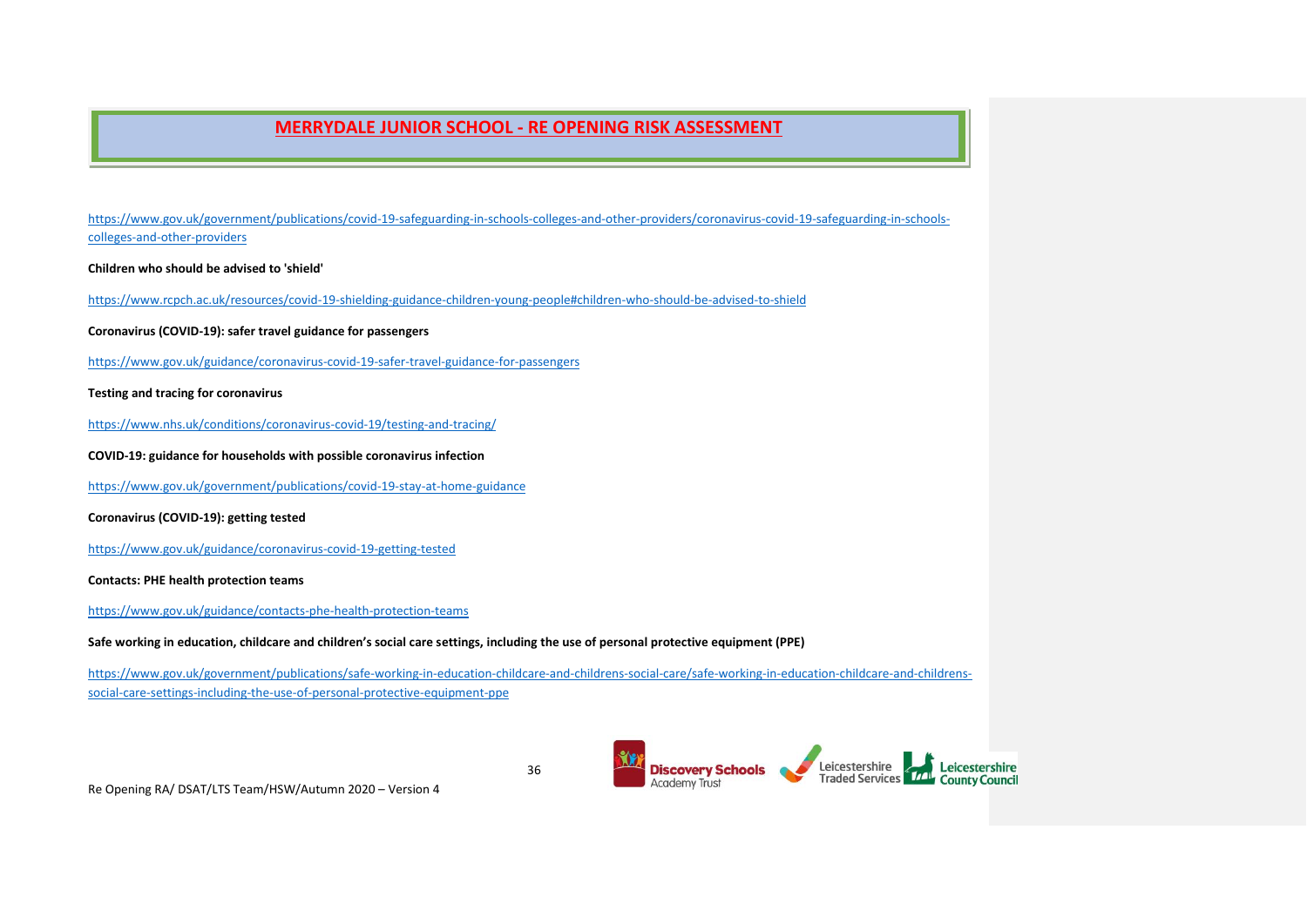- **Source:** [https://www.gov.uk/government/publications/actions-for-educational-and-childcare-settings-to-prepare-for-wider-opening-from-1-june-2020/actions-for](https://www.gov.uk/government/publications/actions-for-educational-and-childcare-settings-to-prepare-for-wider-opening-from-1-june-2020/actions-for-education-and-childcare-settings-to-prepare-for-wider-opening-from-1-june-2020)[education-and-childcare-settings-to-prepare-for-wider-opening-from-1-june-2020](https://www.gov.uk/government/publications/actions-for-educational-and-childcare-settings-to-prepare-for-wider-opening-from-1-june-2020/actions-for-education-and-childcare-settings-to-prepare-for-wider-opening-from-1-june-2020)
- **Hand wash video** <https://www.gov.uk/guidance/coronavirus-covid-19-information-for-the-public>
- Guidance for education and childcare settings on how to implement social distancing [https://www.gov.uk/government/publications/coronavirus-covid-19](https://www.gov.uk/government/publications/coronavirus-covid-19-implementing-social-distancing-in-education-and-childcare-settings/coronavirus-covid-19-implementing-social-distancing-in-education-and-childcare-settings) [implementing-social-distancing-in-education-and-childcare-settings/coronavirus-covid-19-implementing-social-distancing-in-education-and-childcare-settings](https://www.gov.uk/government/publications/coronavirus-covid-19-implementing-social-distancing-in-education-and-childcare-settings/coronavirus-covid-19-implementing-social-distancing-in-education-and-childcare-settings)
- **Guidance on infection prevention and control for COVID-19** <https://www.gov.uk/government/publications/wuhan-novel-coronavirus-infection-prevention-and-control>
- **Managing premises** [https://www.gov.uk/government/publications/managing-school-premises-during-the-coronavirus-outbreak/managing-school-premises-which-are](https://www.gov.uk/government/publications/managing-school-premises-during-the-coronavirus-outbreak/managing-school-premises-which-are-partially-open-during-the-coronavirus-outbreak#other-points-to-consider)[partially-open-during-the-coronavirus-outbreak#other-points-to-consider](https://www.gov.uk/government/publications/managing-school-premises-during-the-coronavirus-outbreak/managing-school-premises-which-are-partially-open-during-the-coronavirus-outbreak#other-points-to-consider)
- **Source NHS:** <https://www.nhs.uk/conditions/coronavirus-covid-19/check-if-you-have-coronavirus-symptoms/>
- **Coronavirus (COVID-19): implementing protective measures in education and childcare settings:** [https://www.gov.uk/government/publications/coronavirus-covid-19](https://www.gov.uk/government/publications/coronavirus-covid-19-implementing-protective-measures-in-education-and-childcare-settings/coronavirus-covid-19-implementing-protective-measures-in-education-and-childcare-settings) [implementing-protective-measures-in-education-and-childcare-settings/coronavirus-covid-19-implementing-protective-measures-in-education-and-childcare-settings](https://www.gov.uk/government/publications/coronavirus-covid-19-implementing-protective-measures-in-education-and-childcare-settings/coronavirus-covid-19-implementing-protective-measures-in-education-and-childcare-settings)
- **COVID-19: cleaning in non-healthcare settings**[: https://www.gov.uk/government/publications/covid-19-decontamination-in-non-healthcare-settings/covid-19](https://www.gov.uk/government/publications/covid-19-decontamination-in-non-healthcare-settings/covid-19-decontamination-in-non-healthcare-settings) [decontamination-in-non-healthcare-settings](https://www.gov.uk/government/publications/covid-19-decontamination-in-non-healthcare-settings/covid-19-decontamination-in-non-healthcare-settings)
- **St. John Ambulance Covid-19: advice for first aiders**[: https://www.sja.org.uk/get-advice/first-aid-advice/covid-19-advice-for-first-aiders/](https://www.sja.org.uk/get-advice/first-aid-advice/covid-19-advice-for-first-aiders/)
- **Conducting a SEND risk assessment during the coronavirus outbreak:** [https://www.gov.uk/government/publications/coronavirus-covid-19-send-risk-assessment](https://www.gov.uk/government/publications/coronavirus-covid-19-send-risk-assessment-guidance/coronavirus-covid-19-send-risk-assessment-guidance)[guidance/coronavirus-covid-19-send-risk-assessment-guidance](https://www.gov.uk/government/publications/coronavirus-covid-19-send-risk-assessment-guidance/coronavirus-covid-19-send-risk-assessment-guidance)

37

- **HSE. Talking with your workers about preventing coronavirus:** <https://www.hse.gov.uk/news/assets/docs/talking-with-your-workers.pdf>
- **Contact for PPE orders if you have difficulties with your own suppliers:**

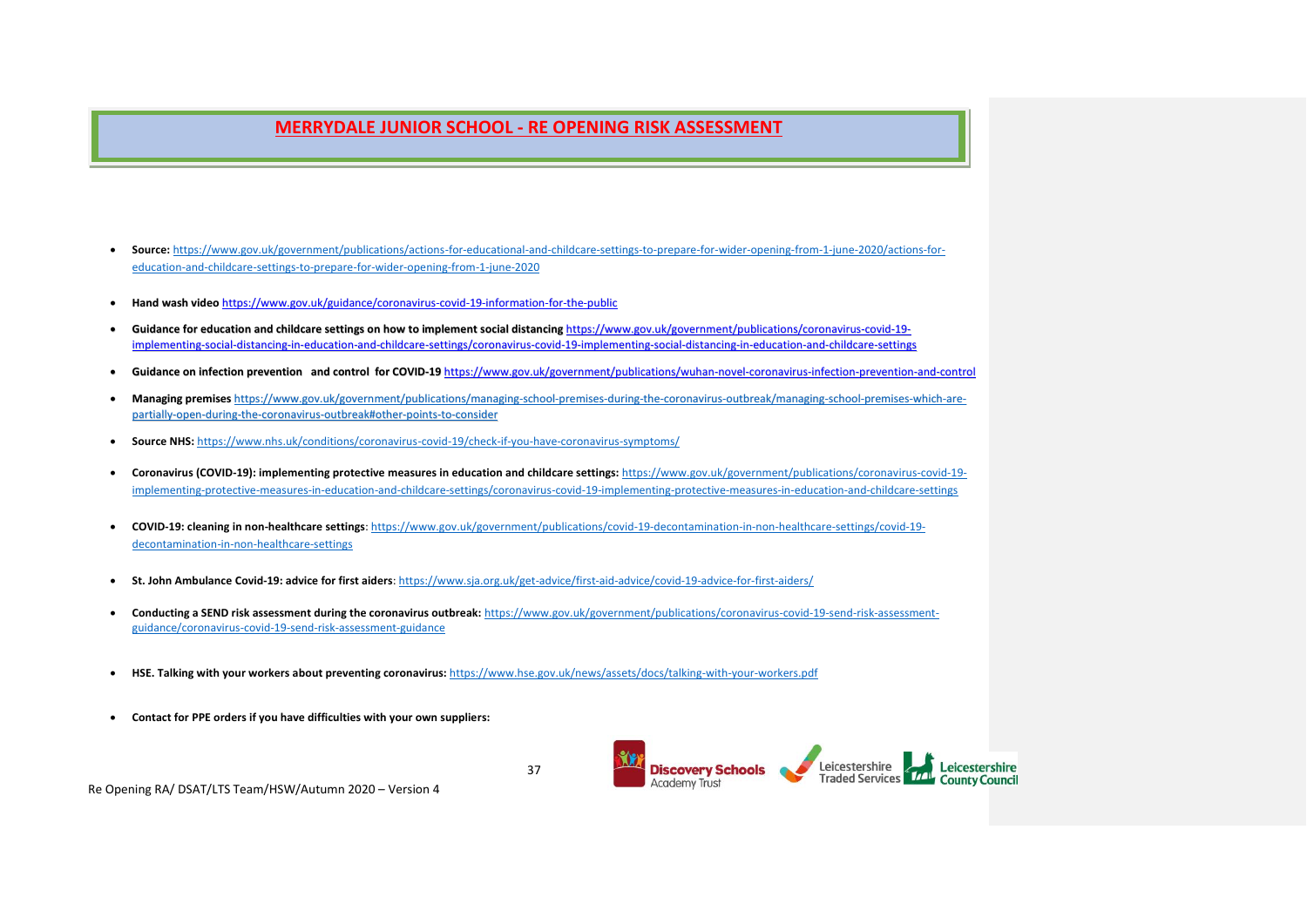Leicester City : [icrs.service@leicester.gov.uk](mailto:icrs.service@leicester.gov.uk) Leicester County[: enquirylinequality&contracts@leics.gov.uk](mailto:enquirylinequality&contracts@leics.gov.uk) Rutland: [PPE@rutland.gov.uk](mailto:PPE@rutland.gov.uk) 

|                                                                                   | Child displays symptoms with CV19                                                                                                                                                                                                                                                                                                                                           |
|-----------------------------------------------------------------------------------|-----------------------------------------------------------------------------------------------------------------------------------------------------------------------------------------------------------------------------------------------------------------------------------------------------------------------------------------------------------------------------|
| During this activity, what could go wrong resulting in an<br>emergency situation? | Child from teaching group who has been sent home becomes confirmed case.<br>2.                                                                                                                                                                                                                                                                                              |
|                                                                                   | Staff becoming ill and self-isolating.<br>3.                                                                                                                                                                                                                                                                                                                                |
|                                                                                   | Isolate child until collected.                                                                                                                                                                                                                                                                                                                                              |
| How could this emergency situation be prevented /<br>controlled?                  | All children in that teaching group to be sent home and told to self-isolate for 14 days.<br>2.                                                                                                                                                                                                                                                                             |
|                                                                                   | Follow self-isolating guidance, ensure that reporting of illness procedures well understood.<br>3.                                                                                                                                                                                                                                                                          |
|                                                                                   | Staff to supervise child until collected where 2m rule cannot be implemented PPE to be worn.                                                                                                                                                                                                                                                                                |
| Who should respond to a potential emergency situation and                         | Make staff aware of guidance in link below, develop guidance on internal monitoring of staff and<br>pupils on self-isolation and student attendance recording.                                                                                                                                                                                                              |
| how? Have staff been trained to respond to this emergency<br>situation?           | Follow guidance: https://www.gov.uk/government/publications/coronavirus-covid-19-implementing-<br>З.<br>protective-measures-in-education-and-childcare-settings/coronavirus-covid-19-implementing-<br>protective-measures-in-education-and-childcare-settings Consider reallocating staff or capacity of<br>school to remain open. Consult Trust on closure and inform LEA. |
|                                                                                   |                                                                                                                                                                                                                                                                                                                                                                             |

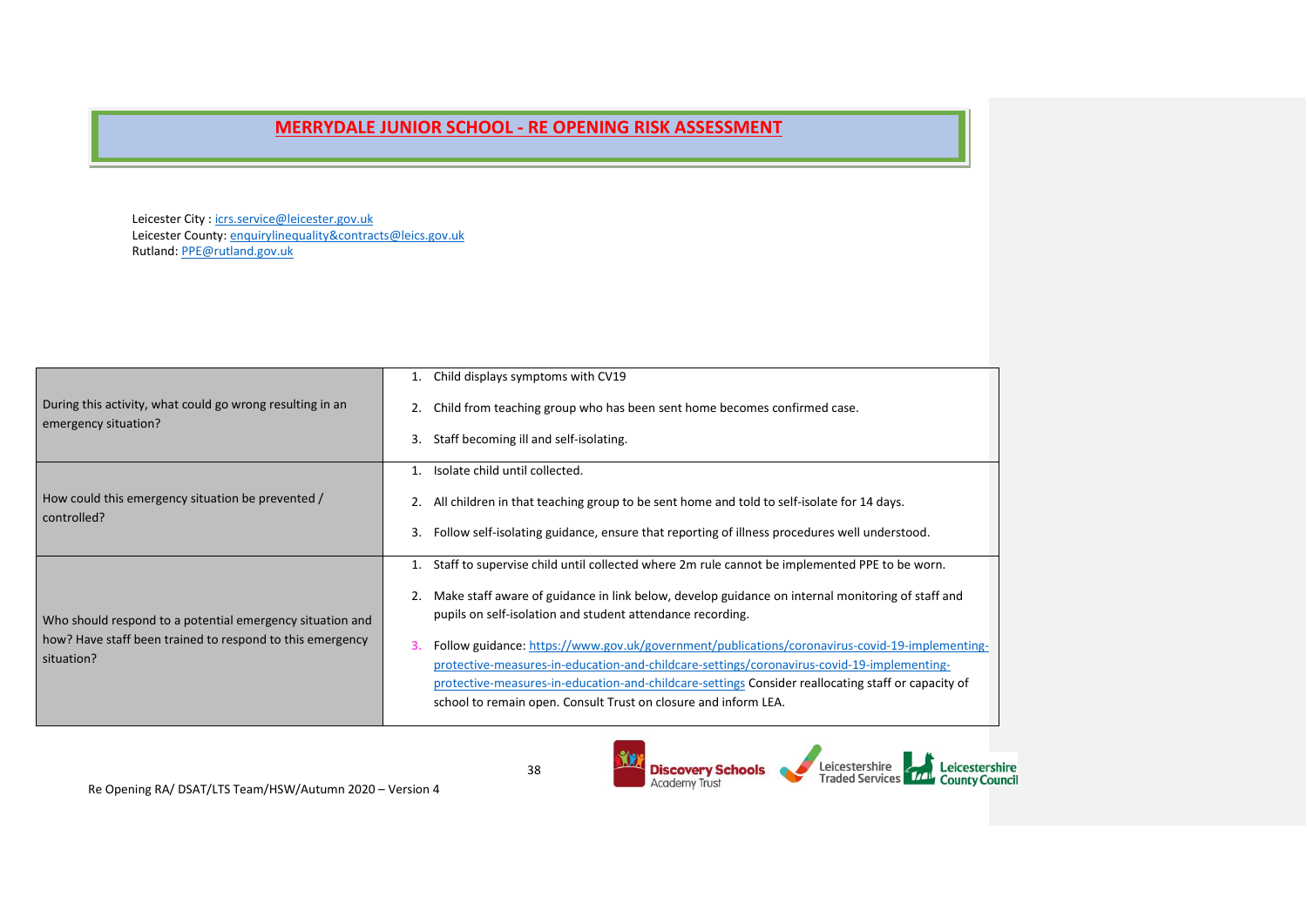| Could any non – routine changes affect the safety<br>arrangements in place for this activity? (E.g. weather,<br>people, equipment etc.) What can be done? | Additional pupil numbers in phase 2 and 3 – review procedures and social distancing, refer to any new<br>government guidance. |
|-----------------------------------------------------------------------------------------------------------------------------------------------------------|-------------------------------------------------------------------------------------------------------------------------------|

|                            | Louise Barber                  |                                 | C Mugglestone, A Corbett, L Hackett, G Williams, J Mellar |                |  |  |  |
|----------------------------|--------------------------------|---------------------------------|-----------------------------------------------------------|----------------|--|--|--|
| Risk Assessor (s) Name(s): |                                | Risk Assessor(s) Signature (S): |                                                           |                |  |  |  |
|                            |                                |                                 |                                                           |                |  |  |  |
|                            |                                |                                 |                                                           |                |  |  |  |
| Authorised By:             |                                | <b>Authoriser Signature:</b>    |                                                           | <b>Initial</b> |  |  |  |
| Date Conducted:            | $26th$ August 2020 – Version 4 | Date of Next Review:            |                                                           |                |  |  |  |
|                            |                                | Date of Review:                 |                                                           |                |  |  |  |
|                            |                                | Date of Review:                 |                                                           |                |  |  |  |
|                            |                                | Date of Review:                 |                                                           |                |  |  |  |
|                            |                                | Date of Review:                 |                                                           |                |  |  |  |